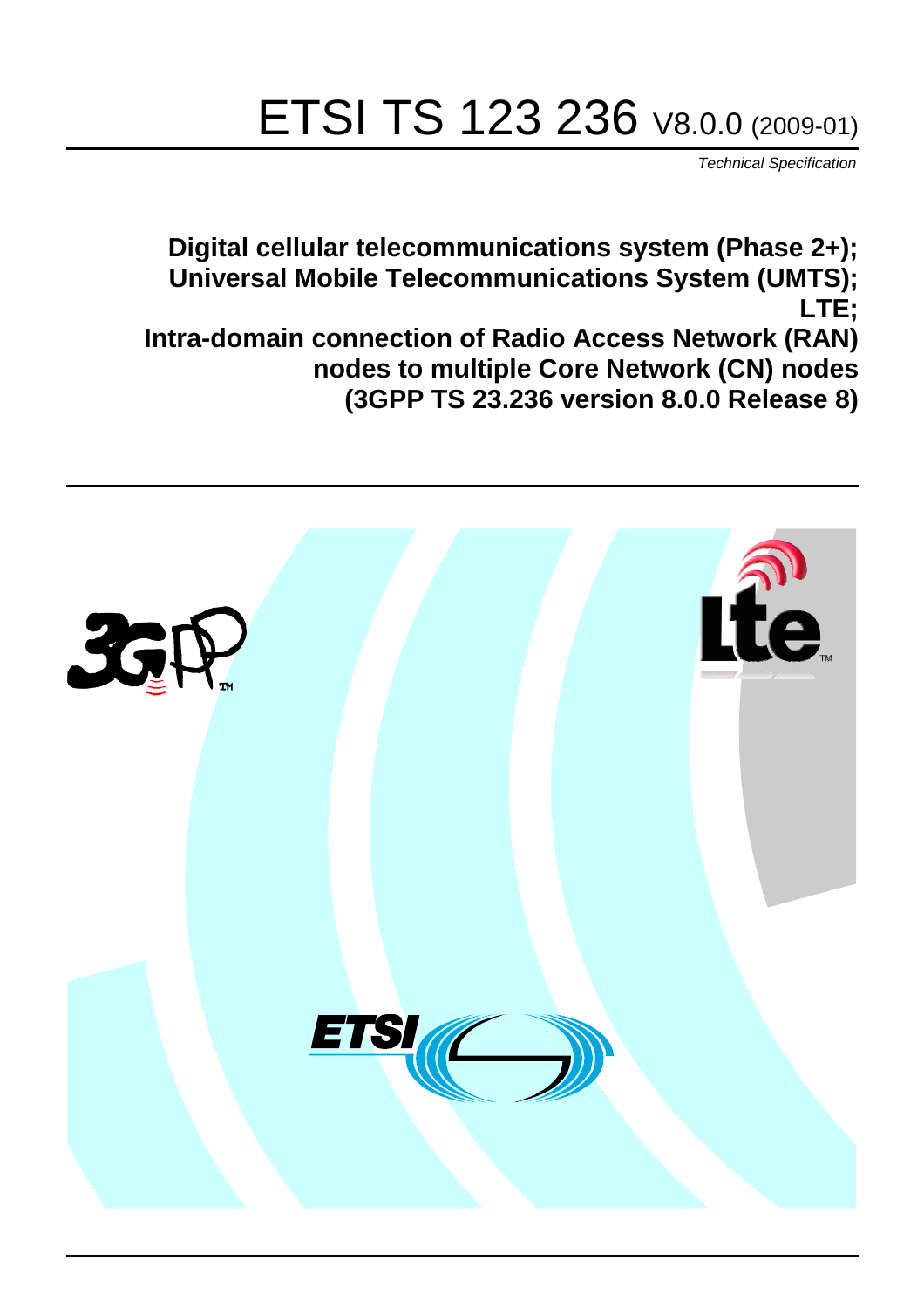Reference RTS/TSGS-0223236v800

Keywords

GSM, LTE, UMTS

#### *ETSI*

#### 650 Route des Lucioles F-06921 Sophia Antipolis Cedex - FRANCE

Tel.: +33 4 92 94 42 00 Fax: +33 4 93 65 47 16

Siret N° 348 623 562 00017 - NAF 742 C Association à but non lucratif enregistrée à la Sous-Préfecture de Grasse (06) N° 7803/88

#### *Important notice*

Individual copies of the present document can be downloaded from: [http://www.etsi.org](http://www.etsi.org/)

The present document may be made available in more than one electronic version or in print. In any case of existing or perceived difference in contents between such versions, the reference version is the Portable Document Format (PDF). In case of dispute, the reference shall be the printing on ETSI printers of the PDF version kept on a specific network drive within ETSI Secretariat.

Users of the present document should be aware that the document may be subject to revision or change of status. Information on the current status of this and other ETSI documents is available at <http://portal.etsi.org/tb/status/status.asp>

If you find errors in the present document, please send your comment to one of the following services: [http://portal.etsi.org/chaircor/ETSI\\_support.asp](http://portal.etsi.org/chaircor/ETSI_support.asp)

#### *Copyright Notification*

No part may be reproduced except as authorized by written permission. The copyright and the foregoing restriction extend to reproduction in all media.

> © European Telecommunications Standards Institute 2009. All rights reserved.

**DECT**TM, **PLUGTESTS**TM, **UMTS**TM, **TIPHON**TM, the TIPHON logo and the ETSI logo are Trade Marks of ETSI registered for the benefit of its Members.

**3GPP**TM is a Trade Mark of ETSI registered for the benefit of its Members and of the 3GPP Organizational Partners. **LTE**™ is a Trade Mark of ETSI currently being registered

for the benefit of its Members and of the 3GPP Organizational Partners.

**GSM**® and the GSM logo are Trade Marks registered and owned by the GSM Association.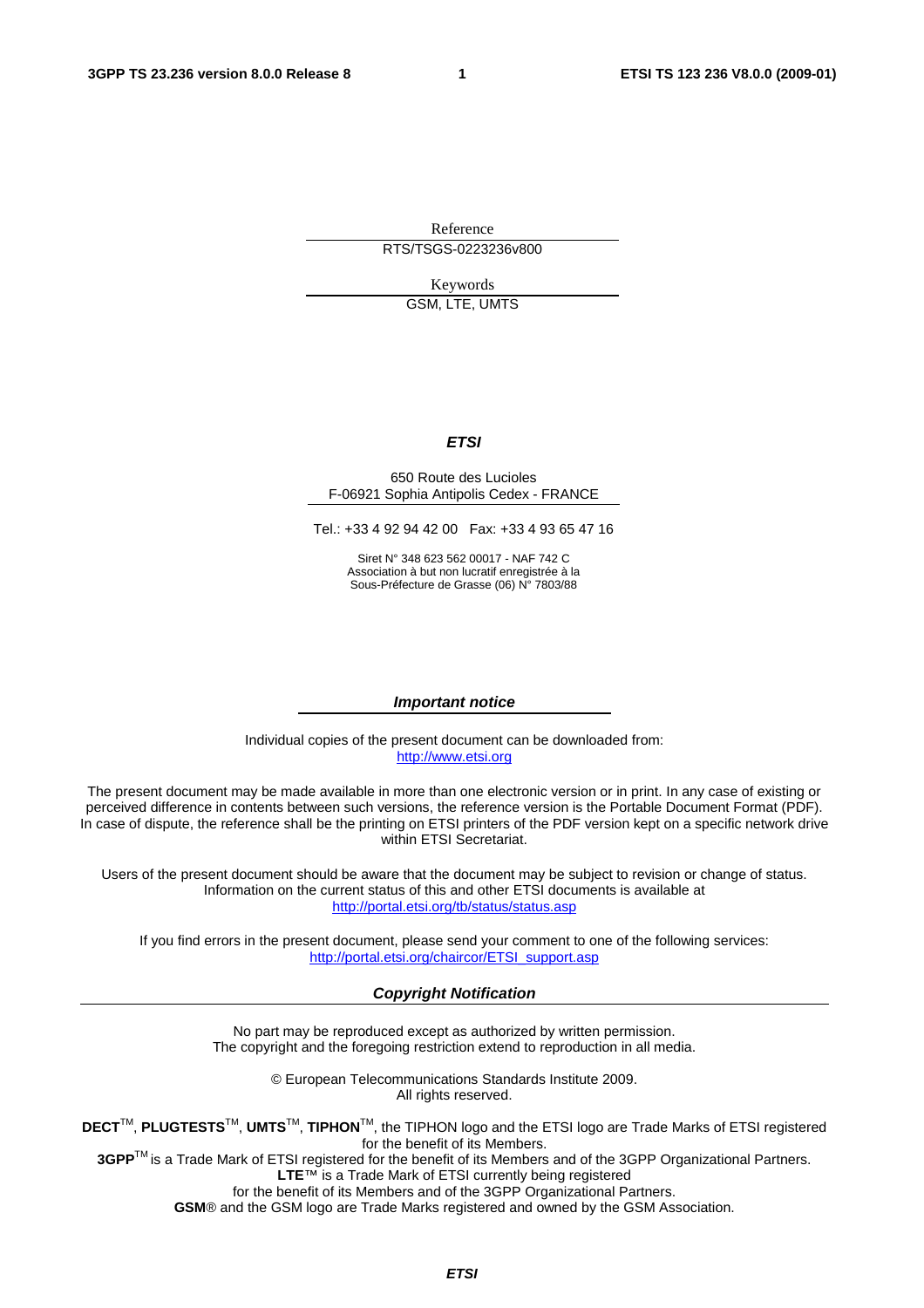## Intellectual Property Rights

IPRs essential or potentially essential to the present document may have been declared to ETSI. The information pertaining to these essential IPRs, if any, is publicly available for **ETSI members and non-members**, and can be found in ETSI SR 000 314: *"Intellectual Property Rights (IPRs); Essential, or potentially Essential, IPRs notified to ETSI in respect of ETSI standards"*, which is available from the ETSI Secretariat. Latest updates are available on the ETSI Web server (<http://webapp.etsi.org/IPR/home.asp>).

Pursuant to the ETSI IPR Policy, no investigation, including IPR searches, has been carried out by ETSI. No guarantee can be given as to the existence of other IPRs not referenced in ETSI SR 000 314 (or the updates on the ETSI Web server) which are, or may be, or may become, essential to the present document.

## Foreword

This Technical Specification (TS) has been produced by ETSI 3rd Generation Partnership Project (3GPP).

The present document may refer to technical specifications or reports using their 3GPP identities, UMTS identities or GSM identities. These should be interpreted as being references to the corresponding ETSI deliverables.

The cross reference between GSM, UMTS, 3GPP and ETSI identities can be found under <http://webapp.etsi.org/key/queryform.asp>.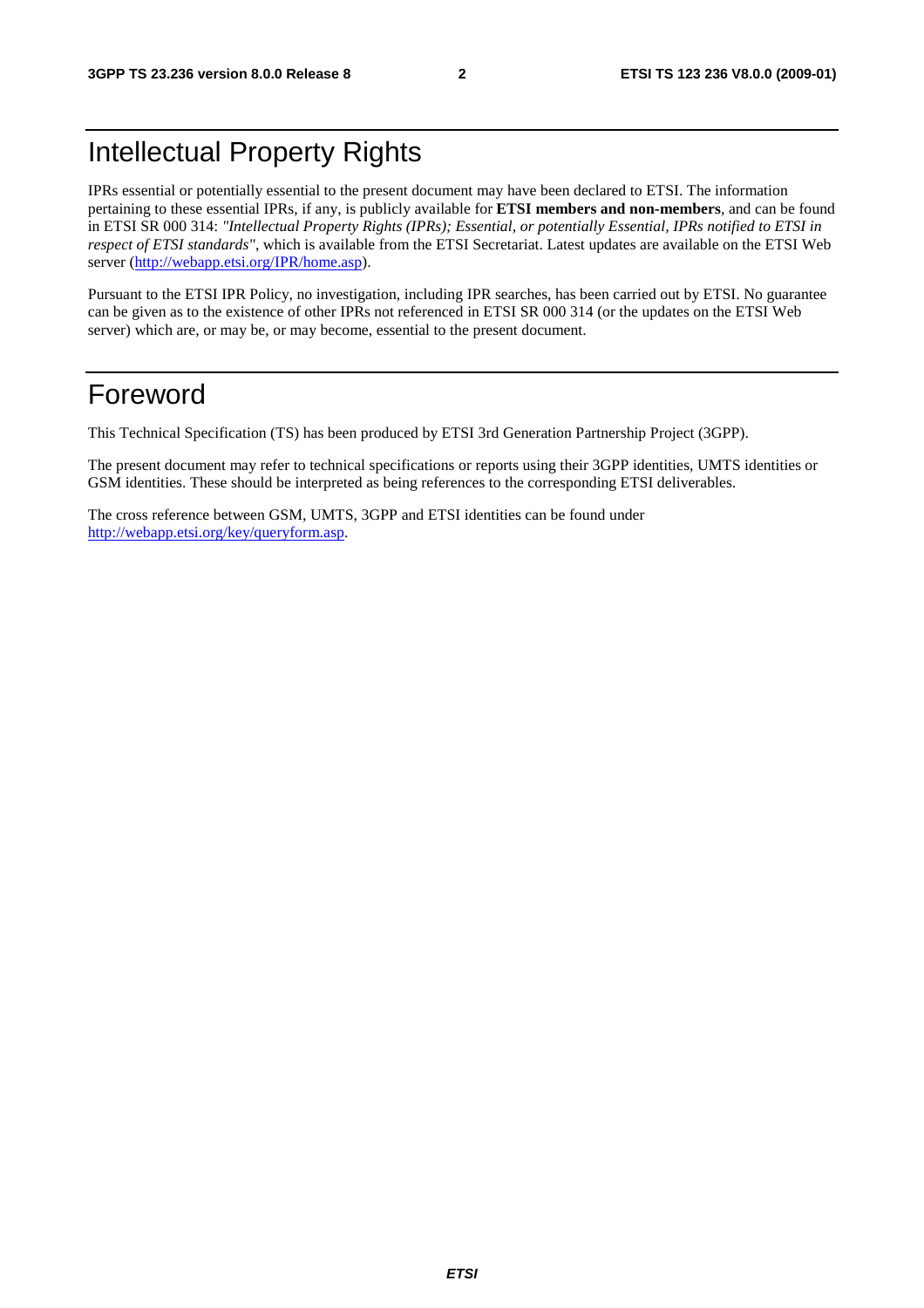#### $\mathbf{3}$

## Contents

| 1                                          |  |
|--------------------------------------------|--|
| 2                                          |  |
| 3<br>3.1<br>3.2<br>3.3                     |  |
| 4<br>4.1<br>4.2<br>4.3<br>4.4              |  |
| 4.5<br>4.5a<br>4.5a.1<br>4.5a.2            |  |
| 4.6<br>4.7<br>4.8<br>4.8.1<br>4.8.2<br>4.9 |  |
| 4.10<br>5                                  |  |
| 5.1<br>5.2<br>5.2.1<br>5.3                 |  |
| 5.3.1<br>5.3.2<br>5.3.3<br>5.3.4<br>5.4    |  |
| 5.4.1<br>5.4.2<br>5.4.3<br>5.4.4           |  |
| 5.4.5<br>5.5<br>5.5.1<br>5.5.2             |  |
| 5.5.3<br>5.5.4<br>5.5.5<br>5.5.6           |  |
| 6<br>6.1<br>6.2                            |  |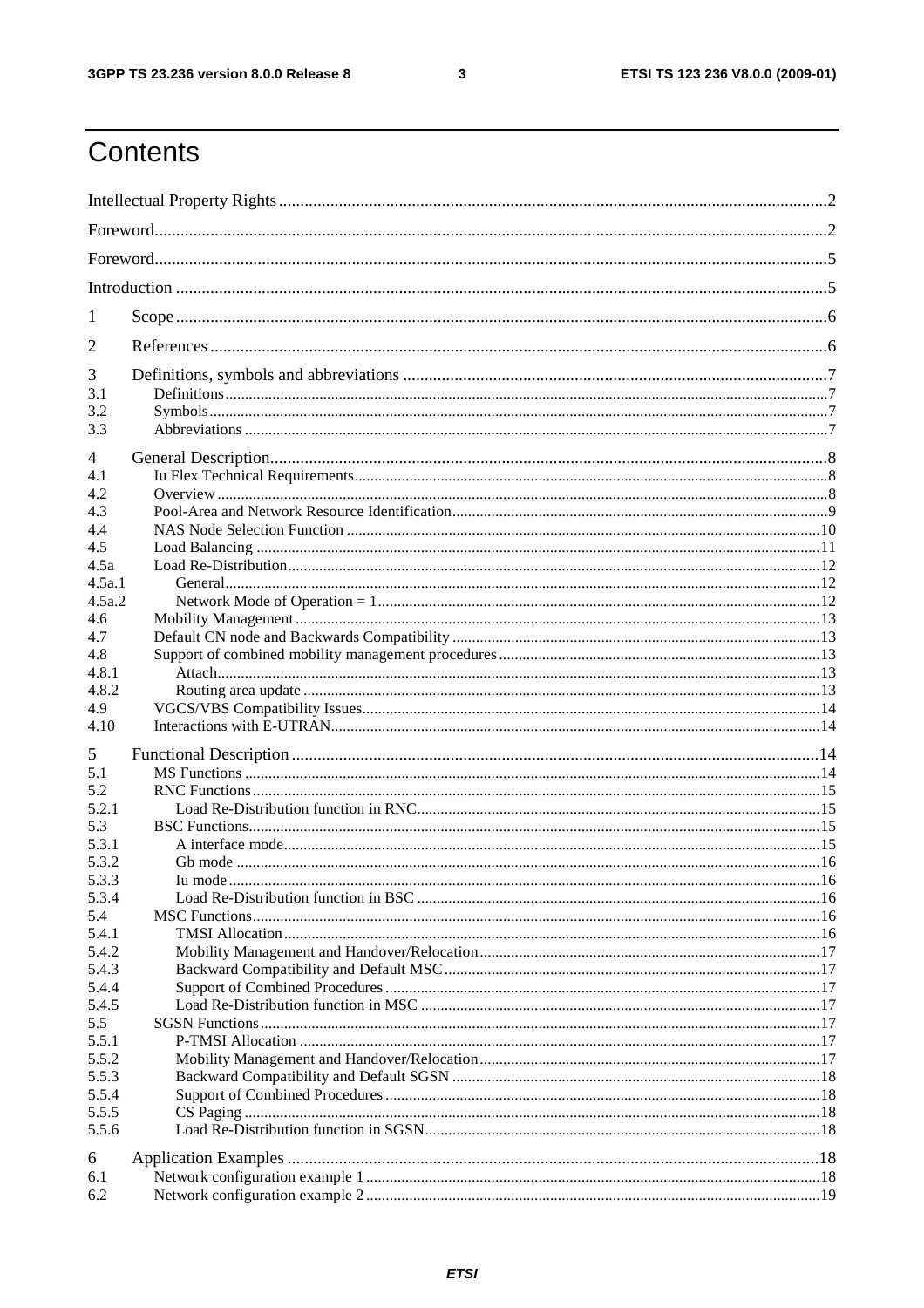| $\overline{7}$ |                               |  |
|----------------|-------------------------------|--|
| 7.1            |                               |  |
| 7.1.1          |                               |  |
| 7.1.2          |                               |  |
| 7.1.3          |                               |  |
| 7.1.4          |                               |  |
| 7.1.5          |                               |  |
| 7.1.6          |                               |  |
| 7.2            |                               |  |
| 7.3            |                               |  |
| 7.3.1          |                               |  |
| 7.3.2          |                               |  |
| 7.4            |                               |  |
| 7.5            |                               |  |
|                | <b>Annex A (informative):</b> |  |
| A.1            |                               |  |
| A.1.1          |                               |  |
| A.1.2.         |                               |  |
| A.2            |                               |  |
|                | <b>Annex B</b> (informative): |  |
|                |                               |  |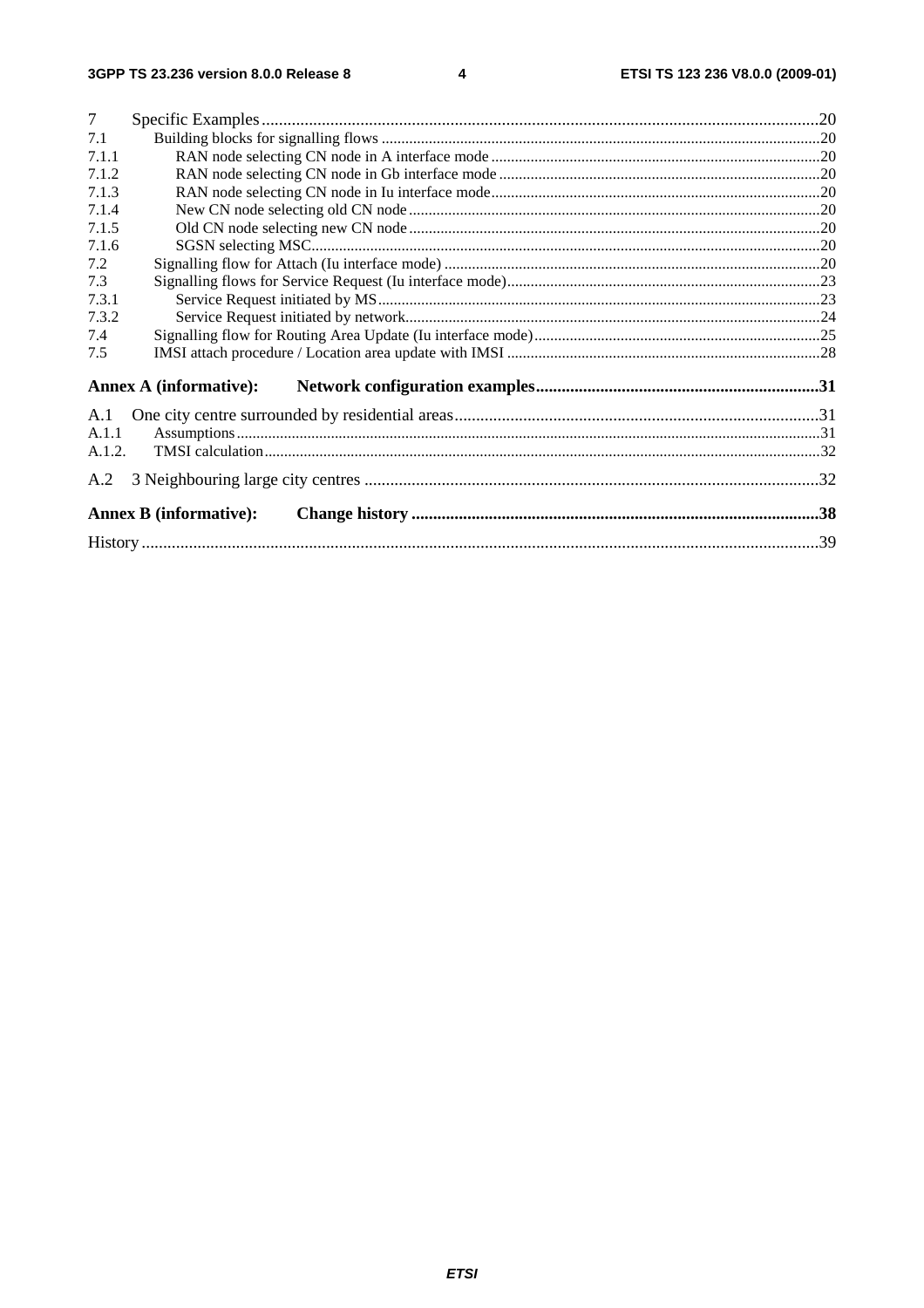## Foreword

This Technical Specification has been produced by the 3<sup>rd</sup> Generation Partnership Project (3GPP).

The contents of the present document are subject to continuing work within the TSG and may change following formal TSG approval. Should the TSG modify the contents of the present document, it will be re-released by the TSG with an identifying change of release date and an increase in version number as follows:

Version x.y.z

where:

- x the first digit:
	- 1 presented to TSG for information;
	- 2 presented to TSG for approval;
	- 3 or greater indicates TSG approved document under change control.
- y the second digit is incremented for all changes of substance, i.e. technical enhancements, corrections, updates, etc.
- z the third digit is incremented when editorial only changes have been incorporated in the document.

## Introduction

UMTS will build on the success of GSM and is likely to become even more widespread, increasing the importance of a flexible network structure to permit the different operational configurations in which these networks will be deployed. The requirements to have a RNC or BSC controlled by a single MSC server or SGSN lead to certain limitations. Allowing the BSCs and RNCs to connect to a number of MSC servers or SGSNs increases the networks performance in terms of scalability, distributing the network load amongst the serving entities, and reducing the required signalling as the user roams.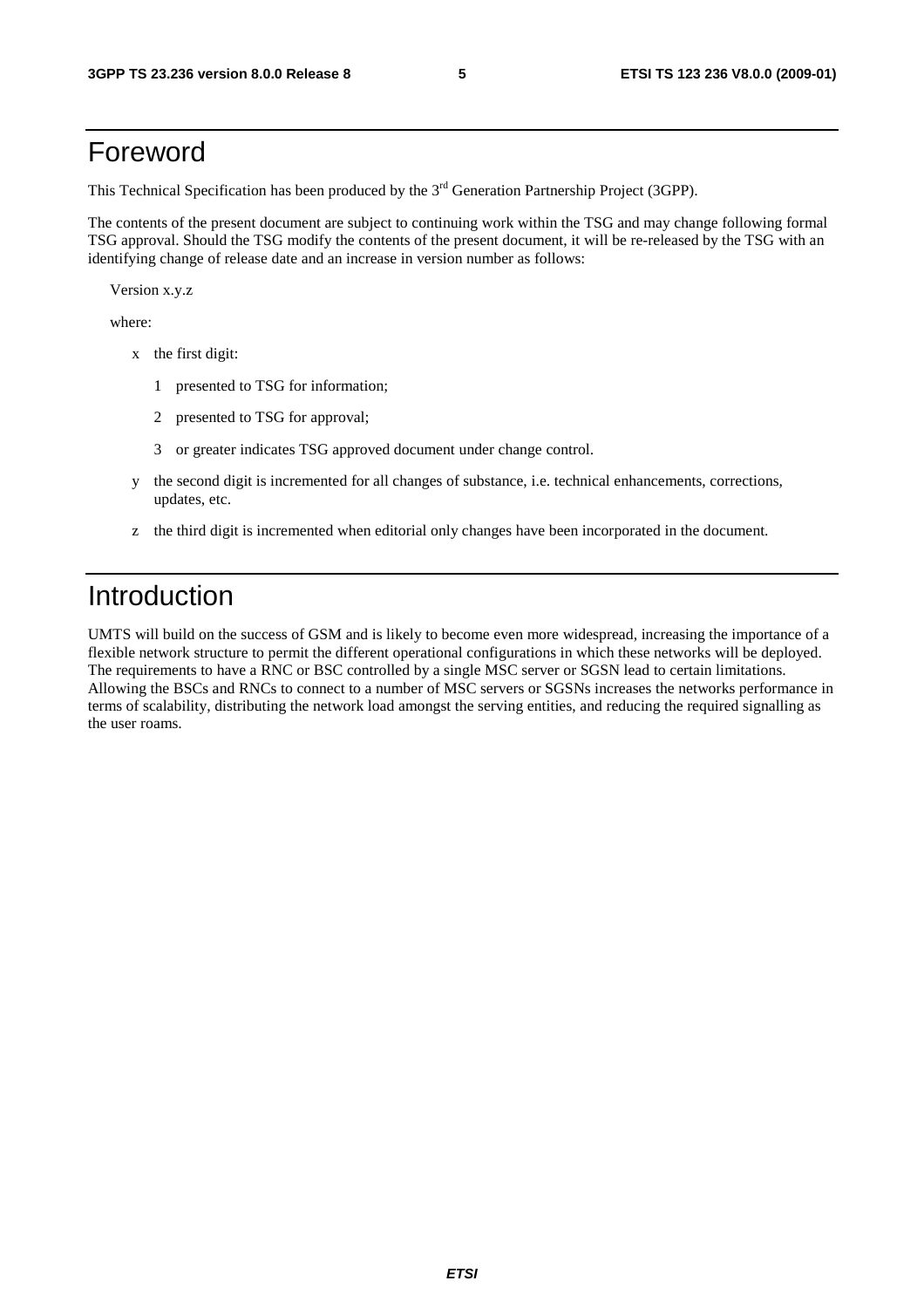## 1 Scope

This document covers the details for the Intra Domain Connection of RAN Nodes to Multiple CN Nodes for GERAN and UTRAN based systems. In particular, it details the impacts to GSM and UMTS systems and the stage 2 procedures for the support of connecting a RNC or BSC to multiple MSC servers or SGSNs. The overall solution is described, and the detailed impacts on the existing specifications are identified. The description of a broadly similar concept for E-UTRAN based systems is not described in the document: instead, it is described in TS 23.401 [22].

The reference model to which these procedures apply can be found within TS 23.002 [1]. Detailed architectural requirements within the subsystems are contained within the remainder of the 23 series of specifications e.g. the requirements for the Packet Switched (PS) domain are contained within TS 23.060 [2] and the requirements for the Bearer Independent CS Core Network are contained in TS 23.205 [14].

## 2 References

The following documents contain provisions which, through reference in this text, constitute provisions of the present document.

- References are either specific (identified by date of publication, edition number, version number, etc.) or non-specific.
- For a specific reference, subsequent revisions do not apply.
- For a non-specific reference, the latest version applies. In the case of a reference to a 3GPP document (including a GSM document), a non-specific reference implicitly refers to the latest version of that document *in the same Release as the present document*.
- [1] 3GPP TS 23.002: "Network Architecture".
- [2] 3GPP TS 23.060: "General Packet Radio Service (GPRS) Service description; Stage 2".
- [3] 3GPP TS 23.012: "Location management procedures".
- [5] 3GPP TS 25.331: "Radio Resource Control (RRC) Protocol Specification".
- [6] 3GPP TS 25.301: "Radio interface protocol architecture".
- [7] 3GPP TS 25.303: "UE functions and inter-layer procedures in connected mode".
- [8] 3GPP TR 21.905: "3G Vocabulary".
- [9] 3GPP TS 25.413: "UTRAN Iu interface RANAP signalling".
- [10] 3GPP TS 25.410: "UTRAN Iu Interface: General Aspects and Principles".
- [11] 3GPP TS 23.228: "IP Multimedia Subsystem Stage 2".
- [12] 3GPP TS 43.051: "GSM/EDGE Radio Access Network (GERAN) overall description (Stage 2)".
- [13] 3GPP TS 23.153: "Out of Band Transcoder Control Stage 2".
- [14] 3GPP TS 23.205: "Bearer Independent CS Core Network Stage 2".
- [15] 3GPP TR 25.931: "UTRAN Functions, examples on signalling procedures".
- [16] GSM 08.18: "General Packet Radio Service (GPRS);Base Station System (BSS) -Serving GPRS Support Node (SGSN); BSS GPRS Protocol (BSSGP)".
- [17] 3GPP TS 48.008: "Mobile-services Switching Centre Base Station System (MSC BSS) interface; Layer 3 specification".
- [18] 3GPP TS 23.003: "Numbering, addressing and identification".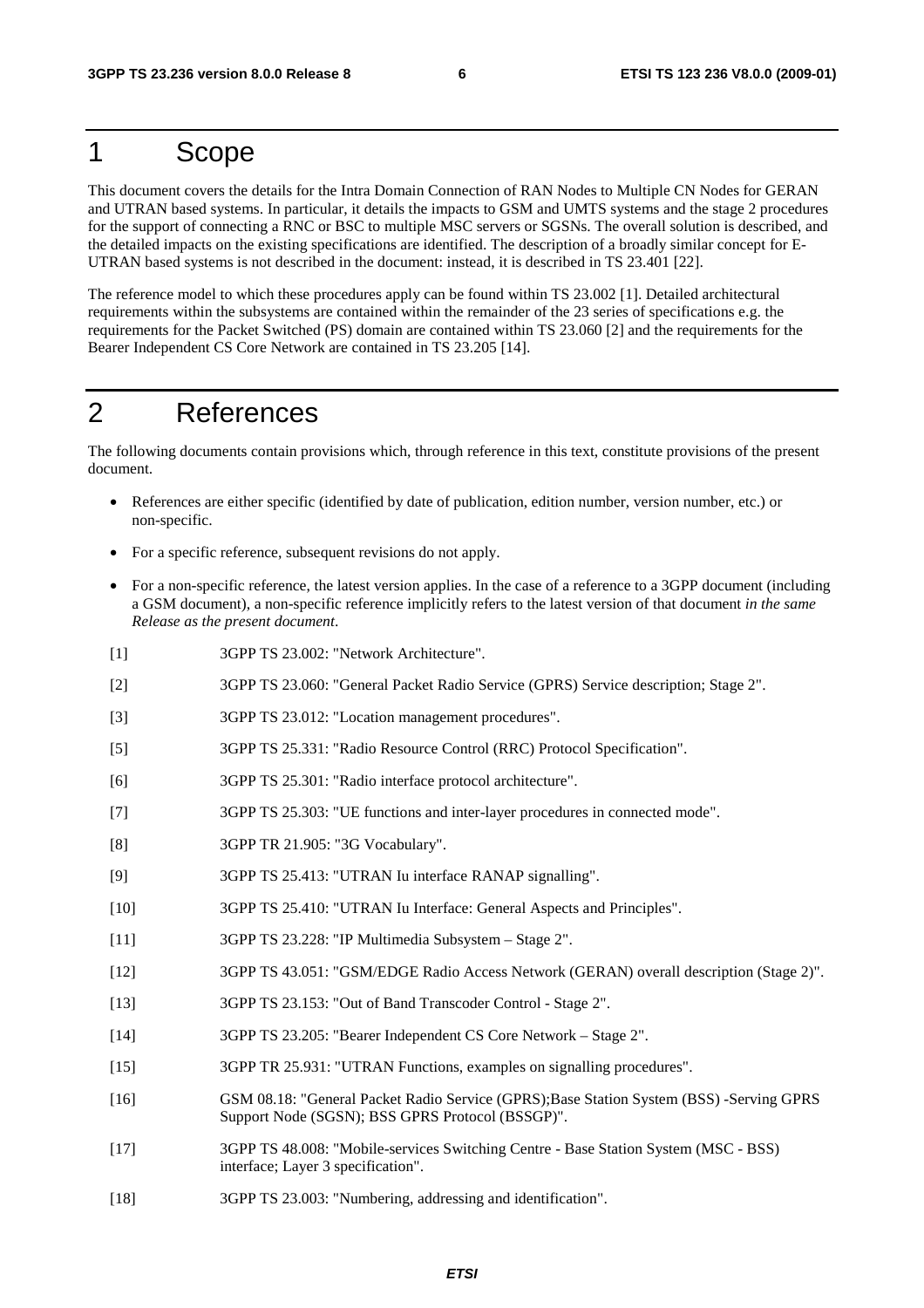- [19] 3GPP TS 43.068: "Voice Group Call Service (VGCS); Stage 2".
- [20] 3GPP TS 43.069: "Voice Broadcast Service (VBS); Stage 2".
- [21] 3GPP TS 23.251: "Network Sharing; Architecture and functional description".
- [22] 3GPP TS 23.401: "General Packet Radio Service (GPRS) enhancements for Evolved Universal Terrestrial Radio Access Network (E-UTRAN) access".

## 3 Definitions, symbols and abbreviations

### 3.1 Definitions

For the purposes of the present document, the terms defined in TR 21.905 [8] apply:

**CN node:** for the purpose of this specification, and unless otherwise stated, a CN node is either an MSC or an SGSN.

**NAS node selection Function**: The function used to assign specific network resources (i.e. MSC or SGSN) to serve a mobile station and subsequently route the traffic to the assigned network resource.

**Network Resource Identifier:** A specific parameter used to identify the CN node assigned to serve a mobile station.

**Non-broadcast LAI/RAI:** Each CN node in a pool have to be assigned one unique non-broadcast LAI/RAI that it use in case it want to be offloaded. Each CN node in the pool has to be aware of the non-broadcast LAI/RAI assigned to the other CN nodes in the pool, because in case of re-distribution the 'target CN node' will retrieve data (e.g. IMSI, security context, MM & PDP contexts) from the 'offloaded CN node' based on non-broadcast LAI/RAI.

**Null-NRI:** A 'null-NRI' indicates to a radio node (BSC/RNC) that the NAS Node Selection Function shall be used for selecting a CN node to receive a message. There is one unique 'null-NRI' in a PLMN supporting pool functionality. In MOCN shared networks (see TS 23.251 [21]) with multiple CN Operators, there is one unique 'null-NRI' per CN operator. That is, in MOCN networks the RAN Operator handles multiple 'null-NRIs'.

**Pool-area:** A pool area is an area within which a MS may roam without need to change the serving CN node. A pool area is served by one or more CN nodes in parallel. All the cells controlled by a RNC or BSC belong to the same one (or more) pool area(s).

**RAN node:** for the purpose of this specification, and unless otherwise stated, a RAN node is either an RNC or a BSC.

**RAN node service area:** This area contains all the cells controlled by the RNC or BSC.

### 3.2 Symbols

For the purposes of the present document, the following symbols apply:

### 3.3 Abbreviations

For the purposes of the present document, the abbreviations given in TR 21.905 [8] and the following apply. An abbreviation defined in the present document takes precedence over the definition of the same abbreviation, if any, in TR 21.905 [8].

| AS           | <b>Access Stratum</b>                      |
|--------------|--------------------------------------------|
| <b>BSC</b>   | <b>Base Station Controller</b>             |
| <b>BVCI</b>  | <b>BSSGP Virtual Connection Identifier</b> |
| <b>CN</b>    | Core Network                               |
| CS.          | Circuit Switched                           |
| CS-MGW       | Circuit Switched Media Gateway             |
| <b>DNS</b>   | Directory Name Server                      |
| <b>IDNNS</b> | Intra Domain NAS Node Selector             |
| LA.          | <b>Location</b> Area                       |
|              |                                            |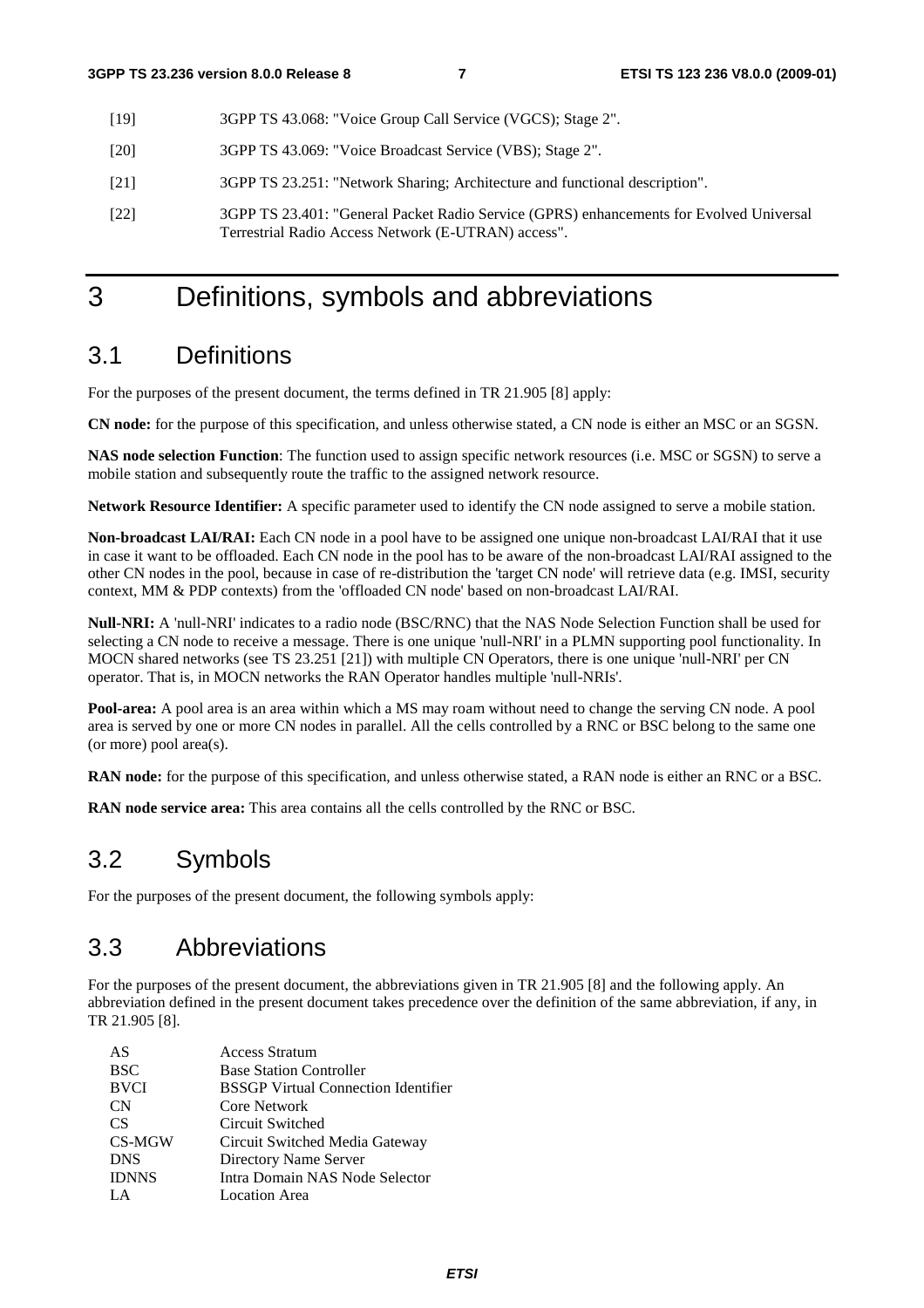| LAI         | Location Area Identity                   |
|-------------|------------------------------------------|
| <b>MOCN</b> | Multi-Operator Core Network              |
| MS          | <b>Mobile Station</b>                    |
| <b>MSC</b>  | Mobile Switching Centre                  |
| <b>NAS</b>  | Non Access Stratum                       |
| <b>NRI</b>  | Network Resource Identifier              |
| O&M         | <b>Operation and Maintenance</b>         |
| PS.         | Packet Switched                          |
| <b>RA</b>   | Routing Area                             |
| <b>RAI</b>  | Routing Area Identity                    |
| <b>RAN</b>  | Radio Access Network                     |
| <b>RNC</b>  | Radio Network Controller                 |
| <b>SRNS</b> | Serving Radio Network Subsystem          |
| <b>TMSI</b> | <b>Temporary Mobile Station Identity</b> |
| <b>TLLI</b> | Temporary Logical Link Identifier        |
| UE          | User Equipment                           |
|             |                                          |

4 General Description

### 4.1 Iu Flex Technical Requirements

This provides a (non-exhaustive) set of technical requirements:

- 1. Iu Flex capable RAN nodes such as the RNC/BSC shall be able to select any CN node such as the SGSN/MSC-Server within a pool area
- 2. Iu Flex capable RAN nodes and CN nodes shall be able to co-exist with pre Release 5 RAN nodes and pre Release 5 CN nodes.
- 3. The network shall provide the CN node routing information to the UE and the UE shall store it.
- 4. The UE shall provide the routing information received from the serving CN node to the RAN node. In some cases, this serving CN node may be an Evolved Packet Core MME.
- 5. The solution shall enable the reduction of signalling within the core network (e.g. reduction of the HLR signalling traffic).
- 6. The solution shall enable an improved scaling between radio access nodes and the core network nodes.

### 4.2 Overview

Editor's Note: Clarification is required in order to remove RAN nodes and CN node terminology and to capture that this is referring to the control signalling aspects.

The Intra Domain Connection of RAN Nodes to Multiple CN Nodes overcomes the strict hierarchy, which restricts the connection of a RAN node to just one CN node. This restriction results from routing mechanisms in the RAN nodes which differentiate only between information to be sent to the PS or to the CS domain CN nodes and which do not differentiate between multiple CN nodes in each domain. The Intra Domain Connection of RAN Nodes to Multiple CN Nodes introduces a routing mechanism (and other related functionality), which enables the RAN nodes to route information to different CN nodes within the CS or PS domain, respectively.

The Intra Domain Connection of RAN Nodes to Multiple CN Nodes introduces further the concept of "pool-areas" which is enabled by the routing mechanism in the RAN nodes. A pool-area is comparable to an MSC or SGSN service area as a collection of one or more RAN node service areas. In difference to an MSC or SGSN service area a pool-area is served by multiple CN nodes (MSCs or SGSNs) in parallel which share the traffic of this area between each other. Furthermore, pool-areas may overlap which is not possible for MSC or SGSN service areas. From a RAN perspective a pool-area comprises all LA(s)/RA(s) of one or more RNC/BSC that are served by a certain group of CN nodes in parallel. One or more of the CN nodes in this group may in addition serve LAs/RAs outside this pool-area or may also serve other pool-areas. This group of CN nodes is also referred to as MSC pool or SGSN pool respectively.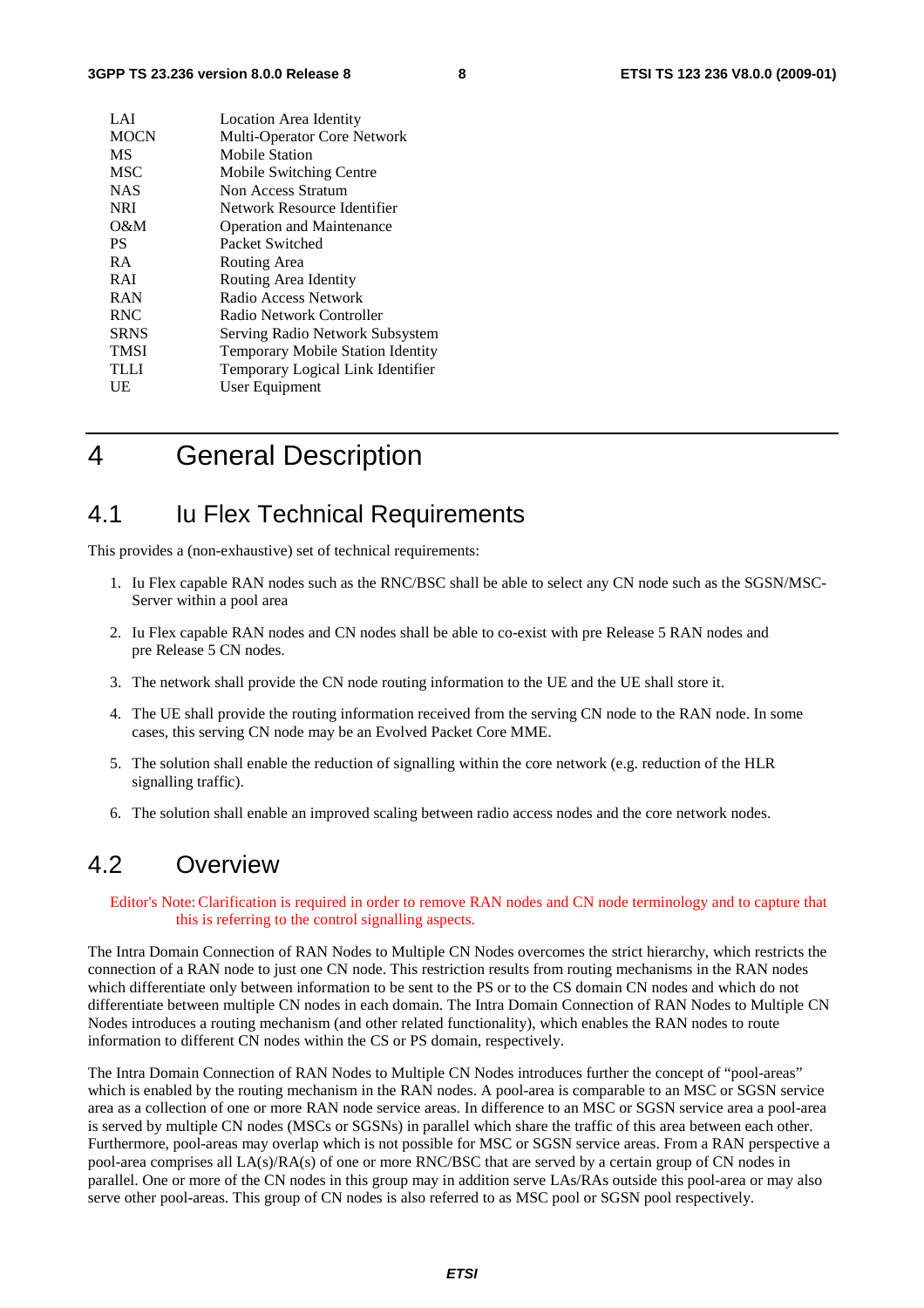The Intra Domain Connection of RAN Nodes to Multiple CN Nodes enables a few different application scenarios with certain characteristics. The service provision by multiple CN nodes within a pool-area enlarges the served area compared to the service area of one CN node. This results in reduced inter CN node updates, handovers and relocations and it reduces the HLR update traffic. The configuration of overlapping pool-areas allows to separate the overall traffic into different MS moving pattern, e.g. pool-areas where each covers a separate residential area and all the same city centre. Other advantages of multiple CN nodes in a pool-area are the possibility of capacity upgrades by additional CN nodes in the pool-area or the increased service availability as other CN nodes may provide services in case one CN node in the pool-area fails.

An MS is served by one dedicated CN node of a pool-area as long as it is in radio coverage of the pool-area. Figure 1 shows most of the possible pool-area configurations. It contains CS pool-area 1 (RAN area 1, 2, 5, 6 served by MSCs 1, 2, 3), CS pool-areas 2 (RAN area 2, 3, 6, 7 served by MSCs 4, 5, 6), PS pool-area 1 (RAN area 1, 5 served by SGSNs 1, 2) and PS pool-area 2 (RAN area 2, 3, 6, 7 served by SGSNs 3, 4, 5). In addition the RAN areas 4 and 8 are served by MSC 7 and SGSN 6 without any usage of the Intra Domain Connection of RAN Nodes to Multiple CN Nodes. The possibility to configure overlapping pool-areas is shown by the CS pool-areas 1 and 2. The PS pool-areas 1 and 2 are configured non-overlapping. The pool-areas of the CS and the PS domain may be configured identical as CS pool-area 2 and PS pool-area 2 or they may be configured differently as shown by CS pool-area 1 and PS pool-area 1. The number or capacity of CN nodes is configured independently for each pool-area. The usage of the Intra Domain Connection of RAN Nodes to Multiple CN Nodes may be configured in parts of the network only. It co-exists with other areas not using this feature as shown in the figure with RAN areas 4 and 8 which are served by MSC 7 and SGSN 6.



**Figure 1: Pool-area configuration example** 

### 4.3 Pool-Area and Network Resource Identification

A pool-area is an area within which an MS may roam without a need to change the serving CN node. A pool-area is served by one or more CN nodes in parallel. The complete service area of a RAN node (RNC or BSC) belongs to the same one or more pool-area(s). A RAN node service area may belong to multiple pool-areas, which is the case when multiple overlapping pool-areas include this RAN node service area. The pool-areas of the CS and of the PS domain are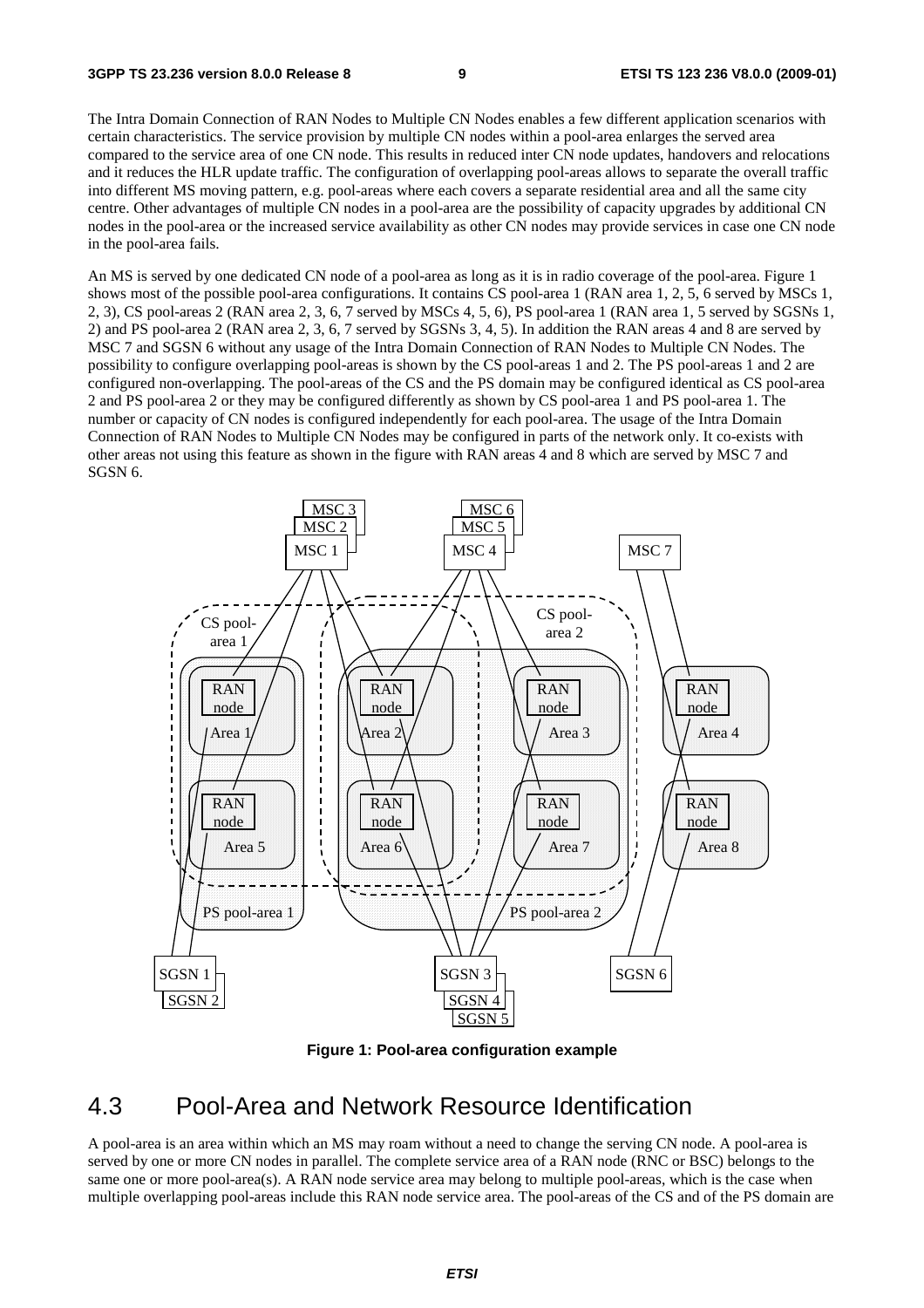configured independently with the granularity of RAN node service areas. Therefore, all uniqueness statements below apply to each of the domains (CS/PS) separately. If LAs or RAs span over multiple RAN node service areas then all these RAN node service areas have to belong to the same pool-area.

The Network Resource Identifier (NRI) identifies uniquely an individual CN node out of all CN nodes, which serve in parallel a pool-area. The length of the NRI shall be the same in all nodes of a domain in one pool-area. In areas where pool-areas overlap the NRI identifies uniquely a CN node out of all CN nodes, which serve all these overlapping poolareas, i.e. an NRI identifies uniquely a CN node within a RAN node. In case of overlapping pool-areas the NRI length shall be configured to be the same in all the nodes of a specific domain serving these pool-areas. Note again, that the NRIs of the CS and the PS domain are independent of each other as the PS and the CS domain CN nodes are addressed independently. More than one NRI may be assigned to a CN node.

The NRI is part of the temporary identity TMSI (CS domain) or P-TMSI (PS domain), which is assigned by the serving CN node to the MS. Each CN node which supports the "Intra Domain Connection of RAN Nodes to Multiple CN Nodes" is configured with its specific one or more NRI(s). The (P-)TMSI allocation mechanism in the CN node generates (P-)TMSIs which contain a configured NRI in the relevant bit positions. The NRI has a flexible length between 10 and 0 bits (0 bits means the NRI is not used and the feature is not applied).

In Iu mode the MS provides an Intra Domain NAS Node Selector (IDNNS) TS 25.331 [5] in the AS part of the RRC-Initial-direct-transfer message to the RAN node (RNC or BSC). The IDNNS contains a routing parameter with a fixed length of 10 bits. This routing parameter transports the NRI value. In addition the IDNNS contains an indication from which identity (TMSI, IMSI, IMEI, ...) the routing parameter is derived. The RAN node masks the significant bits out of the routing parameter part of the IDNNS to determine the NRI which is relevant to identify the CN node. The most significant bit of the NRI shall correspond with the most significant bit of the routing parameter in the IDNNS. When the IDNNS is derived from the IMSI, the IDNNS has a value (V) from the range 0 to 999 as defined in TS 25.331 [5]. The RAN node shall be configured to use the value (V) to select a CN node. Each value (V) corresponds a single CN node. Typically many values of (V) may point to the same CN node. In A/Gb mode.

In A/Gb-mode for the A interface the RAN node derives the NRI from any initial NAS signalling message. The RAN node masks the significant bits out of the TMSI to determine the NRI, which identifies the CN node. In A/Gb-mode for the Gb interface the RAN node derives the NRI from the TLLI. The RAN node masks the significant bits out of the TLLI to determine the NRI, which identifies the CN node.

For all three cases, Iu, A interface and Gb mode, it is configured in the RAN node which bits out of the information elements provided by the MS are significant for the NRI The NRI is coded in bits 23 to 14 of TMSI or P-TMSI. Regardless of the NRI length the most significant bit of the NRI is always in bit 23 of TMSI or P-TMSI(examples of NRI position are given in annex A.2), see also TS 23.003 [18].

The whole network may be configured as one pool-area, a network may configure multiple pool-areas and the configuration of pool-areas may be combined with MSC or SGSN service areas which are not belonging to pool-areas. The change of a pool-area is not visible to the MS. In general there is no need to detect a pool-area change. It may be advantageous for load balancing purposes to detect pool-area changes in the network to distribute MSs entering a poolarea to CN nodes with an appropriate load status. MSs changing a pool-area may be detected by configuration of different NRI values for adjacent pool-areas. The pool-area change information potentially provided in the IDNNS by an MS in Iu mode is ignored by the network.

### 4.4 NAS Node Selection Function

This function is used in RAN nodes and potentially in CN nodes. In the RAN node the function selects the specific CN node (i.e. MSC or SGSN) to which initial NAS signalling messages or LLC frames are routed. The NRI identifies the specific CN node. If the NAS Node Selection Function has a CN node address configured for the NRI derived from the initial NAS signalling message or from the LLC frame then this message or frame is routed to this address. If no CN node address is configured for the derived NRI or if no NRI can be derived (e.g. the MS indicated an identity which contains no NRI) then the NAS Node Selection Function selects an available CN node (e.g. according to load balancing) and routes the message or LLC frame to the selected CN node.

The pool-area has no influence on the decisions of the NAS Node Selection Function as pool-areas may overlap. The NAS Node Selection Function in the RAN node derives the NRI from the IDNNS when the MS is supported in Iu mode. When the MS is supported in Gb mode the NRI is derived from the TLLI and for A interface mode the NRI is derived from the TMSI.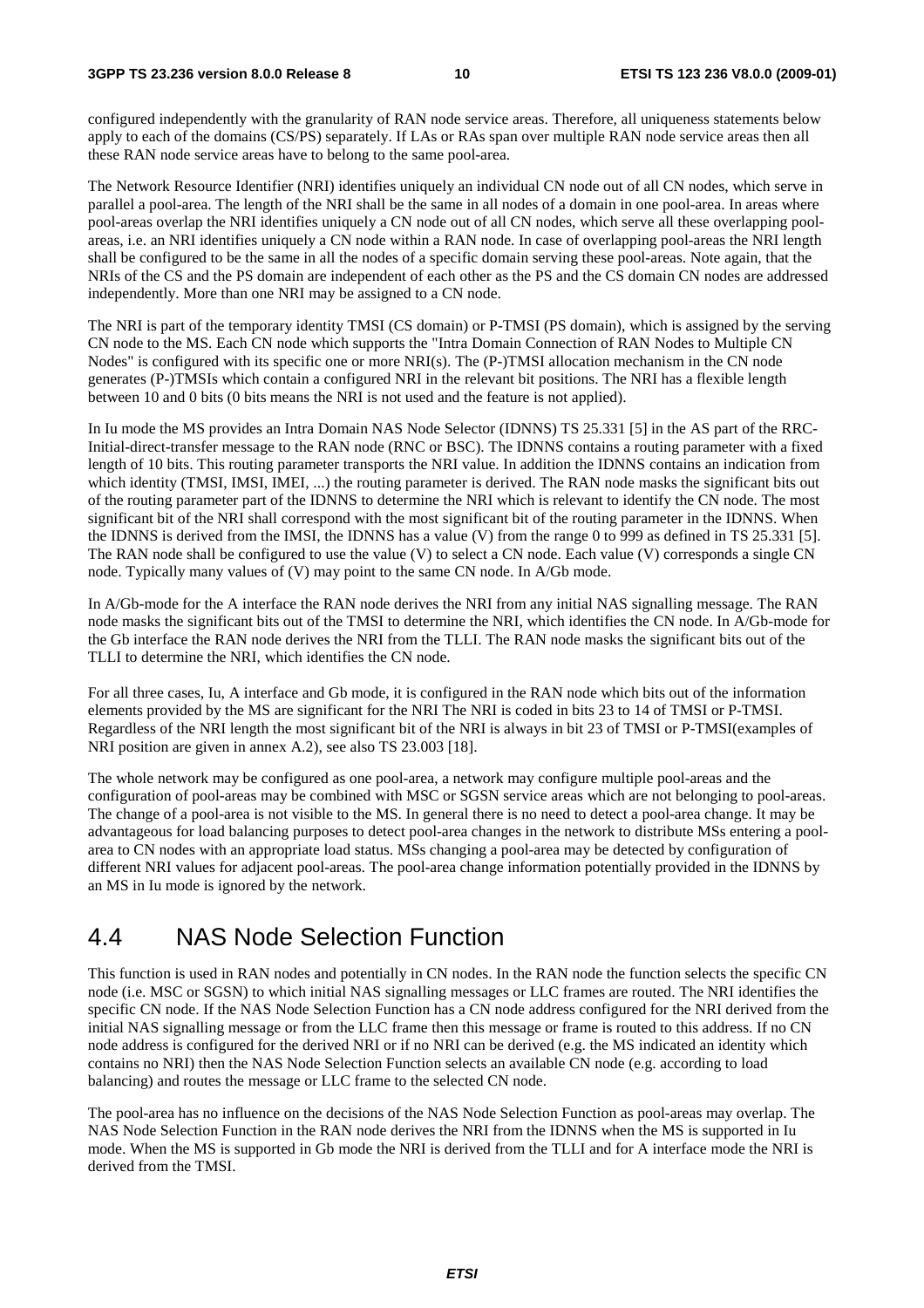#### **3GPP TS 23.236 version 8.0.0 Release 8 11 ETSI TS 123 236 V8.0.0 (2009-01)**

NOTE: A routing-area update after SRNS relocation is not an initial NAS signalling message, thus it is routed along the existing Iu-connection to the SGSN.

In A/Gb mode in case a MSC/VLR sends a paging-request/paging with IMSI (i.e. the paging message does not contain a TMSI), the NAS node selection function in the BSC shall upon reception temporarily store the Global-CN- ID of the node that issued the paging-request/paging message. If the NAS node selection function in A/Gb mode receives a paging-response with an IMSI then it should check the temporarily stored Global-CN-ID on entries matching this IMSI and forward the paging-response to the node identified by this Global-CN-ID.

In Iu mode in case a MSC/VLR sends a paging-request/paging with IMSI (i.e. the paging message does not contain a TMSI), the NAS node selection function in the BSC/RNC may upon reception temporarily store the Global-CN-ID of the node that issued the paging-request/paging message. If the NAS node selection function in Iu mode receives an Initial Direct Transfer message with an IDNNS derived from IMSI as a result of IMSI paging:

- and if BSC/RNC has temporarily stored the Global-CN-ID then it should check the temporarily stored Global-CN-ID on entries matching this IDNNS and forward the paging-response to the node identified by this Global-CN-ID or
- the BSC/RNC shall use the IDNNS derived from IMSI to select a CN node. In this case the IDNNS has a value (V) from the range 0 to 999 as defined in TS 25.331 [5]. The RAN node shall be configured to use the value (V) to select a CN node. Each value (V) corresponds a single CN node. Typically many values of (V) may point to the same CN node.

In UMTS, an MS answering a paging with IMSI includes in its response an IDNNS derived from its TMSI, if the MS has a valid TMSI. Temporarily storing the IMSI in the RNC increases the success rate to reach the MS that have both lost their TMSI and are paged with IMSI. In GSM, an MS paged with IMSI always answers with IMSI.

If the MSC/VLR initiates the paging procedure via Gs-interface the SGSN has to add the MSC/VLR-identity to the paging-request/paging message.

An MS will return an Attach Request containing the IMSI parameter as a response to a PS IMSI paging. Also, a PS IMSI paging is not time supervised from the SGSN sending the message. Therefore the RAN node receiving such a paging request does not have to buffer the associated SGSN identity. This again means that the NAS Node Selection Function in the RAN node selects an available SGSN (e.g. according to load balancing) when it receives an Attach Request containing the IMSI parameter.

## 4.5 Load Balancing

Preferably, the NAS Node Selection Function in the RAN node balances the load between the available CN nodes. This is performed by an appropriate selection of the CN node for an MS which was not yet assigned to a CN node, i.e. when there is no CN node configured for the NRI indicated by the MS, when a 'random TLLI' is received (Gb-mode BSC), when no NRI can be derived or in exceptional cases, e.g. when the CN node corresponding to an NRI cannot be reached. The load-balancing algorithm is implementation specific.

In case of handover/relocation into a pool-area a load balancing between all the target CN nodes serving this pool-area is gained by configuration. Source CN nodes which support Intra Domain Connection of RAN Nodes to Multiple CN Nodes may be configured with all possible target CN nodes for each handover/relocation target. Source CN nodes which do not support the Intra Domain Connection of RAN Nodes to Multiple CN Nodes can configure only one target CN node per handover/relocation target. In this case each of source CN nodes which handover/relocate to the same pool-area may be configured with another target CN node out of all target CN nodes serving the same handover/relocation target. The mechanism for distribution of the traffic between the handover/relocation target CN nodes is implementation specific. This load balancing is complemented by the NAS Node selection Function in the RAN, which distributes MSs between the CN nodes when these MSs enter the pool-area in idle mode.

As more than one SGSN may send downlink data at the same time for a cell or a BVCI the total possible downlink traffic has to shared between the SGSNs as described in clause 5.3.2.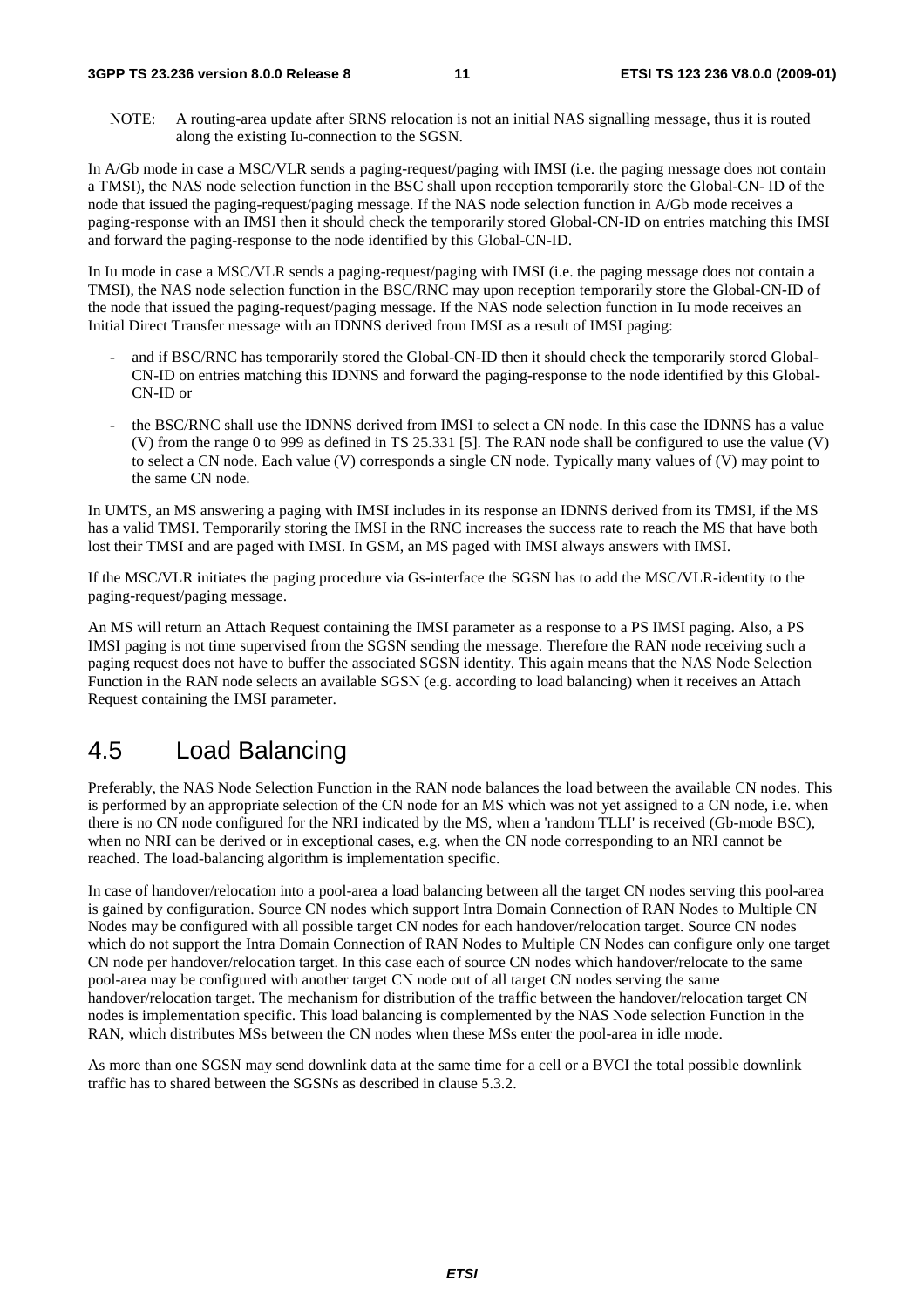## 4.5a Load Re-Distribution

#### 4.5a.1 General

There are situations where a network operator will wish to remove load from one CN node in an orderly manner (e.g. to perform scheduled maintenance, or, to perform load re-distribution to avoid overload) with minimal impact to end users and/or additional load on other entities. The re-distribution procedure does not require any new functionality in the terminal, that is, all terminals can be moved.

Re-distribution of UEs is initiated via an O&M command in the CN node, which needs to be off-loaded. In a first phase (a couple of Periodic LU/RAU periods long), UEs doing LU/RAU or Attach are moved to other CN nodes in the pool. When the CN node receives the Location Update, Routing Area Update or Attach request, it returns a new TMSI/P-TMSI with a null-NRI, and a non-broadcast LAI/RAI in the accept message.

In CS domain the non-broadcast LAI will cause the terminal to immediately send a new Location Update, which the RAN node then will route to a new MSC due to the null-NRI. In the PS domain, a new Routing Area Update is triggered by setting the periodic routing area update timer to a sufficiently low value (recommended value is 4 seconds) in the accept message. The UE will shortly after send a new Routing Area Update that the RAN node then will route to a new SGSN due to the presence of a null-NRI.

In a second phase (PS domain specific), the SGSN requests all UEs trying to set up PDP Contexts to detach & reattach. When they reattach, the SGSN moves them as in the first phase described above.

A third phase includes scanning through remaining UEs and initiating a move of them to other CN nodes. In the PS domain UEs are requested to detach and reattach, which will cause them to be moved. In case of CS domain a new TMSI is allocated to these UEs using the TMSI re-allocation procedure (with null-NRI and non-broadcast LAI) so that a Location Update is triggered when the ongoing CM transaction ends, which will cause them to be moved.

UEs being moved from one CN node are stopped from registering to the same CN node again by an O&M command in BSCs and RNCs connected to the pool. UEs moving into a pool area may also be stopped from registering into a CN node being off-loaded in the same manner.

In network configurations using MOCN network sharing, re-distribution is always done between CN nodes within the same CN Operator. This is ensured by each CN Operator using his own unique null-NRI. The RAN node is preconfigured with the null-NRIs for the different CN Operators, and it uses the null-NRI to select a CN node within the same CN Operator.

A CN node should ensure that move operations does not overload the network. BSCs and RNCs shall be able to handle situations where several CN nodes are off-loaded simultaneously.

### 4.5a.2 Network Mode of Operation = 1

If an operator is using Network Mode of Operation = 1 (i.e. using combined MM and GMM procedures and the Gs interface), then redistribution of MSC load needs to be handled in a special way.

Redistribution of UEs is initiated by O&M command in the SGSN providing the Gs interface to the MSC to be offloaded. The corresponding IMSI Hash table is reconfigured to reflect the redistribution. If the SGSNs are also configured in a pool, this is repeated for any SGSN connected to that MSC. The IMSI Hash table shall have a consistent configuration in all SGSNs in the pool (to ensure that a redistribution of SGSN load doesn't affect the MSC registration of UEs).

The redistribution is done in two phases. During the first phase, the UEs that are performing combined RA/LA updates are moved to a new MSC. When the SGSN receives a Routing Area Update Request (combined RA/LA updating), it checks if the particular UE shall be moved (i.e. it has a Gs association with the MSC being off-loaded). If the UE shall be moved, the SGSN invokes the MSC selection function (IMSI Hash) to decide where the UE should be distributed. SGSN sends the (BSSAP+) Location-Update-Request (IMSI attach) to the new selected MSC where the UE is registered. Stationary UEs (i.e. UEs not performing RA/LA updates) are not moved during this first phase.

During the second phase, the SGSN scans its Gs associations to find out which UEs shall be moved. For each UE with an association to the MSC being off-loaded, the SGSN sends a Detach Request (indicating IMSI detach). The UE is forced to re-attach to non-GPRS service (note that there is no impact on PDP contexts in this case). The UE sends a RAU request (combined RA/LA updating with IMSI Attach). SGSN checks if the UE shall be moved. If the UE shall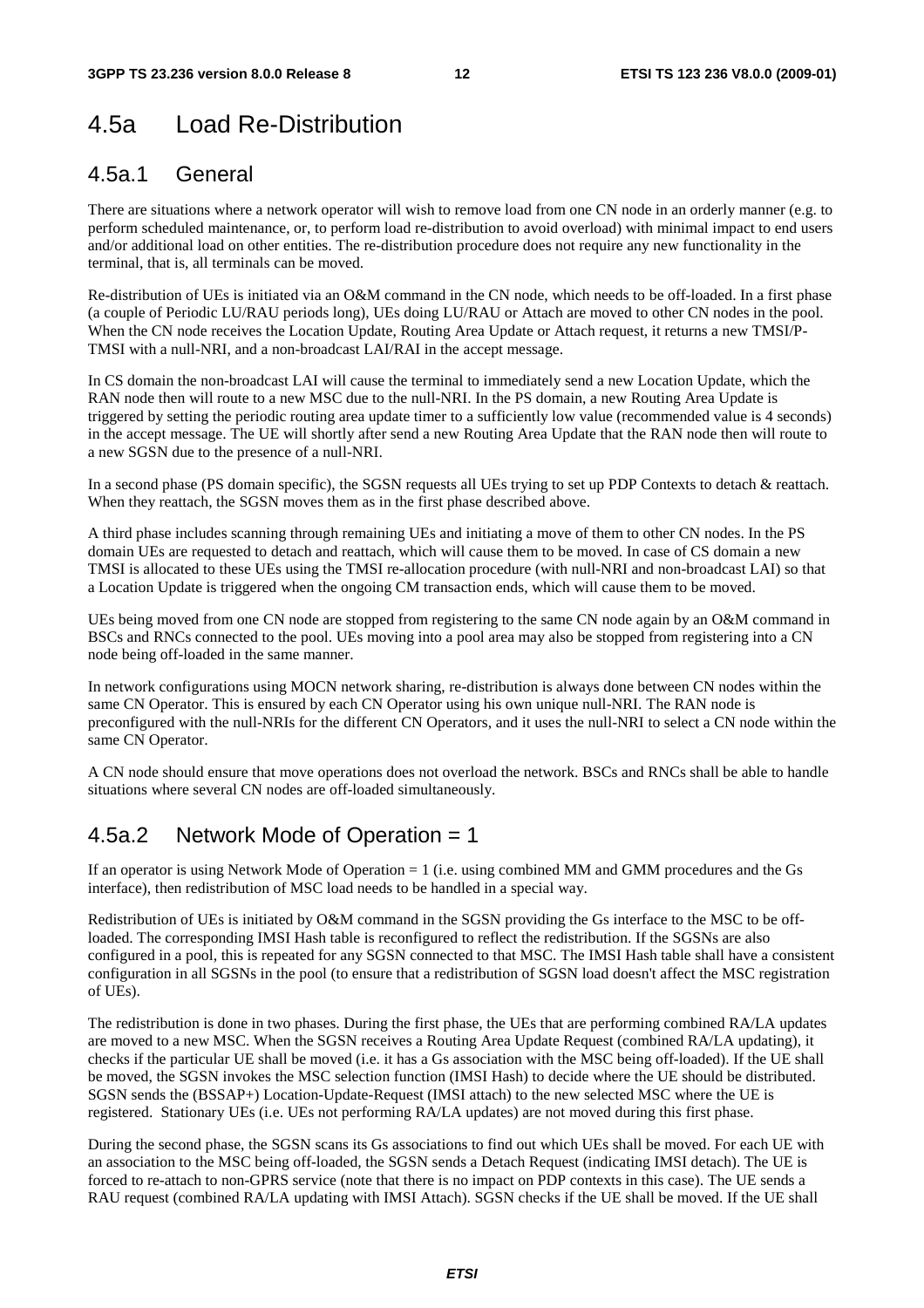be moved, the SGSN invokes the MSC selection function (IMSI Hash) to select another MSC. SGSN sends the (BSSAP+) Location-Update-Request (IMSI attach) to the new MSC where the UE is registered.

During the redistribution, incoming IMSI Detach messages are (as during normal operation) routed to respective existing associated MSC. That is, the reconfigured IMSI Hash doesn't affect the routing of IMSI Detach messages.

## 4.6 Mobility Management

An MS performs LA or RA Updates and Attachments, which may result in a change of the serving CN node. In these procedures the new CN node requests from the old CN node MS specific parameters. If multiple CN nodes are configured in the new CN node for the old RA or LA indicated by the MS then the new CN node derives the NRI from the old (P-)TMSI indicated by the MS. The new CN node uses the old RA or LA together with the NRI to derive the signalling address of the old CN node from its configuration data. If the network contains nodes that cannot derive the old CN node from LAI/RAI and NRI a default CN node for each RA or LA (as described below) shall be used to resolve the ambiguity of the multiple CN nodes serving the same area.

### 4.7 Default CN node and Backwards Compatibility

CN nodes that can only derive one CN node from the LAI or RAI (e.g. because they do not support the Intra Domain Connection of RAN Nodes to Multiple CN Nodes, or no detailed knowledge of the NRIs is configured) are not aware, that multiple CN nodes may serve a LA or RA. These nodes can therefore contact only one CN node per LA or RA, respectively. This node will further on be referred to as default node.

A default node resolves the ambiguity of the multiple CN nodes per LA or RA by deriving the NRI from the TMSI and P-TMSI. The default node relays the signalling between the new CN node and the old CN node.

Note that the default node is configured per LA or RA. So different CN nodes in a network might have configured different default nodes for a LA or RA. With this approach more than one of the CN nodes that serve a pool-area can be used as default-node, so load concentration on one node and a single point of failure can be avoided.

Note further, that it may be required to keep information on ongoing MAP/GTP dialogues in the default nodes.

The handover/relocation from CN nodes which do support the Intra Domain Connection of RAN Nodes to Multiple CN Nodes to CN nodes not supporting this features does not need a NAS Node Selection Function in the originating CN node as there is only one target CN node. The originating CN node discovers from its configuration data, that there is only one target CN node for the requested handover/relocation target ID.

## 4.8 Support of combined mobility management procedures

#### 4.8.1 Attach

In case of 'combined GPRS/IMSI attach' or 'GPRS attach when already IMSI attached', the SGSN sends the Location Update Request message to the MSC/VLR. The SGSN selects an MSC/VLR from the available MSC/VLRs which serve the current LA of the MS. The selection bases on a hash value derived from the IMSI. It is configured in the SGSN which range of the hash values relates to which MSC/VLR. This selection mechanism avoids a random change of the MSC/VLR for MSs using combined procedures when an SGSN fails. The new SGSN will select the same MSC/VLR.

### 4.8.2 Routing area update

The CN node changes in the following considerations result from pool-area changes (when pool-areas are configured) or from CN node service area changes (when no pool-areas are configured). For each domain (PS or CS) it is configured independently whether pool-areas are used or not.

When neither the MSC nor the SGSN are changed, the association for an MS between both CN nodes will also not change.

When the MSC changes but the SGSN does not change, the SGSN selects a new MSC because the new LA is not served by the old MSC/VLR. The selection mechanism is as described for the attach above.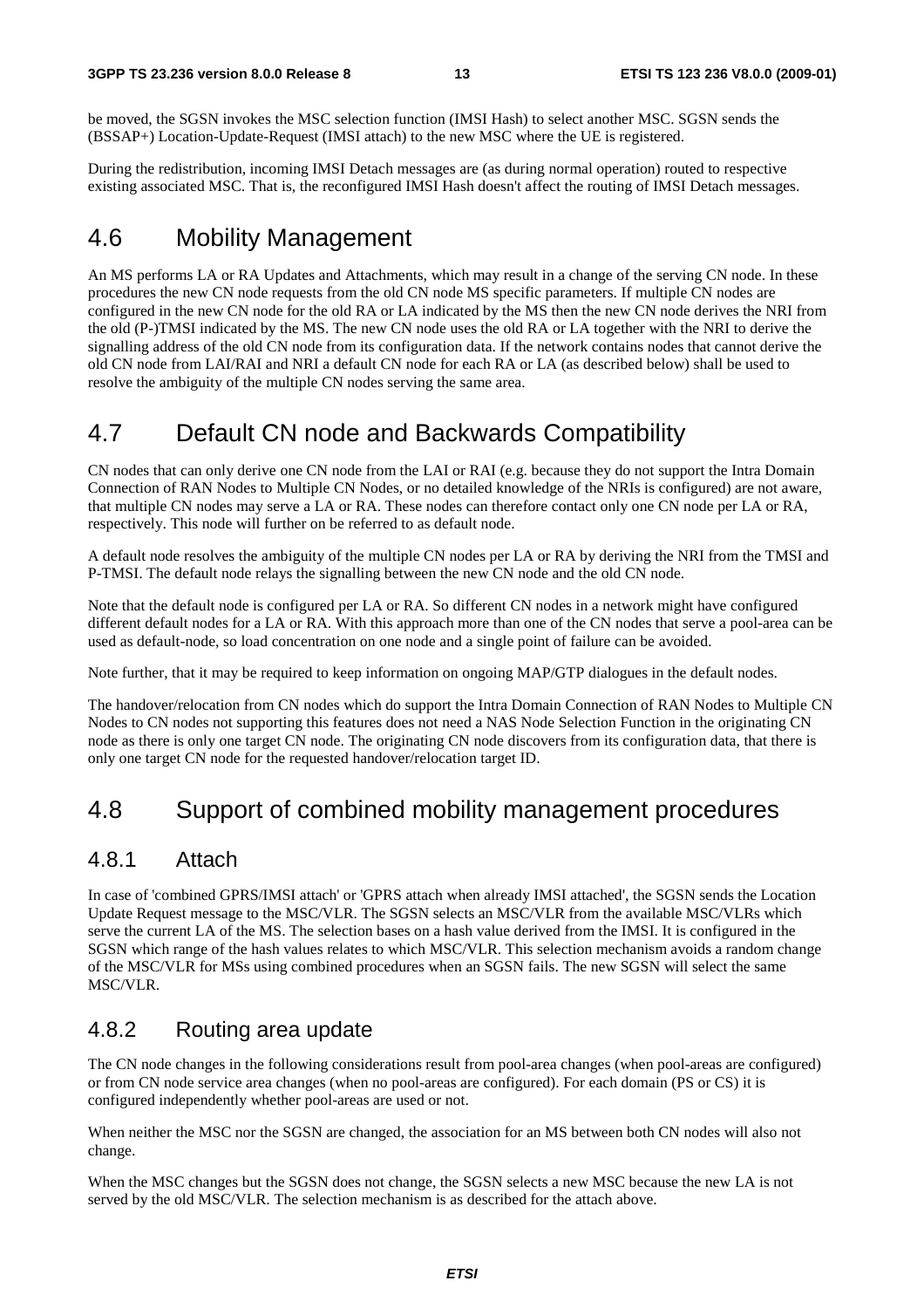When the SGSN changes but the MSC does not change, the new SGSN selects the old MSC to establish a Gs association because the new SGSN uses the same selection mechanism as described above for the attach with the same parameters as configured in the old SGSN.

When both the MSC and the SGSN change, the new SGSN selects a new MSC to establish a Gs association. The selection mechanism is as described for the attach above.

### 4.9 VGCS/VBS Compatibility Issues

Voice Group Call Services, TS 43.068 [19], as well as Voice Broadcast Service, TS 43.069 [20], are specified for Ainterface only. Architectural enhancements and procedures needed to support these services in an area where Intra Domain Connection of RAN Nodes to Multiple CN Nodes is applied on the A-interface are specified in TS 43.068 [19] and TS 43.069 [20].

### 4.10 Interactions with E-UTRAN

The MS has separate core network temporary identities for GERAN/UTRAN (the RAI plus P-TMSI in the packet domain) and E-UTRAN (the GUTI).

Following movement between GERAN/UTRAN and E-UTRAN the MS will have both a P-TMSI and a GUTI. Independent of whether the Idle mode Signalling Reduction (ISR) feature is active, one or both of the P-TMSI and GUTI may be valid.

NOTE: ISR is specified and described in TS 23.401 [22].

In some network deployments the MME and SGSN may be combined in the same physical platform (while in other deployments they may be separated).

If the MS is E-UTRAN capable, then TS 23.401 [22], TS 23.060 [2] and TS 23.003 [18] define rules as to how the MS shall select and encode the identity to place in the P-TMSI/TLLI parameters used in the Routing Area Update procedure.

TS 23.003 [18] specifies a mapping from the E-UTRAN core network temporary identity (the GUTI) to the P-TMSI/TLLI that facilitates the RNC/BSC to route to an SGSN that is on the same physical platform as the MME.

TS 23.003 [18] also specifies a mapping from the RAI and P-TMSI to the GUTI that facilitates the E-UTRAN to route to an MME that is on the same physical platform as the SGSN. For this mapping function to work correctly when using combined MME/SGSNs, the effective maximum length of the NRI is reduced from 10 bits to 8 bits.

## 5 Functional Description

### 5.1 MS Functions

In Iu mode the MS provides the IDNNS to the RNC in the access stratum part of the *RRC\_initial\_DT* message as described in TS 25.331 [5].

If the MS is E-UTRAN capable, then TS 23.401 [22], TS 23.060 [2] and TS 23.003 [18] define rules as to how the MS shall select and encode the identity to place in the P-TMSI/TLLI parameters used in the Routing Area Update procedure. For the PS domain, the E-UTRAN capable MS shall use this P-TMSI parameter to derive the UTRAN IDNNS parameter. For the CS domain, the E-UTRAN temporary identities shall not be used to derive the IDNNS: instead the MS shall use its (MSC supplied) TMSI, if that TMSI is valid, to derive the IDNNS.

NOTE: movement of an E-UTRAN capable MS between GERAN/UTRAN and E-UTRAN accesses does not cause the TMSI to be marked as invalid or deleted.

When the MS in Iu mode replies to IMSI paging, it shall derive IDNNS from (P)TMSI if a valid one is available. If (P)TMSI is not available, the MS shall derive IDNNS from IMSI.

No further changes are expected in the MS for Gb or A interface mode.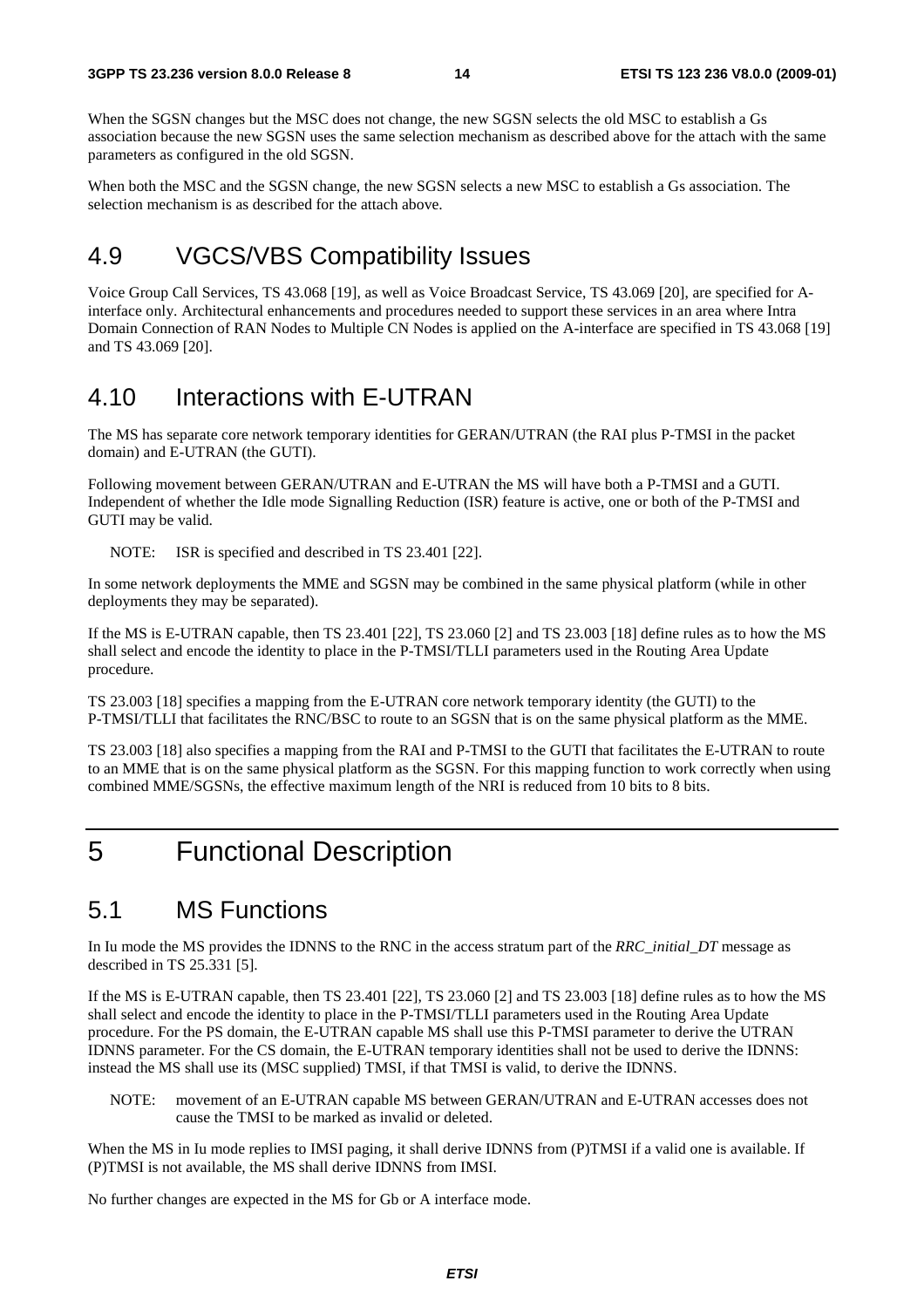## 5.2 RNC Functions

The RNC provides the NAS Node Selection Function. It masks the significant number of bits out of the IDNNS provided by the MS together with the initial NAS signalling message. The significant number of bits is configured in the RNC. The NAS Node Selection Function derives from the NRI the address of the specific CN node for the relevant domain (CS or PS). The association between NRI values and CN node addresses is configured in the RNC (O&M).

The RNC routes the initial NAS signalling messages according to the NRI and the "domain indicator" (CS or PS) to the relevant CN node if a CN node address is configured in the RNC for the specific NRI and the requested domain (CS or PS).

When IDNNS is derived from the IMSI, the IDNNS has a value (V) from the range 0 to 999 as defined in TS 25.331: "Radio Resource Control (RRC) Protocol Specification" [5]. The RAN node shall be configured to use the value (V) to select a CN node. Each value (V) corresponds a single CN node. Typically many values of (V) may point to the same CN node.

If the selected CN node is not available or if no CN node address is configured in the RNC for the requested NRI or if the provided identity contains no NRI then the RNC routes the initial NAS signalling message to a CN node selected from the available CN nodes which serve the related domain (CS or PS). The selection mechanism is implementation dependent and should enable load balancing between the available CN nodes.

NOTE: A routing-area update after SRNS relocation is not an initial NAS signalling message, thus it is routed along the existing Iu-connection to the SGSN.

In case a MSC sends a paging with IMSI (i.e. the paging message does not contain a TMSI), the RNC may, for purposes to increase the paging success rate, upon reception temporarily store the Global-CN-ID of the node that issued the paging message. If the MSC/VLR initiates the paging procedure via Gs-interface the SGSN has to add the Global-CN-ID to the paging message.

### 5.2.1 Load Re-Distribution function in RNC

When the RNC receives a message with a 'null-NRI' it uses the NAS Node Selection Function for selecting a CN node where to forward the message. CN node(s) with re-distribution in progress should be excluded from the NAS Node Selection algorithm in the RNC. This is done by O&M configuration in the RNC.

In network configurations using MOCN network sharing, the RNC is preconfigured with a null-NRI for each CN Operator in the MOCN. The RNC selects a CN node belonging to a CN Operator based on what 'null-NRI' is received.

## 5.3 BSC Functions

### 5.3.1 A interface mode

The BSC provides the NAS Node Selection Function. It is aware whenever a new RR connection is established. In particular, the BSC always examines the content of the Initial Layer 3 message sent by the MS in order to determine the position of the MS Classmark and to extract its contents. The examination of the Initial Layer 3 message content allows the BSC to observe the TMSI+LAI or IMSI or IMEI.

The BSC derives from Initial Layer 3 messages the NRI from the TMSI. It is configured in the BSC (O&M) which bits of the TMSI are significant for the NRI. The BSC routes the Initial Layer 3 message according to the NRI to the relevant MSC if an MSC address is configured in the BSC for the specific NRI. The association between NRI values and MSC addresses is configured in the BSC (O&M).

If no MSC address is configured in the BSC for the requested NRI, or if no TMSI is sent by the MS (e.g. an IMSI or IMEI), then the BSC routes the initial NAS signalling message to an MSC selected from the available MSCs. In addition, the BSC may route the initial NAS signalling message to an MSC selected from the available MSCs if this message is a Location Update Request messages and the PLMN ID in the LAI is not one of the PLMN IDs served by the BSC (FFS). The selection mechanism is implementation dependent and should enable load balancing between the available MSCs.

In case a MSC sends a paging-request with IMSI, the NAS node selection function in the BSC shall upon reception temporarily store the MSC/VLR-identity of the node that issued the paging-request message.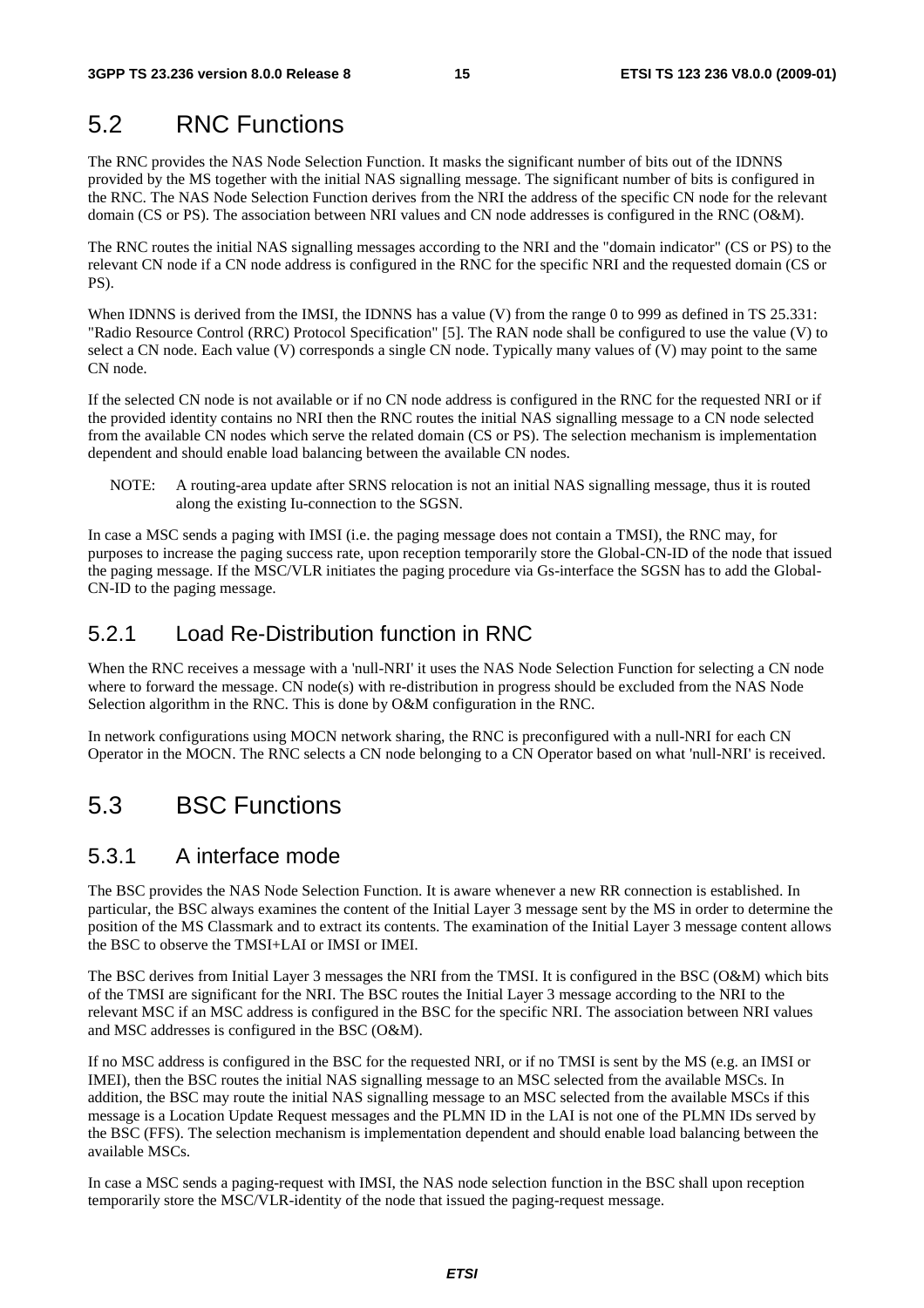### 5.3.2 Gb mode

The BSC provides the NAS Node Selection Function. The MS sends the TLLI to the BSC. The NRI is part of the P-TMSI and therefore also contained in the 'local TLLI' or in the 'foreign TLLI'. The number of bits out of the TLLI which are significant for the NRI is configured in the BSC (O&M).

A 'local TLLI' indicates to the BSC that the TLLI is derived from a P-TMSI which was assigned for the current RA, i.e. the 'local TLLI' contains an NRI which is valid for routing to an SGSN. A 'foreign TLLI' indicates to the BSC that the TLLI is derived from a P-TMSI which was assigned for another RA than the current RA. The BSC does not know whether the other RA and therefore the related P-TMSI belongs to the same pool-area or not unless this is configured in the BSC (which is not intended). Consequently, the BSC assumes, that the 'foreign TLLI' contains a NRI which is valid for routing to an SGSN.

For 'local TLLIs' and for 'foreign TLLIs' the BSC masks the NRI out of the TLLI. The BSC routes the uplink LLC frame to the relevant SGSN if an SGSN address is configured in the BSC for the specific NRI. The association between NRI values and SGSN addresses is configured in the BSC (O&M).

If no SGSN address is configured in the BSC for the requested NRI, which may happen for NRIs masked out of a 'foreign TLLI', or if the BSC received a 'random TLLI' which contains no NRI at all then the RNC routes the uplink LLC frame to an SGSN selected from the available SGSNs. The selection mechanism is implementation dependent and should enable load balancing between the available SGSNs.

NOTE: For the selection mechanism in the BSC it is probably sufficient, that the algorithm is 'slow moving'. If the selection algorithm changes the SGSN to be assigned for 'random TLLIs' or for 'foreign TLLIs' whose NRI value is not used in the current SGSN pool area during a MS's Attach procedure or RA update procedure, then the Attach procedure or RA update procedure is likely to fail, but the MS will reattempt the procedure at T3310/T3330 expiry  $(=15$  seconds).

As more than one SGSN may send downlink data at the same time for a cell or a BVCI, the BSC has to share the total possible downlink traffic between the SGSNs that can access a cell. The BSC should use the existing flow control procedure on cell level to control each of the SGSNs in a way not to violate the total possible traffic for the cell. How the BSC decides to share the downlink traffic between each of the SGSNs is an implementation specific issue; e.g. the possible downlink traffic can be equally shared between the SGSNs, or the share of each SGSN can be proportional to the capacity of the SGSN. In case a MSC sends a paging-request with IMSI via Gs-interface the SGSN has to add the MSC/VLR-identity to the paging-request message. The NAS node selection function in the BSC/RNC shall upon reception temporarily store the MSC/VLR-identity.

### 5.3.3 Iu mode

To support MSs in Iu mode the BSC provides the same functionality as described under "RNC Functions".

### 5.3.4 Load Re-Distribution function in BSC

When the BSC receives a message with a 'null-NRI' it uses the NAS Node Selection Function for selecting a CN node where to forward the message. This is also done for all messages with 'random TLLIs' (Gb-mode). CN node(s) with redistribution in progress should be excluded from the NAS Node Selection algorithm in the BSC. This is done by O&M configuration in the BSC.

### 5.4 MSC Functions

#### 5.4.1 TMSI Allocation

Every MSC is configured with its one or more specific NRI (O&M). One of these specific NRIs is part of every temporary identity (TMSI) which the MSC assigns to an MS. The TMSI allocation mechanism in the MSC generates TMSIs which contain one of the specific NRIs in the relevant bit positions. An NRI has a flexible length between 10 and 0 bits (0 bits means the NRI is not used and the feature is not applied). The use of the bits not used to encode the NRI is implementation dependent (e.g. to extent the TMSI space). An MSC applying "Intra Domain Connection of RAN nodes to multiple CN nodes" shall allocate TMSIs to the served MSs.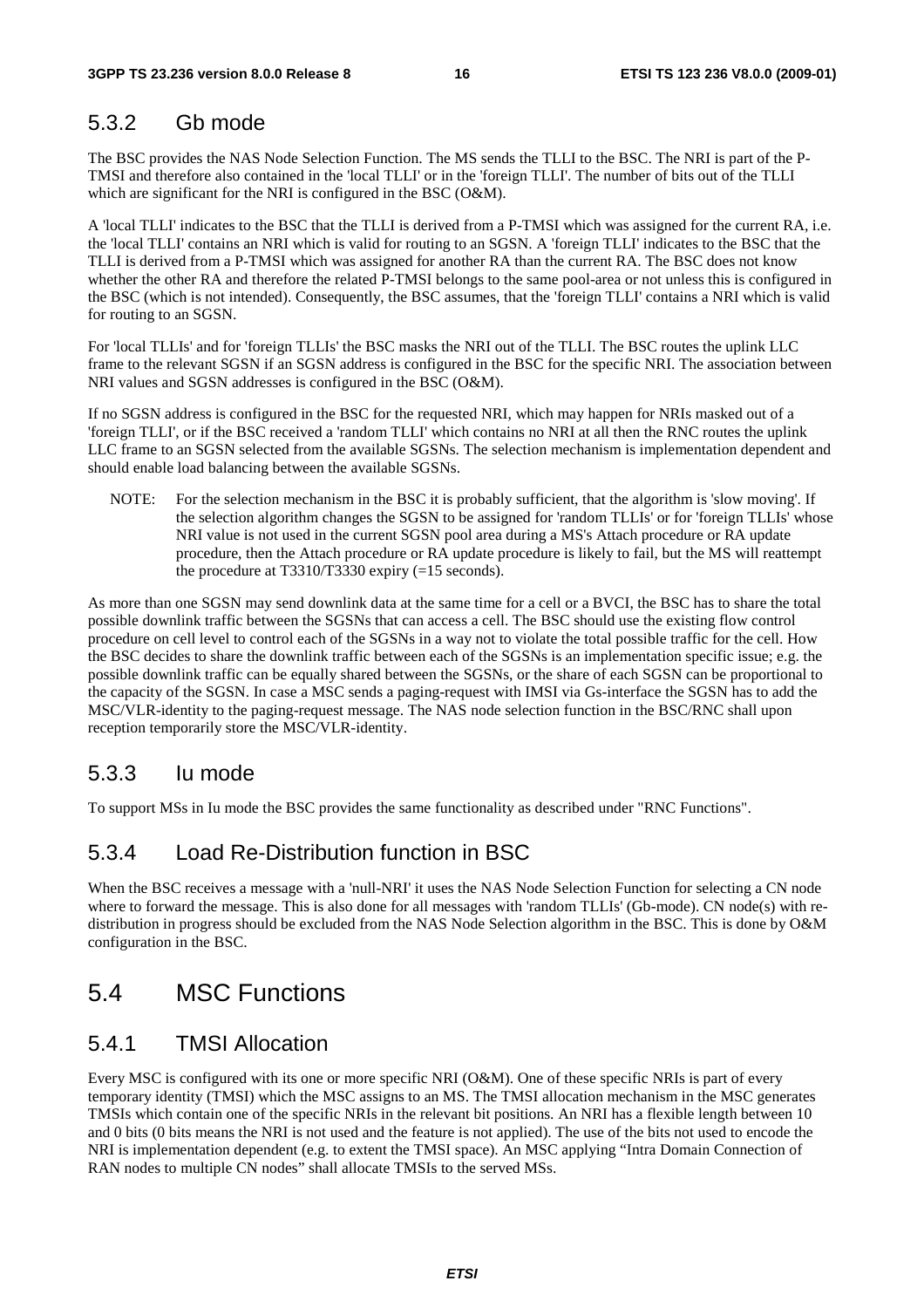### 5.4.2 Mobility Management and Handover/Relocation

For MAP signalling between two MSCs which both support the Intra Domain Connection of RAN Nodes to Multiple CN Nodes the new MSC derives the address of the old MSC from the old LAI and the NRI contained in the old TMSI. The MSC addresses for each LAI and NRI combination are configured in the MSC (O&M). If the network contains MSCs that cannot derive the old MSC from LAI and NRI the default MSC per LAI as described below shall be used (e.g. to reduce the configuration effort). Some redundancy may be required as the default MSC is a single point of failure.

The load balancing between multiple target MSCs at handover/relocation into a pool area is described in "4.5 Load Balancing". The handover/relocation from an MSC that supports the Intra Domain Connection of RAN Nodes to Multiple CN Nodes to an MSC not supporting the feature needs no new functionality, as there is only one MSC that serves the handover/relocation target.

### 5.4.3 Backward Compatibility and Default MSC

If a default MSC that is serving a pool-area receives MAP signalling (e.g. to fetch the IMSI or to get unused cipher parameters) it has to resolve the ambiguity of the multiple MSCs per LAI by deriving the NRI from the TMSI. The MSC relays the MAP signalling to the old MSC identified by the NRI in the old TMSI unless the default MSC itself is the old MSC. For every NRI value that is used in the pool-area an MSC address is configured in the default MSC (O&M).

NOTE: It might be required to keep information on ongoing MAP dialogues in the default MSC.

### 5.4.4 Support of Combined Procedures

If the SGSN does not support the Intra Domain Connection of RAN Nodes to Multiple CN Nodes then only one default out of the MSCs serving the related LA can be used for the combined procedures. A relaying or diverting from the default MSC to another is FFS. Distributing the associations of the combined procedures according to the LAs would result in MSC changes when the MS is still in the old MSC service area.

### 5.4.5 Load Re-Distribution function in MSC

The MSC needs to ensure that the RR-connection is released immediately after the Location Update response message is returned to the UE, i.e. the follow-on proceed flag shall be cleared.

For the special case when an MSC in a pool also serves a BSC or RNC that is not part of the pool (e.g. a BSC or RNC that does not support pool functionality), an MSC should not try to re-distribute UEs connected to that BSC or RNC.

## 5.5 SGSN Functions

### 5.5.1 P-TMSI Allocation

Every SGSN is configured with its specific one or more NRI (O&M). One of these specific NRIs is part of every temporary identity (P-TMSI) which the SGSN assigns to an MS. The P-TMSI allocation mechanism in the SGSN generates P-TMSIs which contain one of the specific NRIs in the relevant bit positions. An NRI has a flexible length between 10 and 0 bits (0 bits means the NRI is not used and the feature is not applied). The use of the bits not used to encode the NRI is implementation dependent (e.g. to extent the TMSI space). An SGSN applying "Intra Domain Connection of RAN nodes to multiple CN nodes" shall allocate P-TMSIs to the served MSs.

### 5.5.2 Mobility Management and Handover/Relocation

For the GTP signalling between two SGSNs supporting the Intra Domain Connection of RAN Nodes to Multiple CN Nodes the new SGSN derives the address of the old SGSN from the old RAI and the NRI contained in the old P-TMSI/TLLI. The SGSN addresses are configured in the SGSN (O&M) or in DNS for each RAI and NRI combination. If the network contains SGSNs that cannot derive the old SGSN from RAI and NRI the default SGSN per RAI as described below shall be used (e.g. to reduce the configuration effort).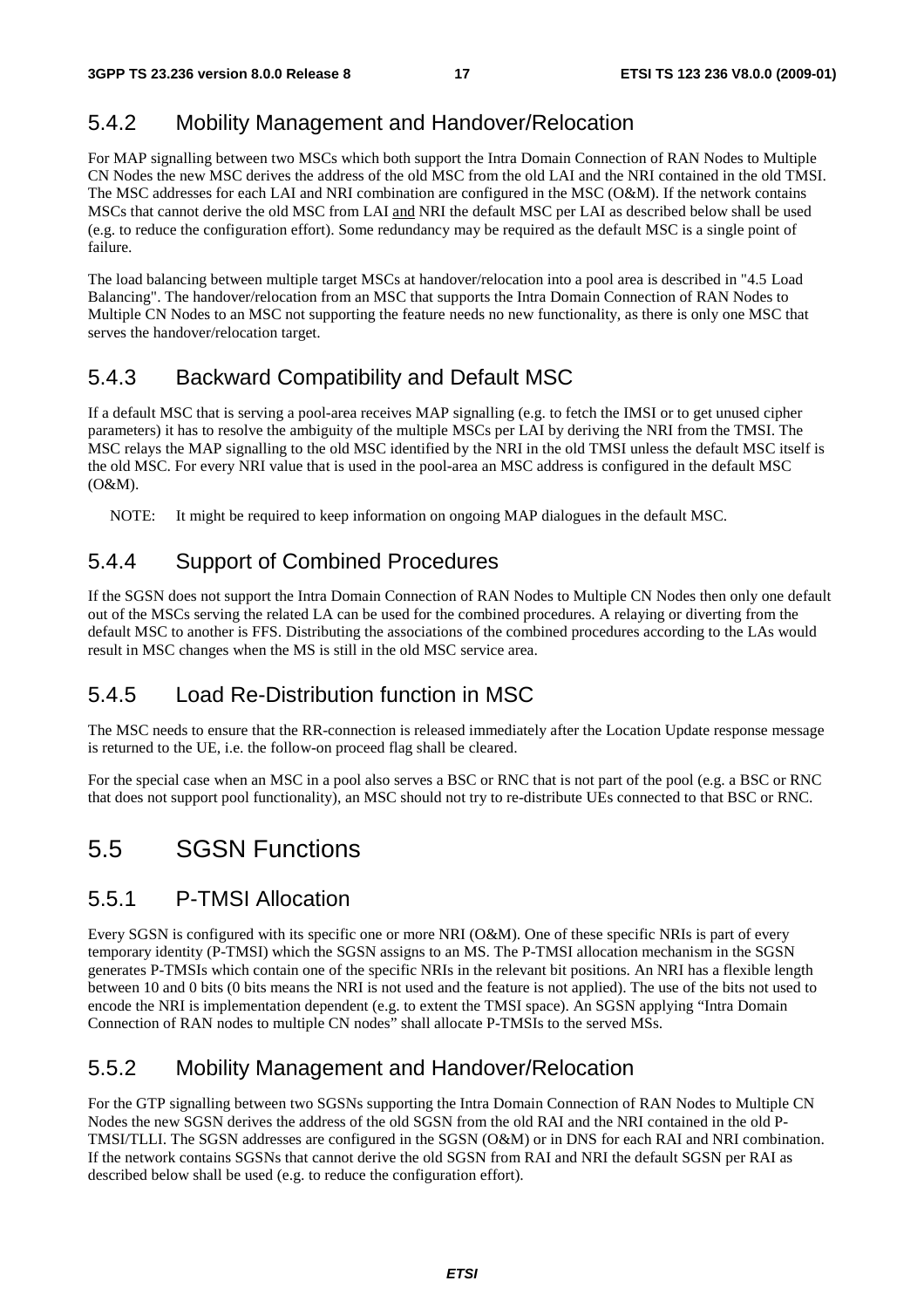The load balancing between multiple target SGSNs at handover/relocation into a pool area is described in "4.5: Load Balancing". The handover/relocation from an SGSN that supports the Intra Domain Connection of RAN Nodes to Multiple CN Nodes to an SGSN not supporting the feature needs no new functionality, as there is only one SGSN that serves the handover/relocation target.

#### 5.5.3 Backward Compatibility and Default SGSN

If a default SGSN that is serving a pool-area receives GTP signalling (e.g. to fetch the IMSI or to get unused cipher parameters) it has to resolve the ambiguity of the multiple SGSNs per RAI by deriving the NRI from the P-TMSI. The SGSN relays the GTP signalling to the old SGSN identified by the NRI in the old P-TMSI unless the default SGSN itself is the old SGSN. For every NRI value that is used in the pool-area an SGSN address is configured in the relaying SGSN (O&M) or in DNS.

NOTE: It might be required to keep information on ongoing GTP dialogues in the default SGSN.

#### 5.5.4 Support of Combined Procedures

The SGSN has to select an MSC at the Gs interface for the combined procedures if multiple MSCs are configured for the relevant LAI. The MSC out of the available MSCs is selected based on the IMSI. This prevents an MSC change for many MSs if an SGSN fails and the re-attaching MSs would get assigned another MSC by the new SGSN. Two HLR updates instead of one would be the result.

From the IMSI the SGSN derives a value (V) using algorithm [(IMSI div 10) modulo 1000]. Every value (V) from the range 0 to 999 corresponds to a single MSC node. Typically many values of (V) may point to the same MSC node. The configuration of the MSC node should be the same in the same RNC area.

#### 5.5.5 CS Paging

If a CS paging is received via the Gs interface from MSC with mobile identity type IMSI then the SGSN should include the MSC/VLR-id in the paging / paging-request message to RNC/BSC.

#### 5.5.6 Load Re-Distribution function in SGSN

On the Iu-ps interface the SGSN needs to ensure that the Iu-connection is released immediately after the Routing Area Update response message is returned to the UE, i.e. the follow-on flag shall be cleared.

On the Gb interface the SGSN needs to force the UE to standby after the Routing Area Update response message is returned to the UE, i.e. the force to standby indication shall be set. This ensures the Periodic Routing Area Update timer to start as quickly as possible.

For the special case when an SGSN in a pool also serves a BSC or RNC that is not part of the pool (e.g. a BSC or RNC that does not support pool functionality), an SGSN should not try to re-distribute UEs connected to that BSC or RNC.

## 6 Application Examples

This clause describes some application examples for networks using the intra domain NAS node selection. In these examples, pool-areas are depicted by boxes or ellipses, while the core network elements which serve the pool-areas are depicted by the NRIs they have been assigned.

### 6.1 Network configuration example 1

This example configures 9 pool-areas each with 3 CN nodes serving within a pool-area. When a MS moves from one (NRI:1,2,3) to another pool-area (NRI:4,5,6). It indicates the old NRI (3) derived from its old TMSI to the RNC in the new pool-area (NRI:4,5,6). This NRI 3 is not configured in the RNC of the pool-area (NRI:4,5,6). The RNC selects a CN node out of the available NRIs 4,5,6 and establishes the signalling connection for the MS with the selected CN node. This new CN nodes allocates a new TMSI to the MS and thereby the new NRI for the new pool-area.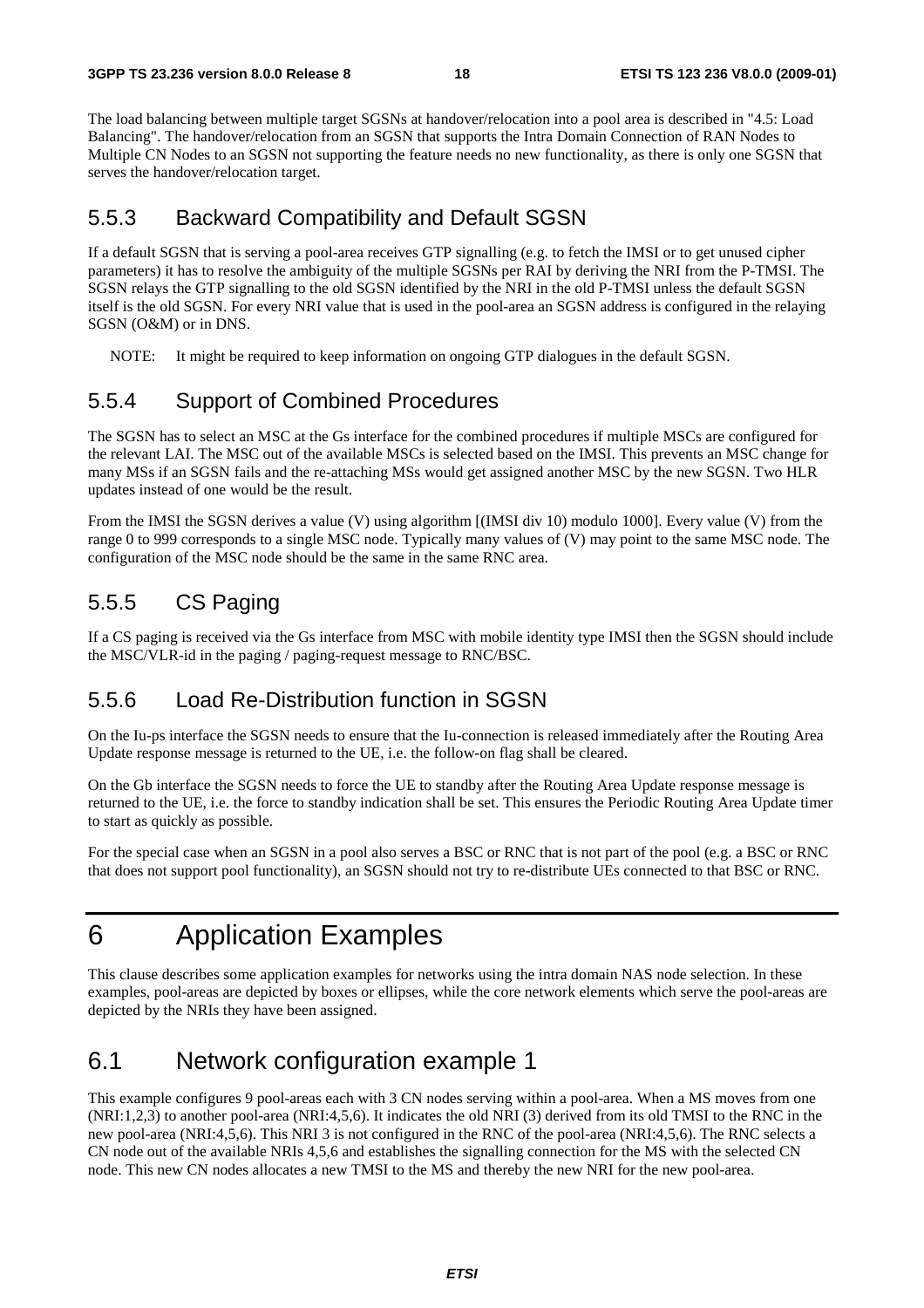In this example, the NRIs can be re-used in a pattern where adjacent pool areas do not use the same NRI. Every pool area change will initiate a new selection of a new CN node.

| NRI:       | NRI:       | NRI:       |
|------------|------------|------------|
| 19, 20, 21 | 22, 23, 24 | 25, 26, 27 |
| NRI:       | NRI:       | NRI:       |
| 16, 17, 18 | 1, 2, 3    | 4, 5, 6    |
| NRI:       | NRI:       | NRI:       |
| 13, 14, 15 | 10, 11, 12 | 7, 8, 9    |

|  | Figure 2: Network configuration example 1 |  |
|--|-------------------------------------------|--|
|  |                                           |  |

### 6.2 Network configuration example 2

This example shows a network covering one city centre surrounded by residential areas. The city centre is covered by all 4 pool-areas while each of the residential areas is covered by one pool-area only. Once a MS "found" its pool-area, it will not change the pool-area while commuting between the city centre and its residential area. Each of the pool-areas is served by 5 MSCs, indicated by the 5 NRI values in the figure below, which share the load within the pool-area. Only distinct NRI values are used for the overlapping pool-areas. Therefore, a MS changing between these pool-areas will always be allocated to a new MSC by the NAS node selection function. In addition it is shown, that the NRIs can be reused in other pool-areas as indicated in the figure by the smaller areas with only one NRI. Also at a change to these areas the MSs will always be allocated to a new MSC by the NAS node selection function as adjacent areas do not use the same NRI values.

A calculation for the possible number of subscribers in this scenario is in Annex A.1: One city centre surrounded by residential areas



**Figure 3: Network configuration example 3**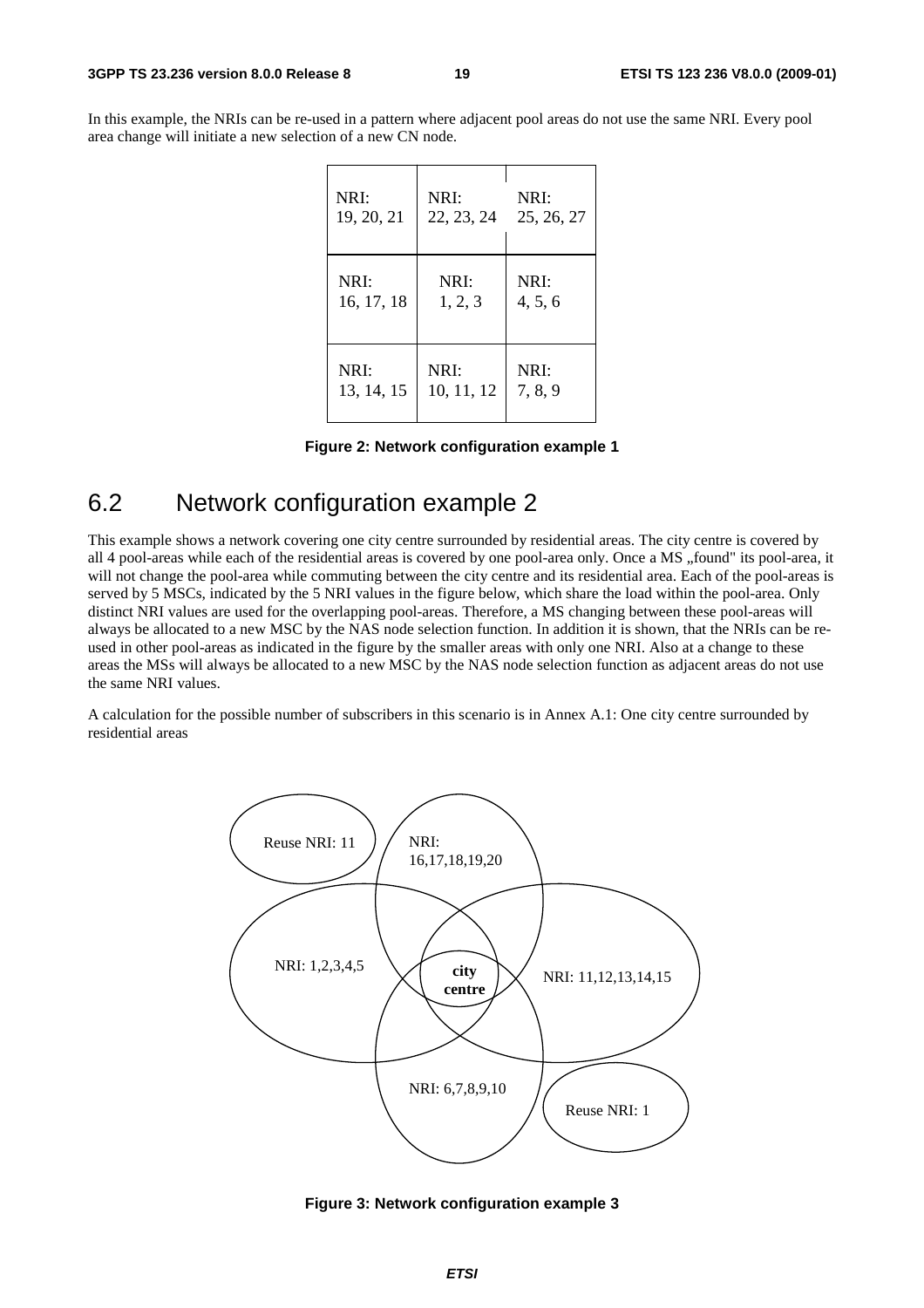## 7 Specific Examples

This chapter describes specific examples of Iu Flex. First, building blocks of Iu Flex are described in 7.1. These building blocks are then used in signalling flows starting from 7.2.

The changes to the signalling flows are indicated in *italic.* 

### 7.1 Building blocks for signalling flows

- 7.1.1 RAN node selecting CN node in A interface mode
- 7.1.2 RAN node selecting CN node in Gb interface mode
- 7.1.3 RAN node selecting CN node in Iu interface mode

#### 7.1.4 New CN node selecting old CN node

This building block describes how a new CN node selects the old CN node which was previously serving the MS. The new CN node has been allocated to serve the MS, and it may have to communicate with the old CN node e.g. in order to get IMSI of the MS or to get MM and PDP contexts of the MS.

### 7.1.5 Old CN node selecting new CN node

This building block describes how the old CN node selects a new CN node which starts to serve the MS. The old CN node has to select a new CN node e.g. when performing handover.

### 7.1.6 SGSN selecting MSC

## 7.2 Signalling flow for Attach (Iu interface mode)

At attach, the RNC selects an SGSN to serve the MS. The attach procedure is shown in the figure below.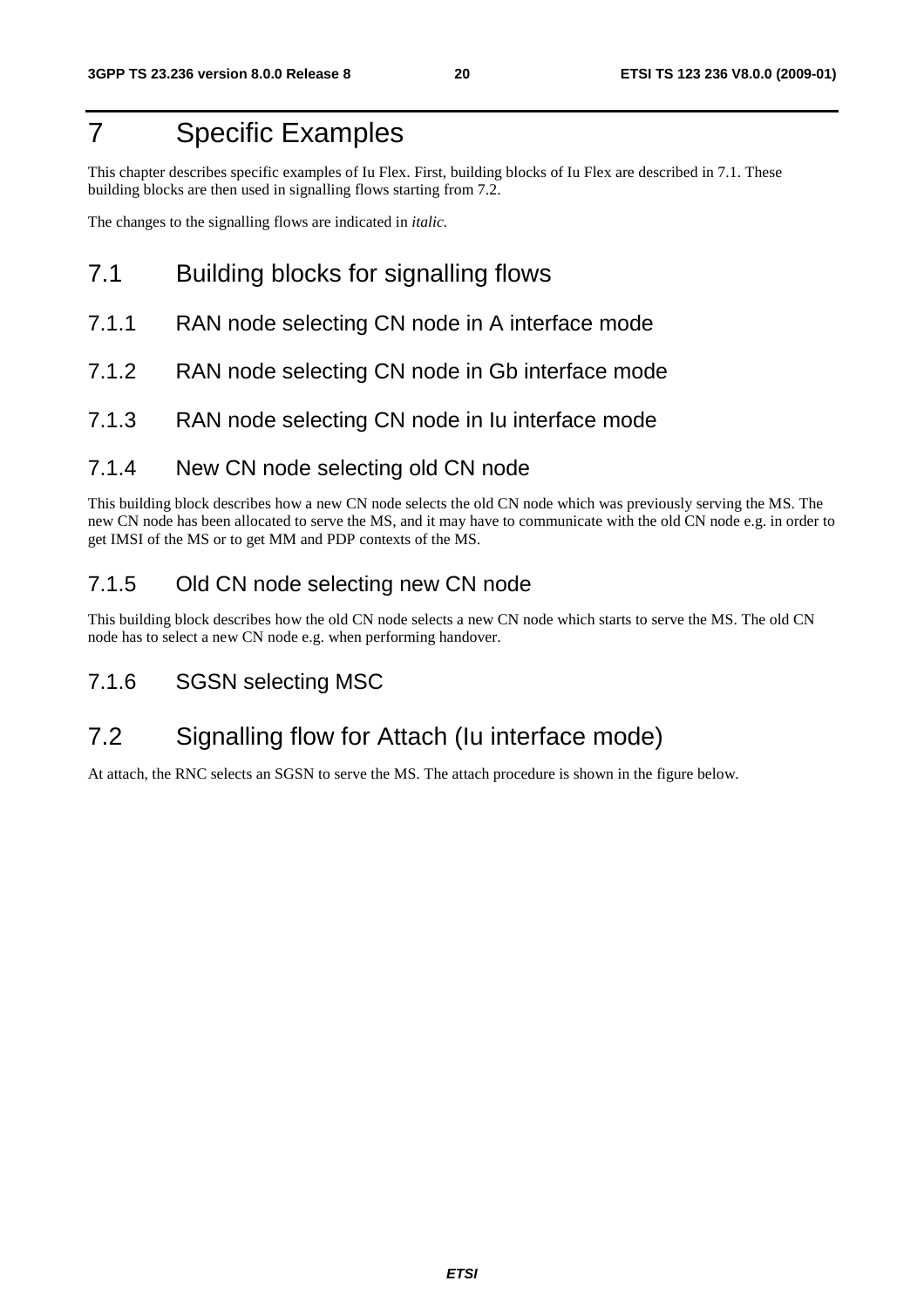

**Figure 4: Signalling flow for Attach (Iu interface mode)** 

- 1) The Attach Request (old P-TMSI, old RAI, old P-TMSI Signature) is carried in the Initial Direct Transfer message (RRC) from the MS to the RNC. The RNC selects an SGSN to serve the MS as described in clause 7.1.3 and relays the Attach Request to the SGSN in the Initial UE message (RANAP).
- 2) If the MS identifies itself with P-TMSI and the SGSN has changed since detach, the new SGSN sends an Identification Request (P-TMSI, old RAI, old P-TMSI Signature) to the old SGSN to request the IMSI. The new SGSN selects the old SGSN as described in clause 7.1.4. The old SGSN responds with Identification Response (IMSI, Authentication Triplets (for GPRS) or Authentication Vectors (for UMTS)). If the MS is not known in the old SGSN, the old SGSN responds with an appropriate error cause. The old SGSN also validates the old P-TMSI Signature and responds with an appropriate error cause if it does not match the value stored in the old SGSN.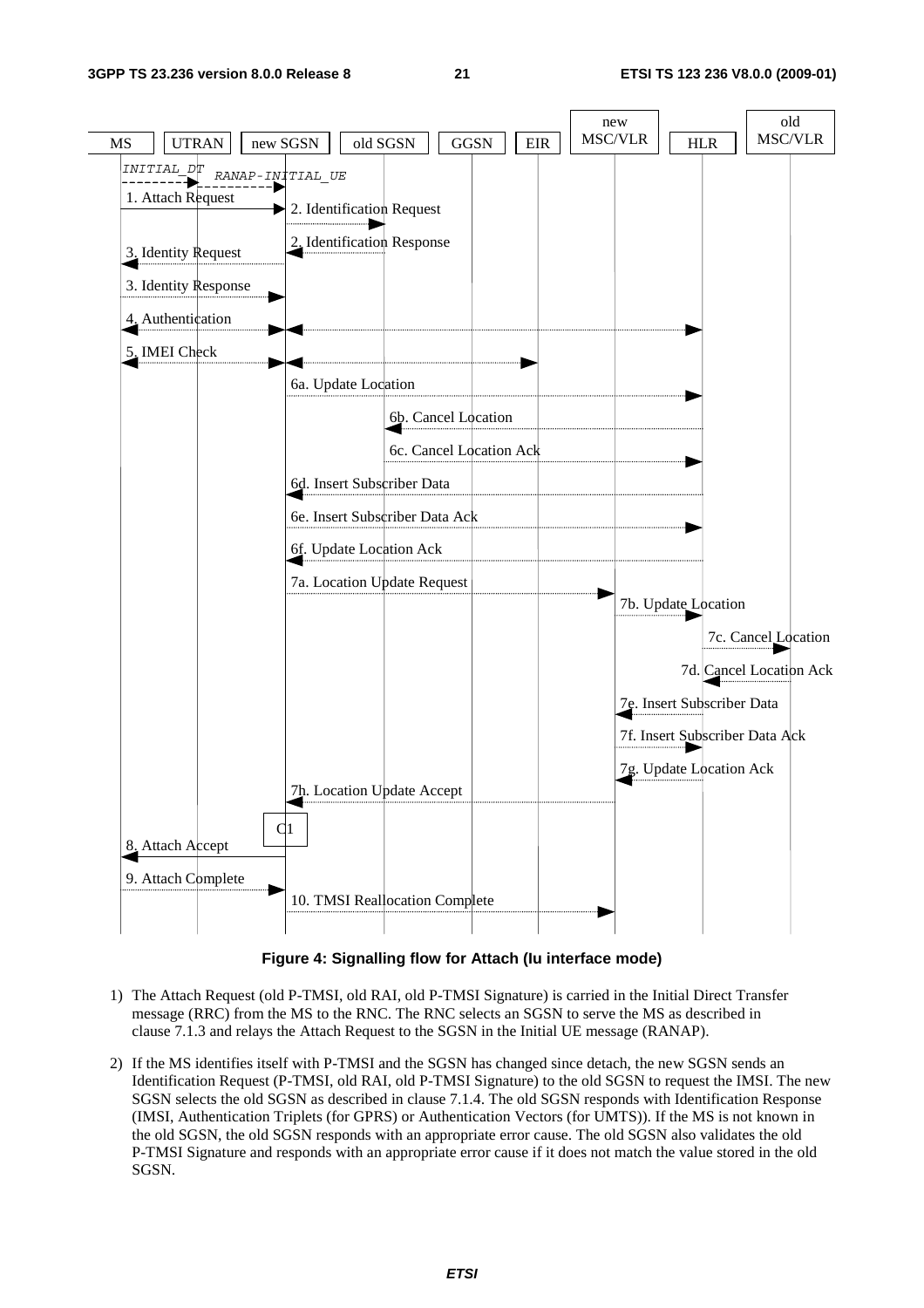- 3) If the MS is unknown in both the old and new SGSN, the SGSN sends an Identity Request (Identity Type = IMSI) to the MS. The MS responds with Identity Response (IMSI).
- 4) The authentication functions are defined in the subclause "Security Function" of 23.060 [2]. If no MM context for the MS exists anywhere in the network, then authentication is mandatory. Ciphering procedures are described in subclause "Security Function" of 23.060 [2]. If P-TMSI allocation is going to be done and the network supports ciphering, the network shall set the ciphering mode.
- 5) The equipment checking functions are defined in the subclause "Identity Check Procedures" of 23.060 [2]. Equipment checking is optional.
- 6) If the SGSN number has changed since the GPRS detach, or if it is the very first attach, then the SGSN informs the HLR:
	- a) The SGSN sends an Update Location (SGSN Number, SGSN Address, IMSI) to the HLR.
	- b) The HLR sends Cancel Location (IMSI, Cancellation Type) to the old SGSN with Cancellation Type set to Update Procedure.
	- c) The old SGSN acknowledges with Cancel Location Ack (IMSI). If there are any ongoing procedures for that MS, the old SGSN shall wait until these procedures are finished before removing the MM and PDP contexts.
	- d) The HLR sends Insert Subscriber Data (IMSI, GPRS Subscription Data) to the new SGSN.
	- e) The new SGSN validates the MS's presence in the (new) RA. If due to regional subscription restrictions the MS is not allowed to attach in the RA, the SGSN rejects the Attach Request with an appropriate cause, and may return an Insert Subscriber Data Ack (IMSI, SGSN Area Restricted) message to the HLR. If subscription checking fails for other reasons, the SGSN rejects the Attach Request with an appropriate cause and returns an Insert Subscriber Data Ack (IMSI, Cause) message to the HLR. If all checks are successful then the SGSN constructs an MM context for the MS and returns an Insert Subscriber Data Ack (IMSI) message to the HLR.
	- f) The HLR acknowledges the Update Location message by sending an Update Location Ack to the SGSN after the cancelling of old MM context and insertion of new MM context are finished. If the Update Location is rejected by the HLR, the SGSN rejects the Attach Request from the MS with an appropriate cause.
- 7) If Attach Type in step 1 indicated GPRS Attach while already IMSI attached, or combined GPRS / IMSI attached, then the VLR shall be updated if the Gs interface is installed. The VLR number is determined as described in 7.1.6. The SGSN starts the location update procedure towards the new MSC/VLR upon receipt of the first Insert Subscriber Data message from the HLR in step 6d). This operation marks the MS as GPRSattached in the VLR.
	- a) The SGSN sends a Location Update Request (new LAI, IMSI, SGSN Number, Location Update Type) message to the VLR. Location Update Type shall indicate IMSI attach if Attach Type indicated combined GPRS / IMSI attach. Otherwise, Location Update Type shall indicate normal location update. The VLR creates an association with the SGSN by storing SGSN Number.
	- b) If the LA update is inter-MSC, the new VLR sends Update Location (IMSI, new VLR) to the HLR.
	- c) If the LA update is inter-MSC, the HLR sends a Cancel Location (IMSI) to the old VLR.
	- d) The old VLR acknowledges with Cancel Location Ack (IMSI).
	- e) If the LA update is inter-MSC, the HLR sends Insert Subscriber Data (IMSI, GSM subscriber data) to the new VLR.
	- f) The VLR acknowledges with Insert Subscriber Data Ack (IMSI).
	- g) After finishing the inter-MSC location update procedures, the HLR responds with Update Location Ack (IMSI) to the new VLR.
	- h) The VLR responds with Location Update Accept (VLR TMSI) to the SGSN. An Iu Flex aware VLR includes one of its (CS-)NRIs as part of VLR TMSI. The SGSN creates an association with the VLR by storing VLR number.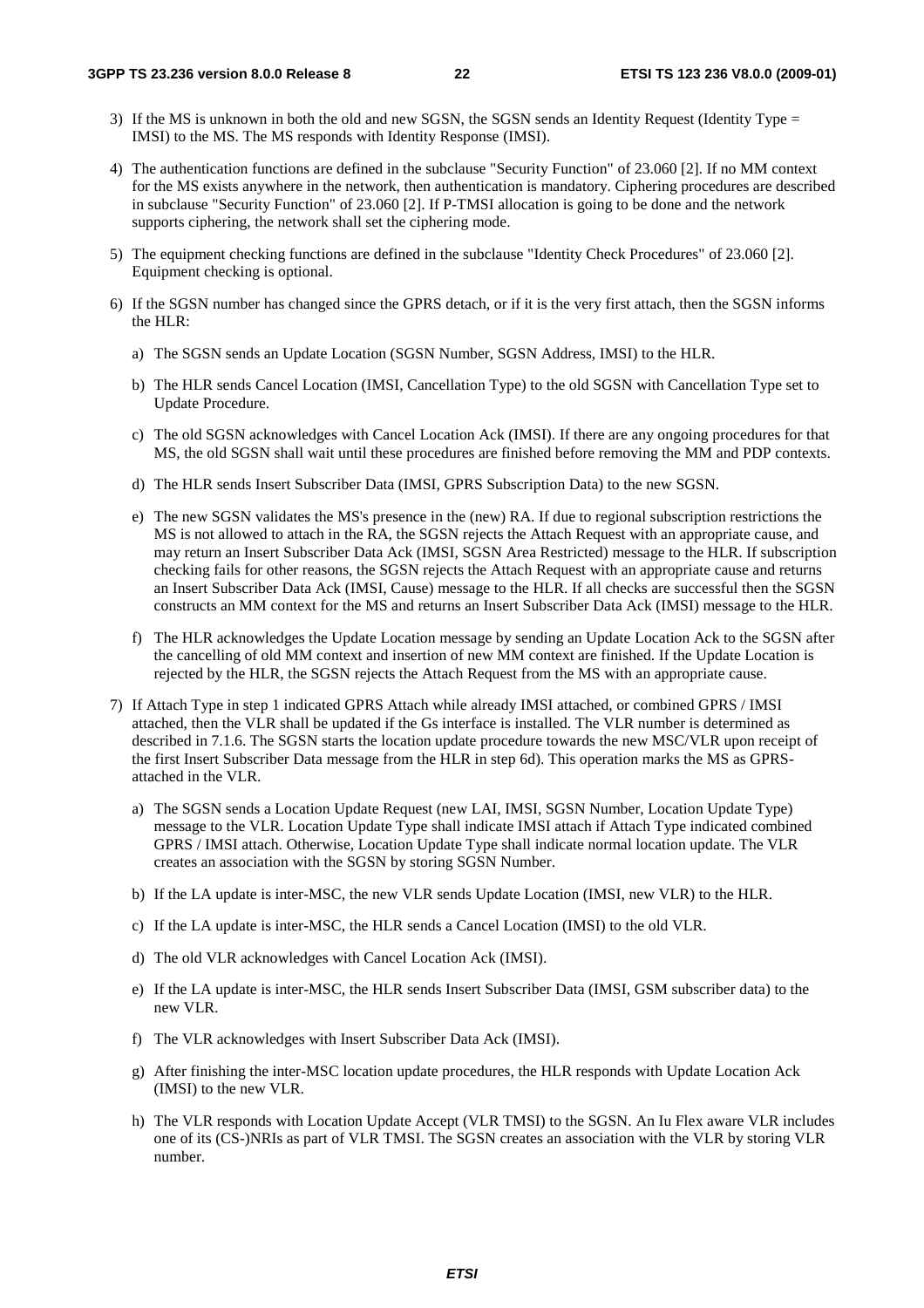- 8) The SGSN selects Radio Priority SMS, and sends an Attach Accept (P-TMSI, VLR TMSI, P-TMSI Signature, Radio Priority SMS) message to the MS. P-TMSI is included if the SGSN allocates a new P-TMSI. An Iu Flex aware SGSN includes one of its (PS-)NRIs as part of P-TMSI.
- 9) If P-TMSI or VLR TMSI was changed, the MS acknowledges the received TMSI(s) by returning an Attach Complete message to the SGSN.
- 10) If VLR TMSI was changed, the SGSN confirms the VLR TMSI re-allocation by sending a TMSI Reallocation Complete message to the VLR.

## 7.3 Signalling flows for Service Request (Iu interface mode)

When performing service request, the signalling connection between the MS and the SGSN is re-established.

#### 7.3.1 Service Request initiated by MS

The service request procedure initiated by the MS is shown in the figure below.



#### **Figure 5: Signalling flows for Service Request initiated by MS (Iu interface mode)**

- 1) The MS establishes an RRC connection, if none exists for CS traffic.
- 2) The MS sends a Service Request (P-TMSI, RAI, CKSN, Service Type) message to the SGSN. Service Type specifies the requested service. Service Type shall indicate one of the following: Data or Signalling. The Service Request is carried in the Initial Direct Transfer message (RRC) from the MS to the RNC. The RNC selects an SGSN to serve the MS as described in 7.1.3 and relays the Service Request to the SGSN in the Initial UE message (RANAP). At this point, the SGSN may perform the authentication procedure.
	- If Service Type indicates Data, a signalling connection is established between the MS and the SGSN, and resources for active PDP context(s) are allocated, i.e., RAB establishment for the activated PDP context(s).
	- If Service Type indicates Signalling, the signalling connection is established between the MS and the SGSN for sending upper-layer signalling messages, e.g., Activate PDP Context Request. The resources for active PDP context(s) are not allocated.
- 3) The SGSN shall perform the security functions if the MS in PMM-IDLE state initiated the service request.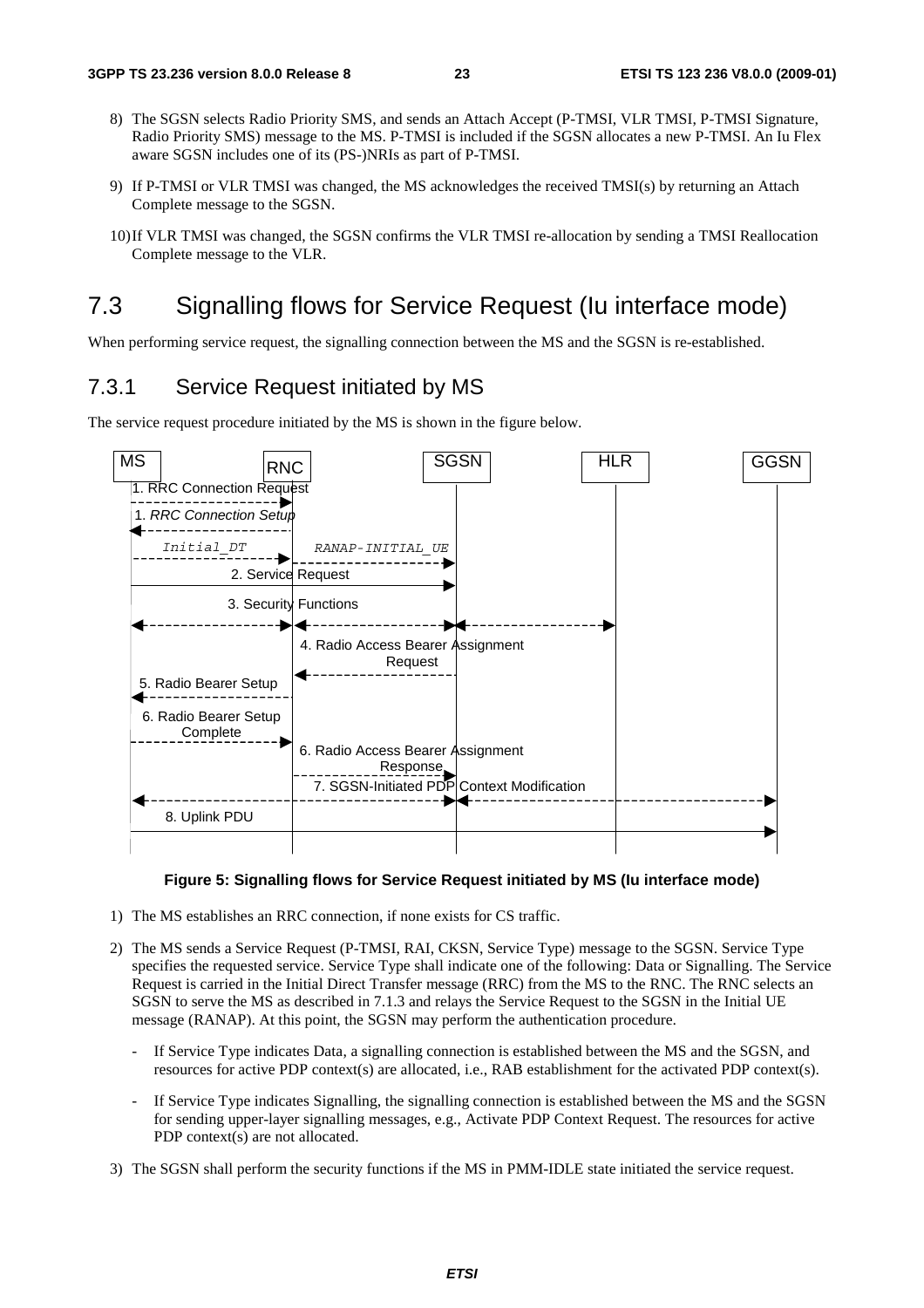- 4) If the network is in PMM-CONNECTED state and the Service Type indicates Data, the SGSN shall respond with a Service Accept message towards the MS, in case the service request can be accepted. In case Service Type indicates Data, the SGSN sends a Radio Access Bearer Assignment Request (NSAPIRAB ID(s), TEID(s), QoS Profile(s), SGSN IP Address(es)) message to re-establish radio access bearer for every activated PDP context.
- 5) The RNC indicates to the MS the new Radio Bearer Identity established and the corresponding RAB ID with the RRC radio bearer setup procedure.
- 6) SRNC responds with the Radio Access Bearer Assignment Response (RAB ID(s), TEID(s), QoS Profile(s), RNC IP Address(es)) message. The GTP tunnel(s) are established on the Iu interface. If the RNC returns a Radio Access Bearer Assignment Response message with a cause indicating that the requested QoS profile(s) can not be provided, e.g., "Requested Maximum Bit Rate not Available", the SGSN may send a new Radio Access Bearer Assignment Request message with different QoS profile(s). The number of re-attempts, if any, as well as how the new QoS profile(s) values are determined is implementation dependent.
- 7) For each RAB re-established with a modified QoS profile, the SGSN initiates a PDP Context Modification procedure to inform the MS and the GGSN of the new negotiated QoS profile for the corresponding PDP context.
- 8) The MS sends the uplink packet.

#### 7.3.2 Service Request initiated by network

The service request procedure initiated by the network is shown in the figure below.



#### **Figure 6: Signalling flows for Service Request initiated by network (Iu interface mode)**

- 1) The SGSN receives a downlink PDP PDU for an MS in PMM-IDLE state.
- 2) The SGSN sends a Paging message to the RNC. The RNC pages the MS by sending a Paging message to the MS. See subclause "PS Paging Initiated by 3G-SGSN without RRC Connection for CS" of 23.060 [2] for details.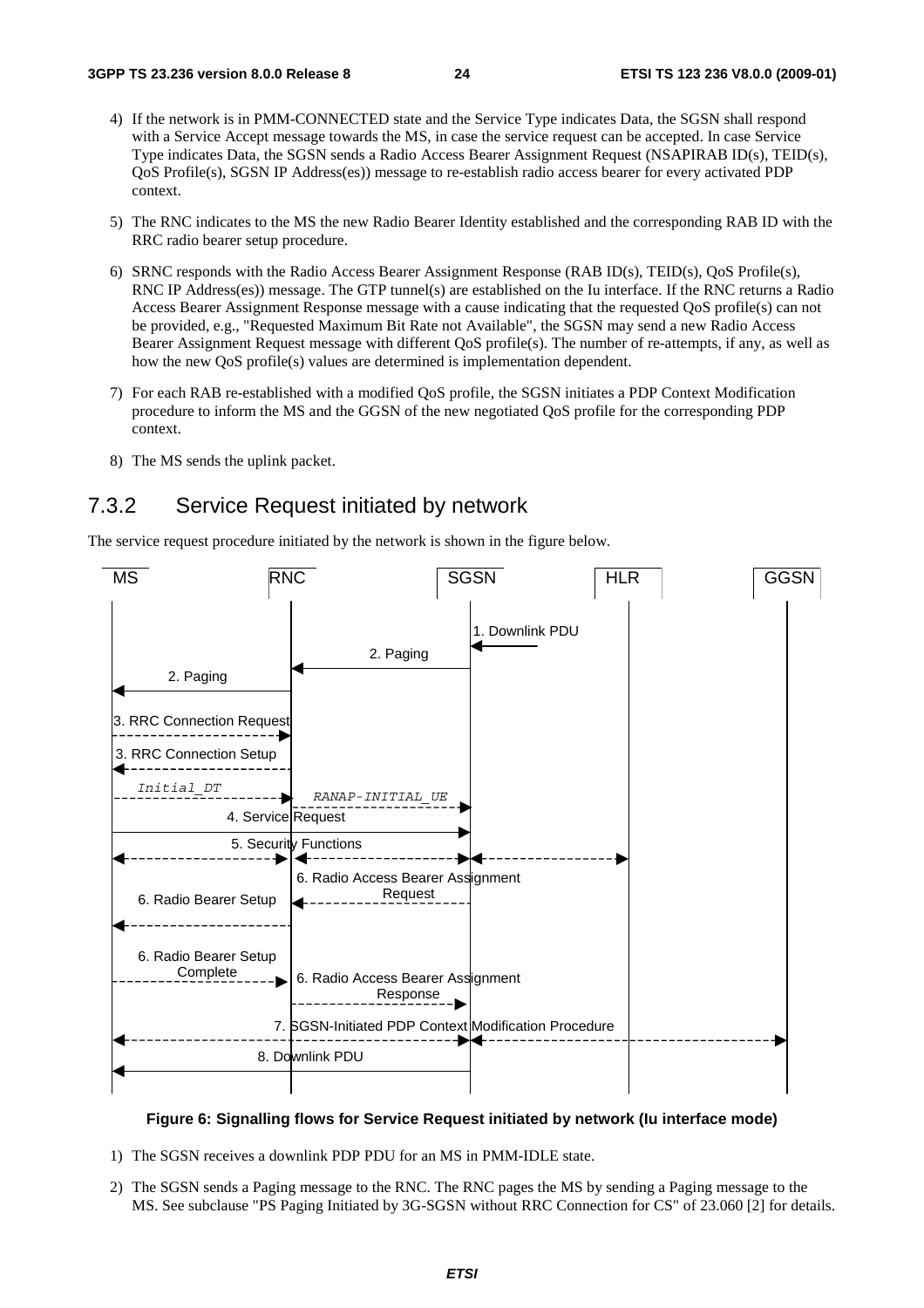- 3) The MS establishes an RRC connection if none exists for CS traffic.
- 4) The MS sends a Service Request (P-TMSI, RAI, CKSN, Service Type) message to the SGSN. Service Type specifies Paging Response. The Service Request is carried over the radio in an RRC Direct Transfer message. The RNC selects an SGSN to serve the MS as described in 7.1.3 and relays the Service Request to the SGSN in the Initial UE message (RANAP). At this point, the SGSN may perform the authentication procedure. The SGSN knows whether the downlink packet requires RAB establishment (e.g., downlink PDU) or not (e.g., Request PDP Context Activation or MT SMS).
- 5) The SGSN shall perform the security mode procedure.
- 6) If resources for the PDP contexts are re-established, the SGSN sends a Radio Access Bearer Assignment Request (RAB ID(s), TEID(s), QoS Profile(s), SGSN IP Address(es)) message to the RNC. The RNC sends a Radio Bearer Setup (RAB ID(s)) to the MS. The MS responds by returning a Radio Bearer Setup Complete message to the RNC. The RNC sends a Radio Access Bearer Assignment Response (RAB ID(s), TEID(s), RNC IP Address(es)) message to the SGSN in order to indicate that GTP tunnels are established on the Iu interface and radio access bearers are established between the RNC and the MS. If the RNC returns a Radio Access Bearer Assignment Response message with a cause indicating that the requested QoS profile(s) can not be provided, e.g., "Requested Maximum Bit Rate not Available", the SGSN may send a new Radio Access Bearer Assignment Request message with different QoS profile(s). The number of re-attempts, if any, as well as how the new QoS profile(s) values are determined is implementation dependent.
- 7) For each RAB re-established with a modified QoS profile, the SGSN initiates a PDP Context Modification procedure to inform the MS and the GGSN of the new negotiated QoS profile for the corresponding PDP context.
- 8) The SGSN sends the downlink packet.

### 7.4 Signalling flow for Routing Area Update (Iu interface mode)

The routing area update procedure is shown in the figure below.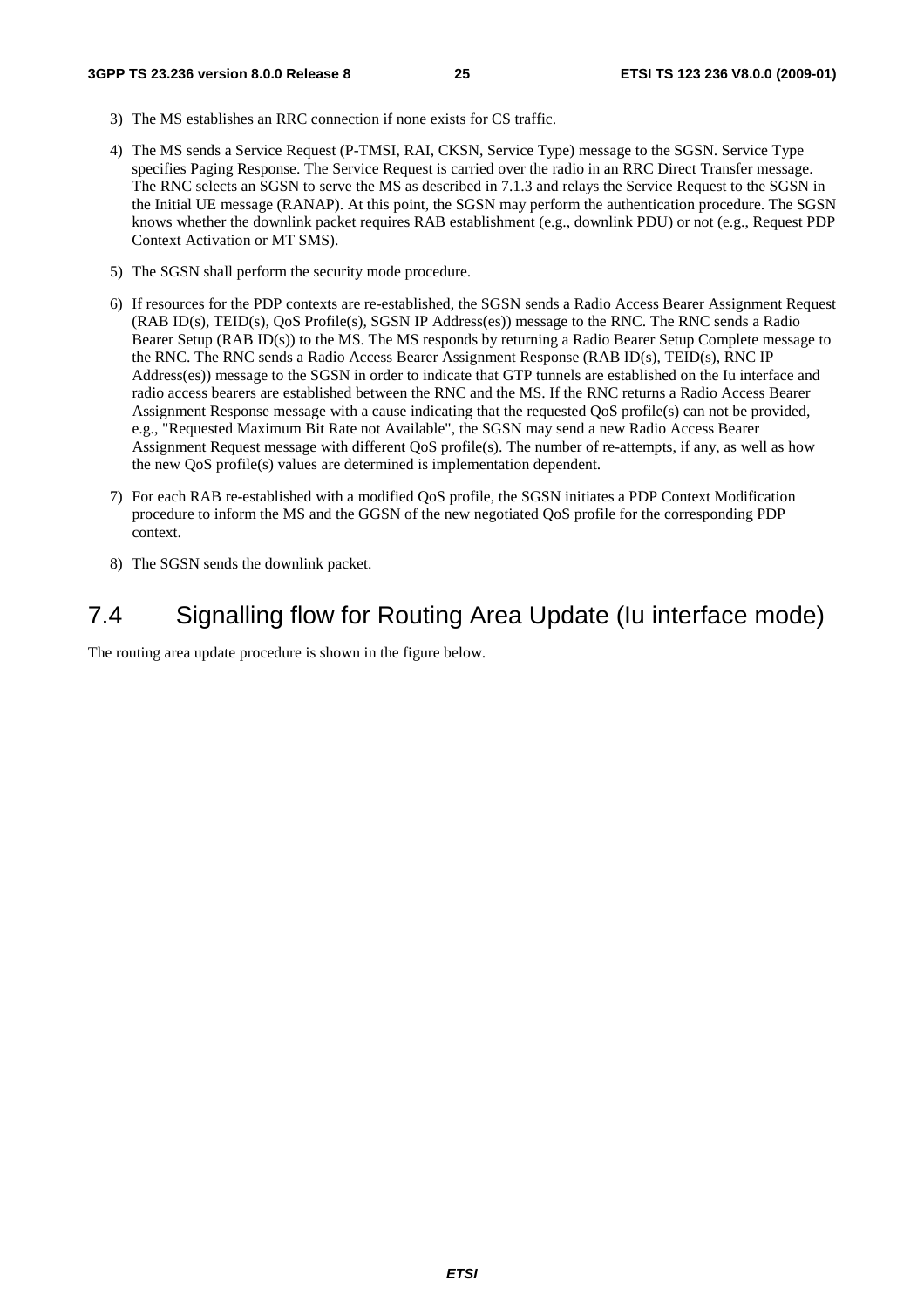

**Figure 7: Signalling flow for Routing Area Update (Iu interface mode)**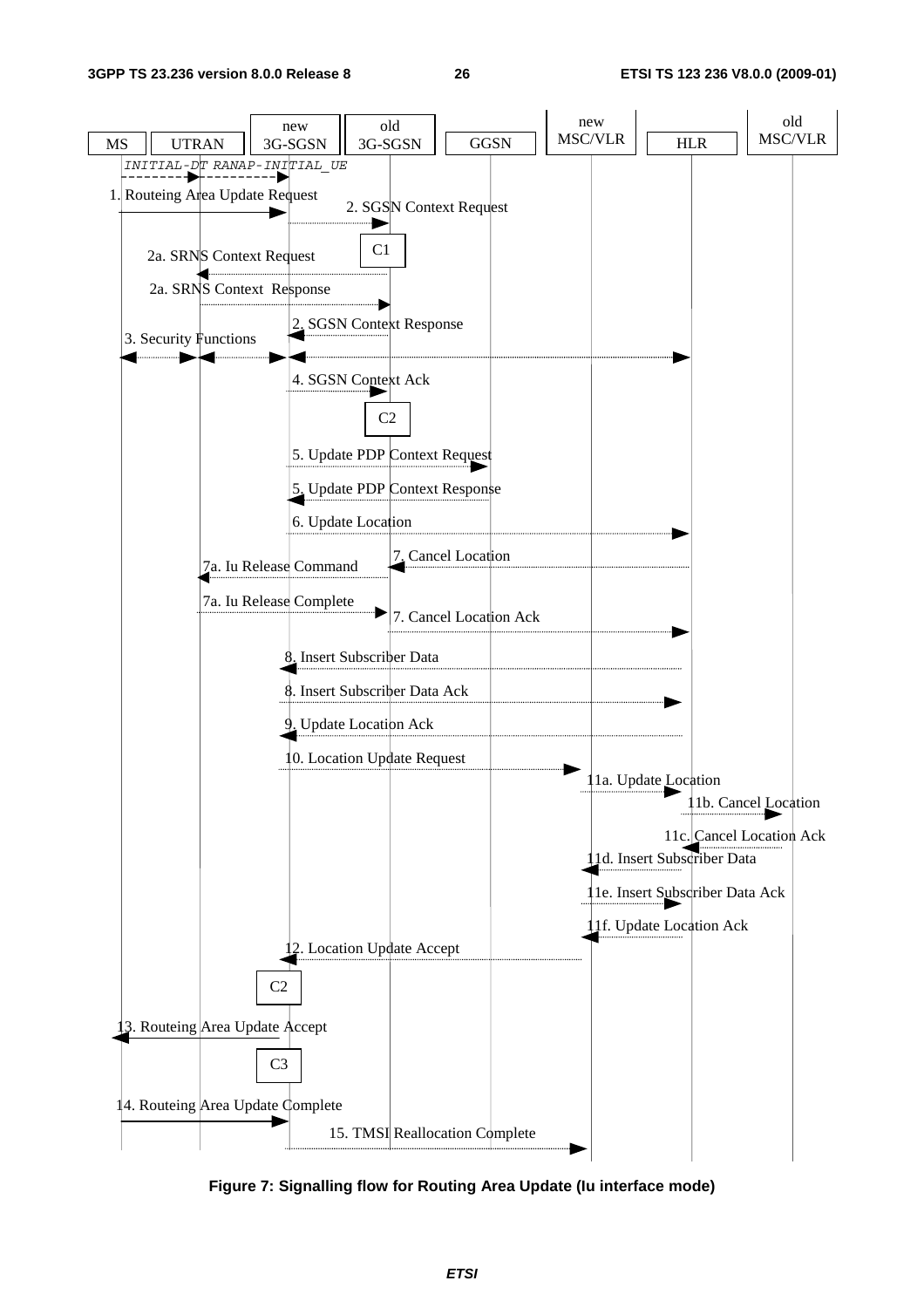- 1) The RRC connection is established, if not already done. The Routeing Area Update Request (old P-TMSI, old RAI, old P-TMSI Signature) is carried in the Initial Direct Transfer message (RRC) from the MS to the RNC. The RNC selects an SGSN to serve the MS as described in 7.1.3 and relays the Routeing Area Update Request to the SGSN in the Initial UE message (RANAP).
- 2) If the RA update is an Inter-SGSN Routeing area update and if the MS was in PMM-IDLE state, the new SGSN sends an SGSN Context Request message (old P-TMSI, old RAI, old P-TMSI Signature) to the old SGSN to get the MM and PDP contexts for the MS. The new SGSN selects the old SGSN as described in 7.1.4. The old SGSN validates the old P-TMSI Signature and responds with an appropriate error cause if it does not match the value stored in the old SGSN. This should initiate the security functions in the new SGSN. If the security functions authenticate the MS correctly, the new SGSN shall send an SGSN Context Request (IMSI, old RAI, MS Validated) message to the old SGSN. MS Validated indicates that the new SGSN has authenticated the MS. If the old P-TMSI Signature was valid or if the new SGSN indicates that it has authenticated the MS, the old SGSN responds with SGSN Context Response (Cause, IMSI, MM Context, PDP contexts). If the MS is not known in the old SGSN, the old SGSN responds with an appropriate error cause. The old SGSN starts a timer. The new SGSN shall ignore the MS Network Capability contained in MM Context of SGSN Context Response only when it has previously received an MS Network Capability in the Routeing Area Request.
	- a) If the MS is PMM-CONNECTED in the old 3G-SGSN, the old SGSN shall send an SRNS Context Request (IMSI) message to the old SRNS to retrieve the sequence numbers for the PDP context for inclusion in the SGSN Context Response message from the SRNS. Upon reception of this message, the SRNS buffers and stops sending downlink PDUs to the MS and returns an SRNS Context Response (IMSI, GTP-SNDs, GTP-SNUs, PDCP-SNUs) message. The SRNS shall include for each PDP context the next in-sequence GTP sequence number to be sent to the MS and the GTP sequence number of the next uplink PDU to be tunnelled to the GGSN. For each active PDP context using acknowledged mode, the SRNS also includes the uplink PDCP sequence number (PDCP-SNU). PDCP-SNU shall be the next in-sequence PDCP sequence number expected from the MS (per each active radio bearer).
- 3) Security functions may be executed. These procedures are defined in subclause "Security Function" of 23.060 [2]. If the security functions do not authenticate the MS correctly, the routeing area update shall be rejected, and the new SGSN shall send a reject indication to the old SGSN. The old SGSN shall continue as if the SGSN Context Request was never received.
- 4) If the RA update is an Inter-SGSN Routeing area update, the new SGSN sends an SGSN Context Acknowledge message to the old SGSN. The old SGSN marks in its context that the MSC/VLR association and the information in the GGSNs and the HLR are invalid. This triggers the MSC/VLR, the GGSNs, and the HLR to be updated if the MS initiates a routeing area update procedure back to the old SGSN before completing the ongoing routeing area update procedure.
- 5) If the RA update is an Inter-SGSN RA Update and if the MS was in PMM-IDLE state, the new SGSN sends Update PDP Context Request (new SGSN Address, QoS Negotiated, Tunnel Endpoint Identifier) to the GGSNs concerned. The GGSNs update their PDP context fields and return an Update PDP Context Response (Tunnel Endpoint Identifier). Note: If the RA update is an Inter-SGSN routeing area update initiated by an MS in PMM-CONNECTED state, the Update PDP Context Request message is sent as described in subclause "Serving RNS Relocation Procedures" of TS 23.060 [2].
- 6) If the RA update is an Inter-SGSN RA Update, the new SGSN informs the HLR of the change of SGSN by sending Update Location (SGSN Number, SGSN Address, IMSI) to the HLR.
- 7) If the RA update is an inter-SGSN RA Update, the HLR sends Cancel Location (IMSI, Cancellation Type) to the old SGSN with Cancellation Type set to Update Procedure. If the timer described in step 2 is not running, the old SGSN removes the MM context. Otherwise, the contexts are removed only when the timer expires. It also ensures that the MM context is kept in the old SGSN in case the MS initiates another inter SGSN routeing area update before completing the ongoing routeing area update to the new SGSN. The old SGSN acknowledges with Cancel Location Ack (IMSI).
	- a) If the MS is PMM-CONNECTED in the old 3G-SGSN, the old 3G-SGSN sends an Iu Release Command message to the old SRNC. The SRNC responds with an Iu Release Complete message.
- 8) If the RA update is an inter-SGSN RA Update, the HLR sends Insert Subscriber Data (IMSI, subscription data) to the new SGSN. The new SGSN validates the MS's presence in the (new) RA. If due to regional subscription restrictions the MS is not allowed to be attached in the RA, the SGSN rejects the Routeing Area Update Request with an appropriate cause, and may return an Insert Subscriber Data Ack (IMSI, SGSN Area Restricted) message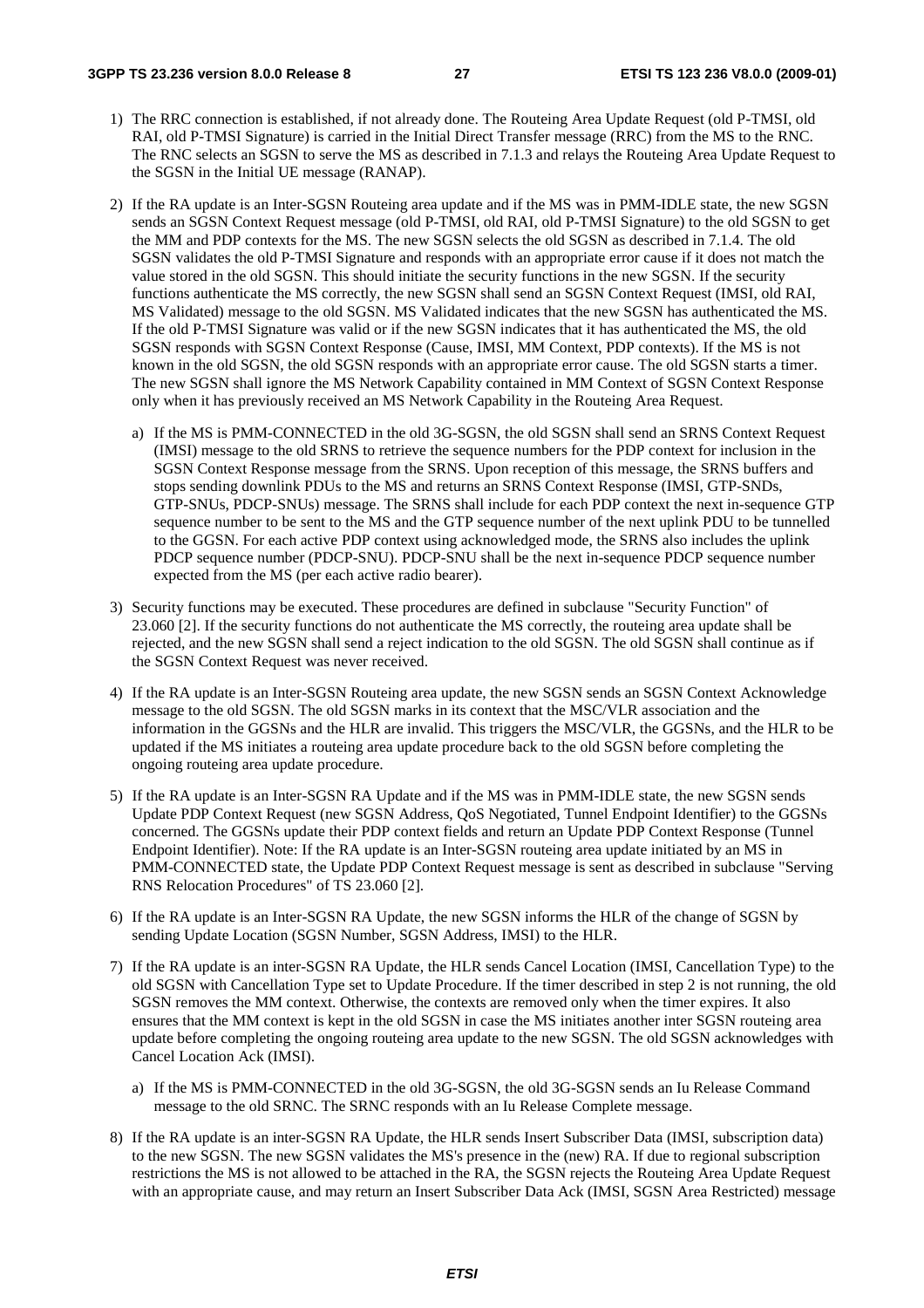to the HLR. If all checks are successful, the SGSN constructs an MM context for the MS and returns an Insert Subscriber Data Ack (IMSI) message to the HLR.

- 9) If the RA update is an Inter-SGSN RA Update, the HLR acknowledges the Update Location by sending Update Location Ack (IMSI) to the new SGSN.
- 10) If Update Type indicates combined RA / LA update with IMSI attach requested, or if the LA changed with the routeing area update, the association has to be established*. The VLR number is determined as described in 7.1.6. The new SGSN sends a Location Update Request (new LAI, IMSI, SGSN Number, Location Update Type) to the VLR.* Location Update Type shall indicate IMSI attach if Update Type in step 1 indicated combined RA / LA update with ISI attach requested. Otherwise, Location Update Type shall indicate normal location update. The SGSN starts the location update procedure towards the new MSC/VLR upon receipt of the first Insert Subscriber Data message from the HLR in step 8). The VLR creates or updates the association with the SGSN by storing SGSN Number.
- 11) If the subscriber data in the VLR is marked as not confirmed by the HLR, the new VLR informs the HLR. The HLR cancels the old VLR and inserts subscriber data in the new VLR (this signalling is not modified from existing GSM signalling and is included here for illustrative purposes):
	- a) The new VLR sends an Update Location (new VLR) to the HLR.
	- b) The HLR cancels the data in the old VLR by sending Cancel Location (IMSI) to the old VLR.
	- c) The old VLR acknowledges with Cancel Location Ack (IMSI).
	- d) The HLR sends Insert Subscriber Data (IMSI, GSM subscriber data) to the new VLR.
	- e) The new VLR acknowledges with Insert Subscriber Data Ack (IMSI).
	- f) The HLR responds with Update Location Ack (IMSI) to the new VLR.
- 12) The new VLR allocates a new TMSI and responds with Location Update Accept (VLR TMSI) to the SGSN. VLR TMSI is optional if the VLR has not changed. An Iu Flex aware VLR includes one of its (CS-)NRIs as part of VLR TMSI. The SGSN creates an association with the VLR by storing VLR number.
- 13) The new SGSN validates the MS's presence in the new RA. If due to roaming restrictions the MS is not allowed to be attached in the SGSN, or if subscription checking fails, the SGSN rejects the routeing area update with an appropriate cause. If all checks are successful, the new SGSN establishes MM context for the MS. The new SGSN responds to the MS with Routeing Area Update Accept (P-TMSI, VLR TMSI, P-TMSI Signature). An Iu Flex aware SGSN includes one of its (PS-)NRIs as part of P-TMSI.
- 14) The MS confirms the reallocation of the TMSIs by returning a Routeing Area Update Complete message to the SGSN.
- 15) The new SGSN sends a TMSI Reallocation Complete message to the new VLR if the MS confirms the VLR TMSI.

### 7.5 IMSI attach procedure / Location area update with IMSI

This signalling flow shows the basic IMSI attach or location update procedure when a UMTS UE registers to a poolarea by mobile identity type IMSI.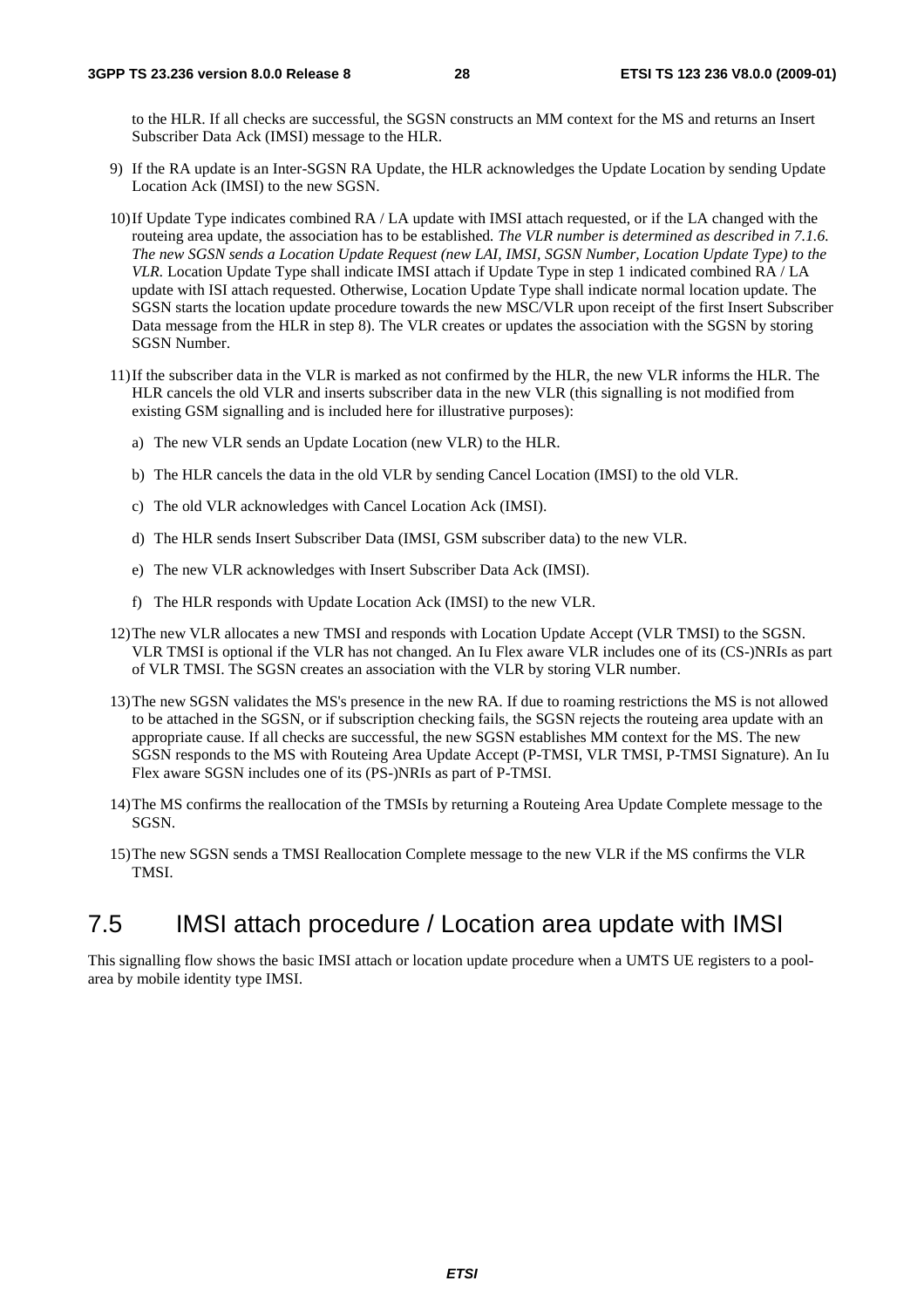

**Figure 8: IMSI attach procedure / Location area update with IMSI** 

- 1) UE requests the setup of the RRC connection and sends the Initial\_DT including the Intra Domain NAS Node Selector (IDNNS). The IDNNS indicates that the routing parameter is derived from IMSI.
- 2) The RNC selects the MSC as described in 7.1.3. The Initial-UE message is generated on RANAP and sent via Iu-CS to the selected MSC/VLR.
- 3) The optional security functions can be executed.
- 4) Since the UE wasn't registered in the MSC before the Map Update-location procedure to HLR is invoked by the MSC:
	- a) The update-location is sent to HLR;
	- b) In case the UE was registered in another VLR the HLR sends cancel location procedure to old VLR;
	- c) The old VLR acknowledges with Cancel location Ack;
	- d) The HLR sends insert-subscriber data to the new VLR;
	- e) The new VLR acknowledges with insert-subscriber data Ack;
	- f) After finishing the location update procedure the HLR responds with Update-location to the new VLR.
- 5) The MSC/VLR assigns a new TMSI to the UE and sends this TMSI value in the location-update accept to the UE. The TMSI contains the NRI of the VLR. The location update accept is carried in the NAS-PDU of the RANAP direct-transfer over Iu interface.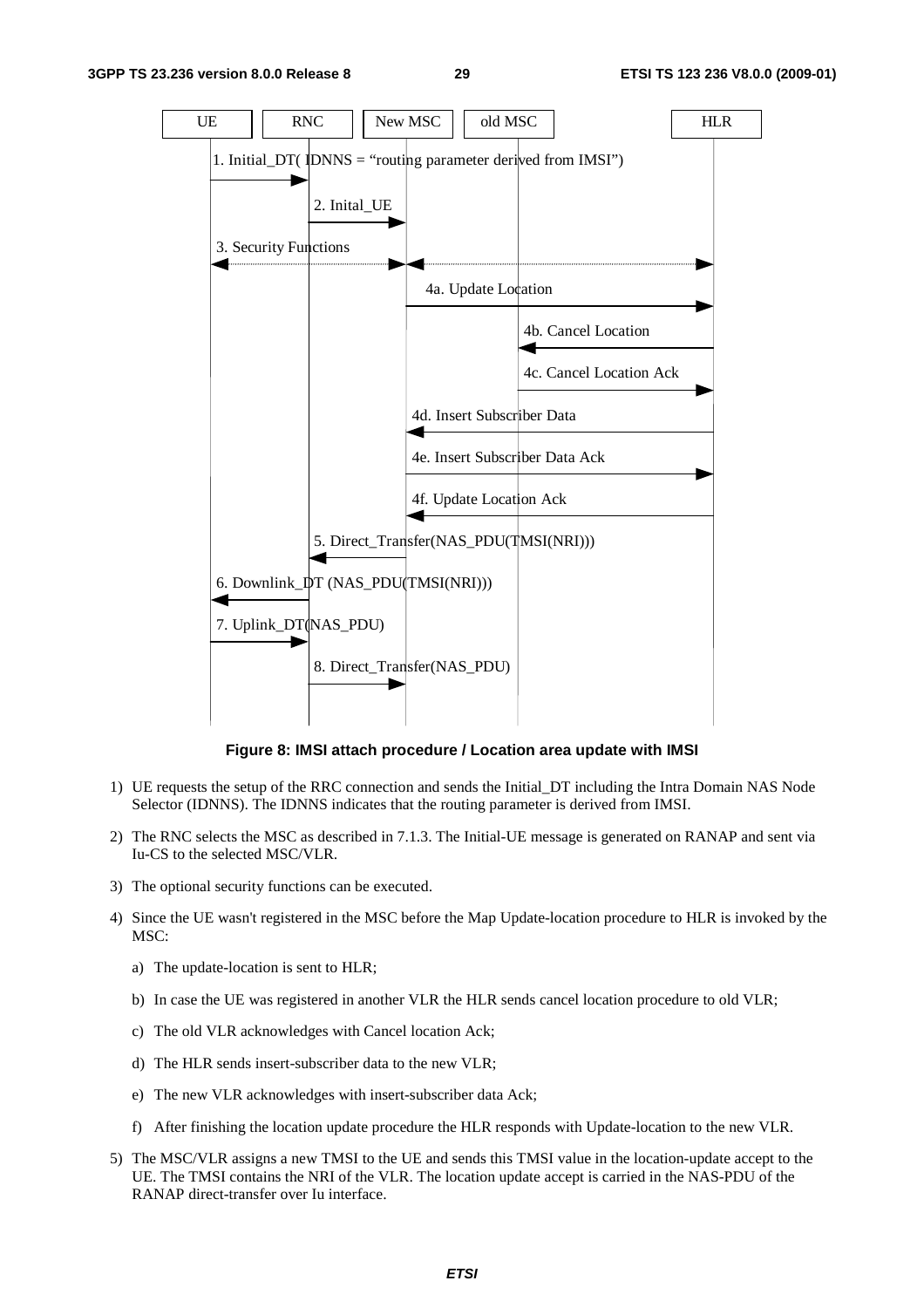- 6) The RNC transparently forwards the NAS-PDU to the UE in the RRC downlink-DT message.
- 7) In the UE the new TMSI (including the NRI) and the LA are stored on SIM and the TMSI-reallocation complete is generated. This NAS message is returned to CN in the Uplink-DT via RRC. The mobile shall use this new TMSI next time it performs a mobile originating procedure.
- 8) The RNC forwards the NAS-PDU transparently to the MSC/VLR in the NAS-PDU of a Direct-transfer on Iu interface. If the TMSI-reallocation complete is received in the MSC/VLR the TMSI is considered as valid for the UE. From then on the UE will be addressed using this TMSI value.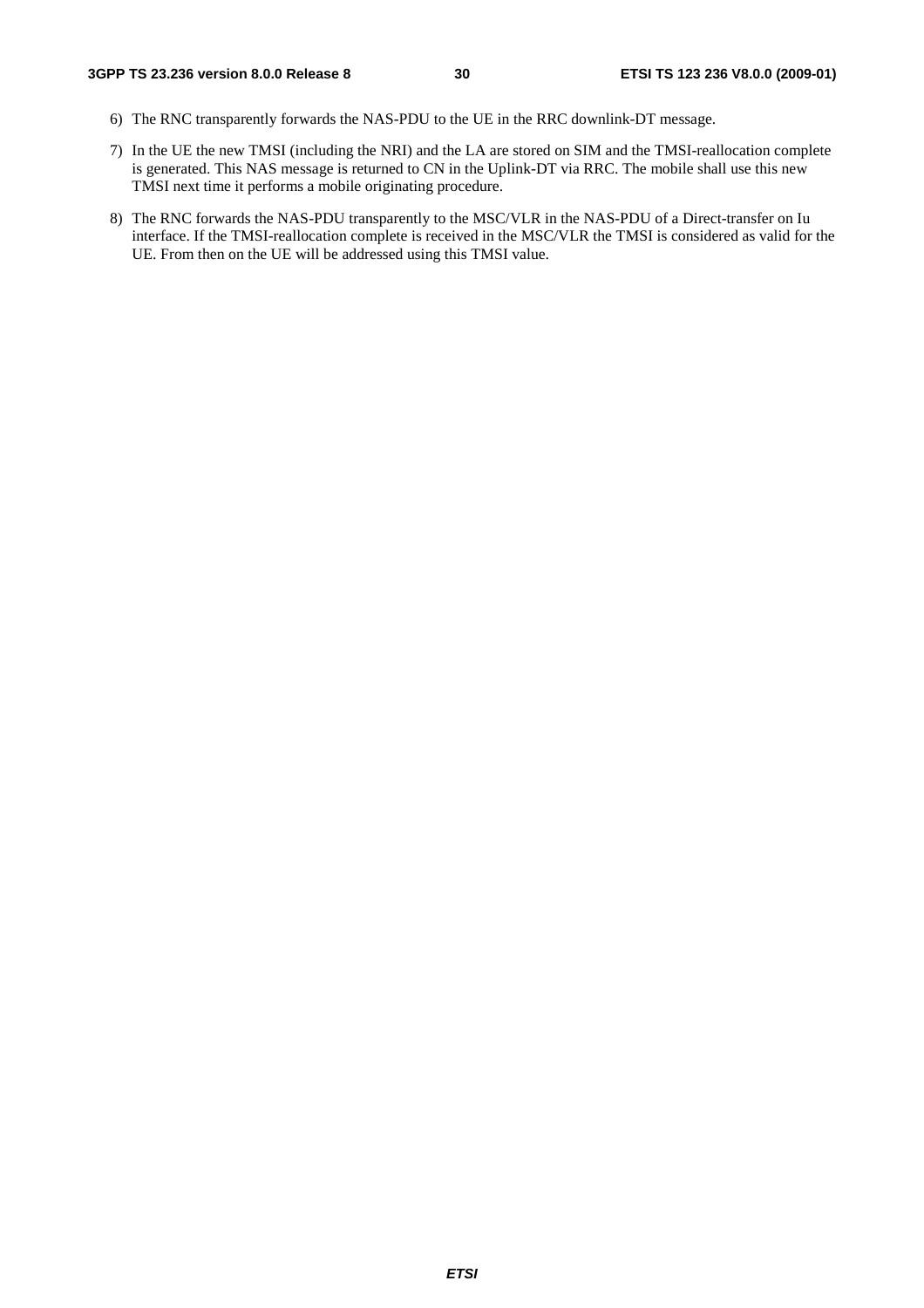## Annex A (informative): Network configuration examples

Editor's note: This annex contains the examples for network configurations that have been discussed during the drafting meetings.

## A.1 One city centre surrounded by residential areas

### A.1.1 Assumptions

This example shows a network covering one city centre surrounded by residential areas. The city centre is covered by all 4 pool-areas while the residential areas are covered by one pool-area only. Once a subscriber "found" its pool-area, he will not change the pool-area while commuting between the city centre and his residential area. Each of the pool-areas is served by 5 MSCs, indicated by the 5 NRI values in the figure below.

The example in the figure configures 4 overlapping pool-areas:

- City centre with 12 Mio subscribers (with context in VLR, attached or detached);
- One switch office/building with 5 MSCs (5 NRIs) per pool-area;
- Capacity of one MSC/VLR up to 1 Mio subscribers in VLR;
- 4 bits are assumed for the VLR-restart counter;
- Only distinct NRI values are used, so a UE changing between pool-areas will always be allocated to a new MSC by the NAS node selection function.



**Figure 9: One city centre surrounded by residential areas**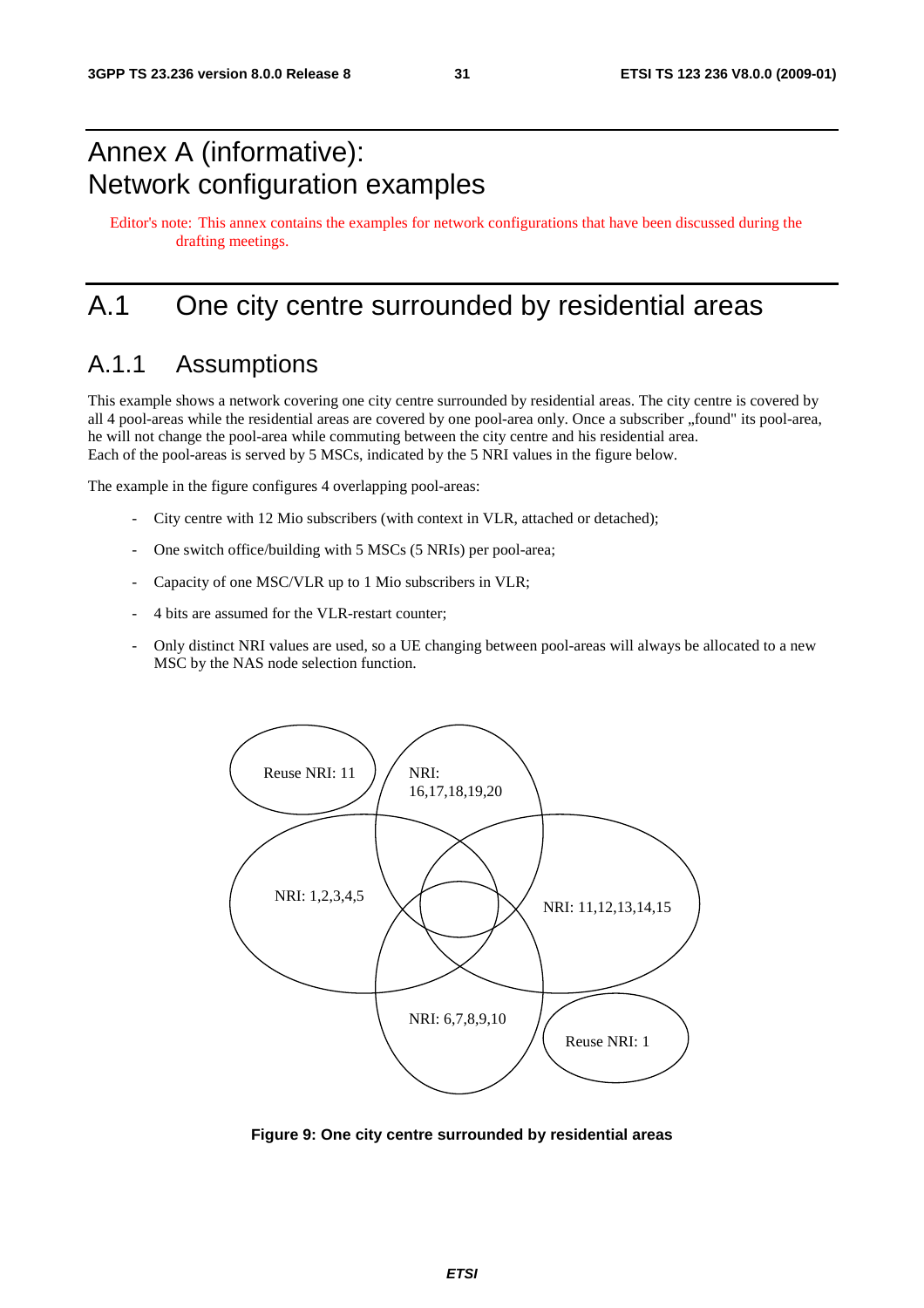## A.1.2. TMSI calculation

For addressing in the CS domain 30 bits for can be used (Bit 30&31 are reserved):

- The assumption is that 4 bits are used for the restart counter;
- To differentiate the 20 MSC in the city area 5 bits are needed for the NRI (12 NRI values remain unused; these 12 NRIs are left for additional MSCs in the whole area, NRIs can also be re-used as indicated in the figure);
- This leaves  $30-4-5 = 21$  bits for every MSC to address the subscriber data records in the VLR. (This give address space for 2 Mio TMSIs unique over all LAs of the MSC);
- The 4 pool-areas sum up to 20 Mio subscriber, allowing for some unbalanced load distribution.

## A.2 3 Neighbouring large city centres

This documents provides some calculations for 'pool-identification alternative B' in case that 3 huge city centres are covered by pool-areas with direct contacts.

#### **Assumptions:**

The calculations are based on the following assumptions:

- 3 neighbouring pools with capacity of 32 M non-purged subscribers each.
- Maximum capacity of a paging channel is 1 M pagings/hour per LA.
- 0.25 pagings / hour are assumed per subscriber  $\rightarrow$  2M TMSI/LA can be realized.
- For the 'VLR-restart' counters a number of bits need to be reserved. Working assumption is that 5 bit should be sufficient for any implementation, in the examples these 5 bits are reserved on the upper part of the TMSI. (This is of course implementation specific and not part of Iu Flex).
- The calculations are based on a node capacity of up to  $1M (2^2 20)$  non-purged subscribers this results in:
	- Minimum 32 nodes are needed per pool-area (5-bit NRI).
	- Minimum is 16 LA's per pool-area.

#### **Basic configuration needed for 1 pool:**

- To address the 32M TMSI per pool the total number of 25 bits are needed in the TMSI.
- For a node capacity of 1M non-purged TMSIs 20 Bits have to be reserved for TMSI per NRI and 5 bit for the NRI value.
- The NRI is located bit 14-23 (configurable). It is assumed that the bits 19-23 are used for the NRI.

| 30              | 29 | 28 | 27<br>$\sim$ | 26            | 25 | 24 | 23 | 22 | 21<br>$\sim$ 1 | 20             | 19 | 18 | 17 | 16 | 15 | 14 | 12 | -11 | 10 | $\Omega$ |  | 6 |  | ∸ | $\bf{0}$ |
|-----------------|----|----|--------------|---------------|----|----|----|----|----------------|----------------|----|----|----|----|----|----|----|-----|----|----------|--|---|--|---|----------|
| CS/<br>DC<br>rэ |    |    |              | 'VLR-restart' |    |    |    |    |                | used NRI range |    |    |    |    |    |    |    |     |    |          |  |   |  |   |          |

#### **Figure 10: Example of a TMSI structure with 5 bit 'VLR-restart counter' and 5 bits NRI-length**

#### **'3 pool configuration' – no sharing of NRI values:**

This example assumes that the 3 pool-areas have independent NRI values, so the available TMSI range has to be shared between the pools. All TMSI's from other pool-areas can be detected - best load distribution in the pools.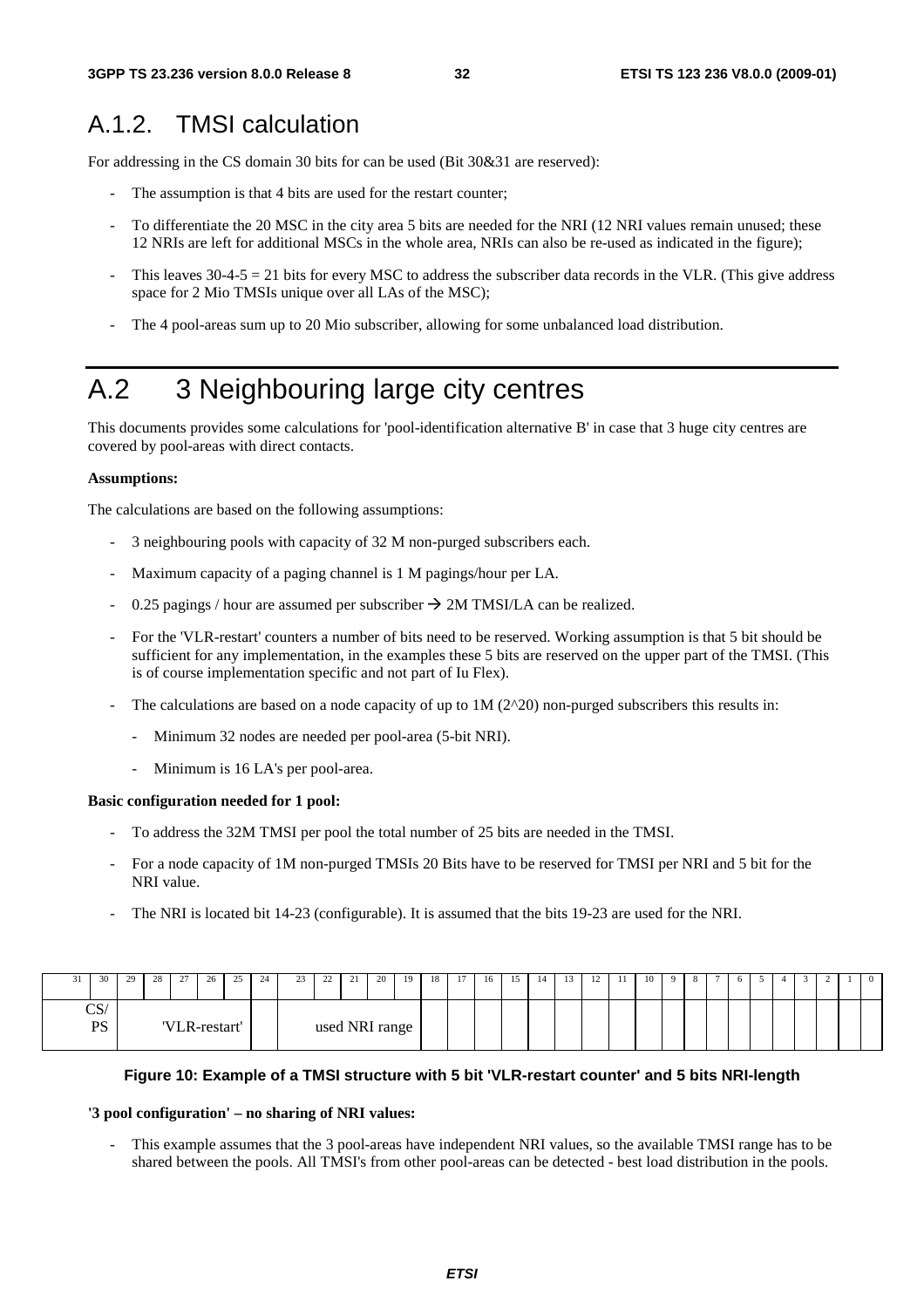#### **3GPP TS 23.236 version 8.0.0 Release 8 33 ETSI TS 123 236 V8.0.0 (2009-01)**

- So  $3*32 = 96$  NRI values are needed for all 3 pools. The NRI-length has to be increased to 7 bit. (not an optimum configuration since 32 NRI values are unused). In the example the NRI now uses bits 23-17.
- Since still for each NRI value 20 bits are needed to address 1M TMSIs there is a conflict with the assumed VLRrestart field length of 5 bit. The VLR-restart field has to be reduced to a 3 bit field in order to free sufficient addressing space in the TMSI structure!

|                                             | Pool 2                                      |
|---------------------------------------------|---------------------------------------------|
|                                             | <b>NRI: 3263</b><br><b>TMSI: x0100000xx</b> |
| Pool 1                                      | x0111111xx                                  |
| <b>NRI</b> : 031<br><b>TMSI: x0000000xx</b> | Pool 3                                      |
| x0011111xx                                  | NRI: 6495<br><b>TMSI: x1000000xx</b>        |
|                                             | x1011111xx                                  |

*NRI: 96..127 TMSI: x1100000xx - x1111111xx are unused* 

|                                            | 30 | 29 | 28                | 27 | 26 | 25.<br>-- | 24 | 23 | 22 | 21             | 20 | 19 | 18 | 17 | 16 | 15 | 14 | <br>12 | -11 | 10 | -9 |  | 6 |  | ∠ | 0 |
|--------------------------------------------|----|----|-------------------|----|----|-----------|----|----|----|----------------|----|----|----|----|----|----|----|--------|-----|----|----|--|---|--|---|---|
| $\mathrm{CS}\!\!\!\backslash$<br><b>PS</b> |    |    | 'VLR-<br>restart' |    |    |           |    |    |    | used NRI range |    |    |    |    |    |    |    |        |     |    |    |  |   |  |   |   |

#### **Figure 11: Modified TMSI structure 7 bits NRI-length; VLR-restart field must be reduced to 3 bit**

- In this example configuration 32M TMSI values are wasted! So it would be more efficient to assign these TMSI ranges to the 3 pools rather than leave them unused. Alternatively these values could be used for sharing with nodes in the 'outside world'.
- The major drawback of this solution is the reduction of the VLR-restart field to 3 bits only!

#### **'3 pool configuration' – 25% of NRI values shared between the pools:**

- Now the pool configurations are changed in a way that 25% of the NRI values are the same in all the 3 pools. This means that for ¼ of subscribers pool-changes cannot be detected. The traffic generated by these subscribers will not be distributed, but is routed by the NAS node selection function to the specific node with this NRI value in the new pool.
- The total range of needed NRI values is reduced by this to: 8 (the shared NRI's) +  $3 * 24 = 80$
- To code this NRI's still 7 bit are needed. So there is no gain in terms of addressing space in this example.
- In the example the NRI values 0..7 are shared and so are the TMSI ranges  $x00000000x$  ...  $x0000111x$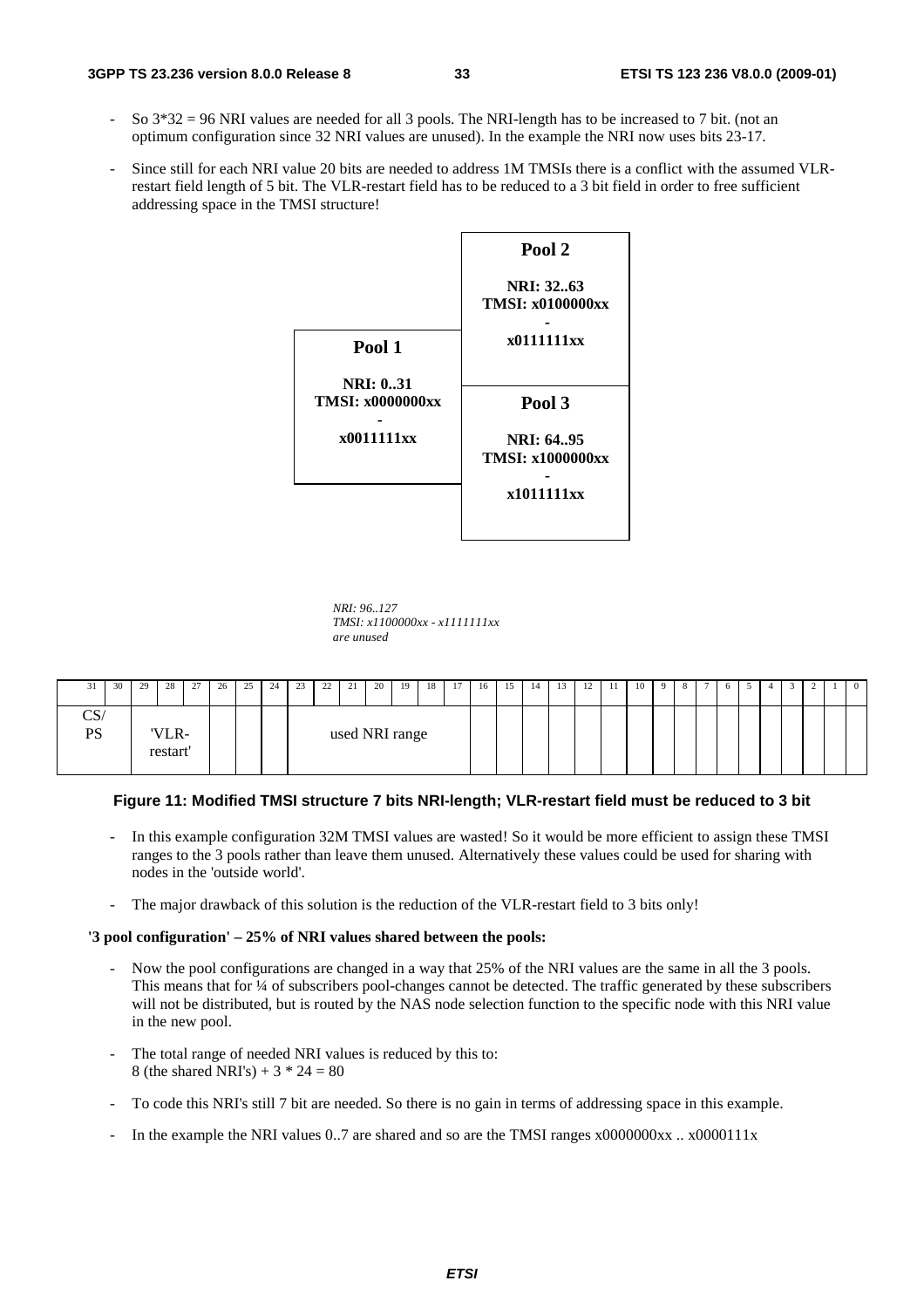

*NRI: 80..127 TMSI: x1010000xx - x1111111xx are unused* 

| 31        | 30 | 29 | 28                | 27 | 26 | 25 | 24 | 23 | 22 | 21             | 20 | 19 | 18 | 17 | 16 | 15 | 14 | 13 | 12 | -1.1 | 10 | -9 | 8 | $6-1$ | 4 |  | $\overline{0}$ |
|-----------|----|----|-------------------|----|----|----|----|----|----|----------------|----|----|----|----|----|----|----|----|----|------|----|----|---|-------|---|--|----------------|
| CS/<br>PS |    |    | 'VLR-<br>restart' |    |    |    |    |    |    | used NRI range |    |    |    |    |    |    |    |    |    |      |    |    |   |       |   |  |                |

#### **Figure 12: Modified TMSI structure 7 bits NRI-length; VLR-restart field must remain 3 bit.**

#### **'3 pool configuration' – 50% of NRI values shared between the pools:**

- The percentage of the shared NRIs is now increased to 50%. So  $\frac{1}{2}$  of the NRI values are the same in all the 3 pools. This means that for ½ of subscribers pool-changes cannot be detected. The traffic generated by these subscribers will not be distributed, but is routed by the NAS node selection function to the specific node with this NRI value in the new pool.
- The total range of needed NRI values is reduced by this to: 16 (the shared NRI's) +  $3 * 16 = 64$ .
- This reduction of NRI saves 1 bit in NRI length. So the VLR-restart can be slightly increased to 4 bit (still 1 bit less than in the original assumption).
- In the example the NRI values 0..15 are shared and so are the TMSI ranges x000000xx .. x001111x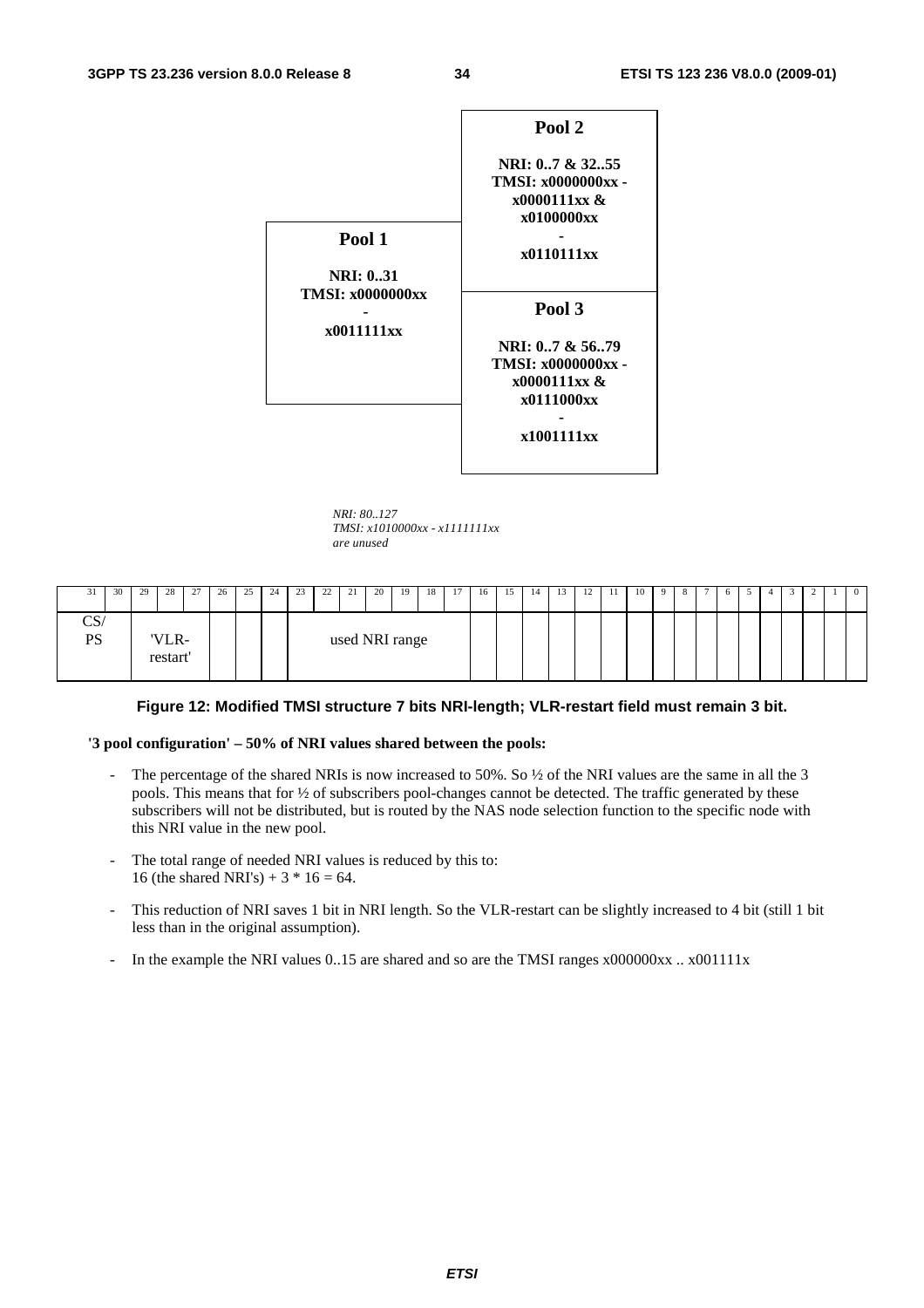

| - 1                        | 30 | 29 | 28 | 27            | 26 | 25 | 24 | 23 | $\gamma$<br>∠∠ | 21<br>$\sim$ 1 | 20 | 19 | 18 | 17 | 16 | 15 | 14 | 13 | 12 | -11 | 10 | - 9 |  | 6 |  |  | $\overline{0}$ |
|----------------------------|----|----|----|---------------|----|----|----|----|----------------|----------------|----|----|----|----|----|----|----|----|----|-----|----|-----|--|---|--|--|----------------|
| $\sim$<br>∕دب<br><b>PS</b> |    |    |    | 'VLR-restart' |    |    |    |    |                | used NRI range |    |    |    |    |    |    |    |    |    |     |    |     |  |   |  |  |                |

#### **Figure 13: NRI-length can be reduced by 1 bit; VLR-restart field can increase to 4 bit.**

#### **'3 pool configuration' – 75% of NRI values shared between the pools:**

- Next step is to even increase the shared part of the NRI to ¾. This means that only 25% of the incoming traffic in a pool-area is distributed.
- The total range of needed NRI values is reduced by this to: 24 (the shared NRI's) +  $3 * 8 = 48$ .
- Like the first step this doesn't free any addressing space in the TMSI. But some NRI values are now available in case it is wanted to share them with other nodes outside the '3 pool area'.
- In the example the NRI values 0..23 are shared and so are the TMSI ranges  $x0000000xx$  ..  $x010111x$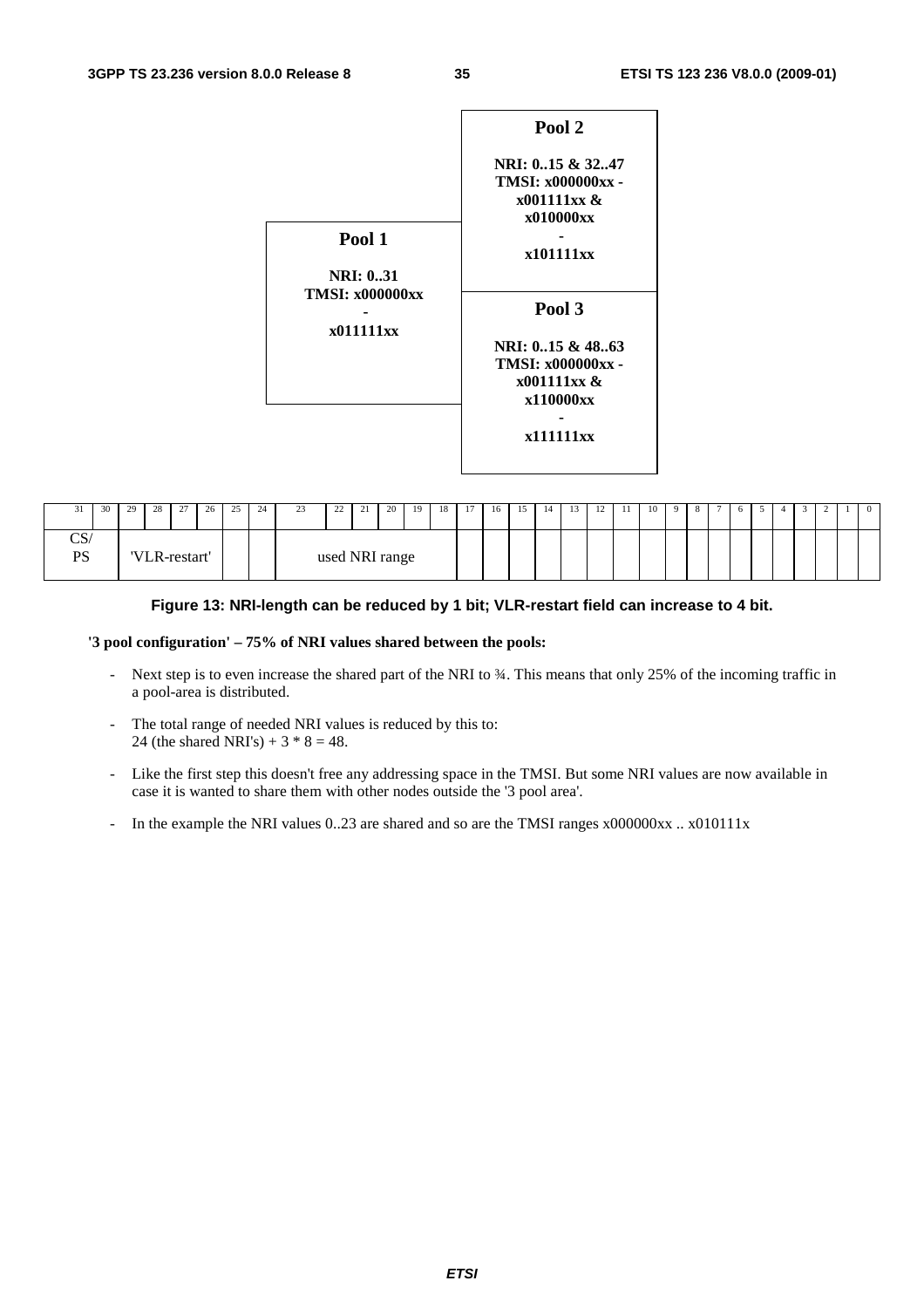

| - 1              | 30 | 29 | 28 | 27<br><u>.</u> | 26 | 25 | 24 | $\sim$<br>رے | 22 | 21             | 20 | -19 | 18 | 17 | 16 | 15 | 14 | 13 |  | 10 | -8 | $\circ$ | $\leftarrow$ | <u>.</u> | - 0 |
|------------------|----|----|----|----------------|----|----|----|--------------|----|----------------|----|-----|----|----|----|----|----|----|--|----|----|---------|--------------|----------|-----|
| CS/<br><b>PS</b> |    |    |    | 'VLR-restart'  |    |    |    |              |    | used NRI range |    |     |    |    |    |    |    |    |  |    |    |         |              |          |     |

#### **Figure 14: NRI-length can be reduced by 1 bit; VLR-restart field can increase to 4 bit.**

#### **'3 pool configuration' – full sharing of NRIs between the pools:**

- The last variant of these configurations is a full sharing is all NRI values between all neighbouring pools. In this case no detection of pool area changes is possible. Consequently no distribution of load can be achieved. This results necessarily in the need to have a 'forced redistribution' mechanism to resolve heavy unbalance of load.
- The NRI and TMSI ranges will then be the same as in the 'single pool' example in the beginning.

#### **Result:**

The examples above show that it is basically not possible to configure the example configuration (32M non-purged subscribers; 1M per MSC) with a VLR-restart field as put in the assumptions, except that the full range of NRI is shared between the pools.

Taking it literally it could be possible with 3 pools when sharing the remaining quarter of the NRI (the part that would be unused otherwise), but latest if 4 pool-areas with this capacity have to be supported this reaches the limit.

An alternative to overcome this could be to apply the TMSI's on a per LA basis as it is already foreseen on the A/Iu interface specifications.

#### **TMSI per LA:**

Taking the example configuration mentioned above but changing the TMSI allocation per LA would result in an increase of the addressing space. Then the same TMSI value can be used multiple times in the same VLR. A specific subscriber data record can then only be addressed by LA&TMSI.

For the 32 MSCs this means that that each of them supports an equal share of TMSI of a LA. So each MSC handles  $2M/32 = 32k$  TMSI of a specific LA.

The required TMSI addressing space id thereby reduced to 15 bit per MSC.

If, like before, 96 NRI values are needed to address all nodes in the 3 pools then 7 bit are needed for this. This leaves 5 bit for the VLR-restart counters (plus 3 unused bits).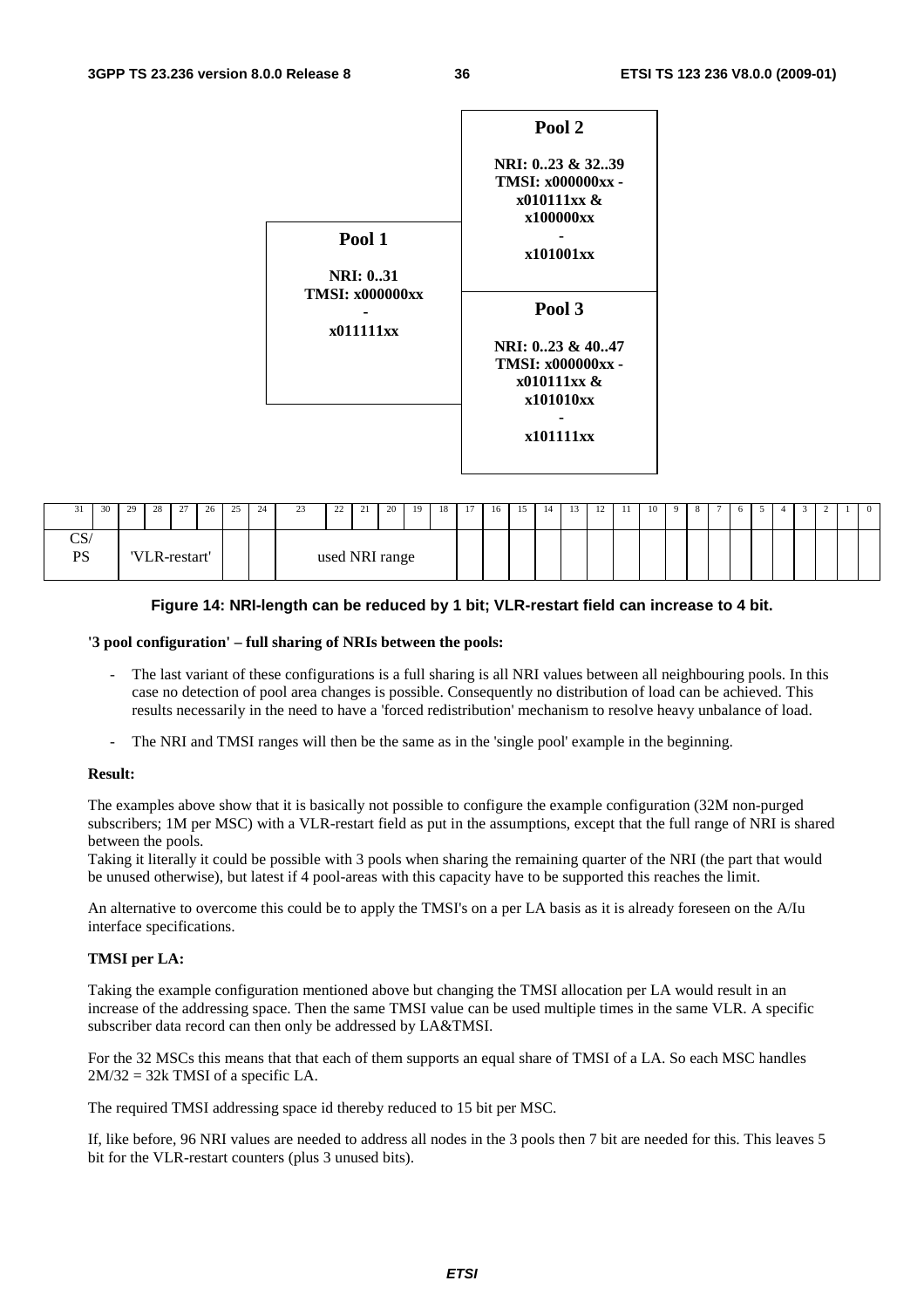| 30                         | 29 | 28 l          | 27 | 26 | 25 <sup>1</sup> | 24 | 23 | 22 | 21             | 20 l | 19 | 18 | 17 | 16 | 15 | 14 | 13 | 12 | 11 | 10 l | 9 <sup>1</sup> | 8 | $\sigma$ |  |  | $\mathbf{0}$ |
|----------------------------|----|---------------|----|----|-----------------|----|----|----|----------------|------|----|----|----|----|----|----|----|----|----|------|----------------|---|----------|--|--|--------------|
| $\sim$<br>CS/<br><b>PS</b> |    | 'VLR-restart' |    |    |                 |    |    |    | used NRI range |      |    |    |    |    |    |    |    |    |    |      |                |   |          |  |  |              |

#### **Figure 15: TMSI example for TMSI allocation per VLR; 32M TMSI/pool;**

Without sharing NRI values the pool size can even be increased (Factor 8 – since 3 bit spare).

A number of aspects however remain to be looked at with this TMSI per LA approach:

- It requires an equal distribution of UE's of a certain LA over all nodes in the pool. This contradicts the wish for a flexible routing where e.g. a new attach should be routed to the closest node in order to save transmission resources.
- Attach requests in a LA may be rejected by one node because this node has already a fully booked TMSI table for this LA. At the same time the node may have in total still capacity left to serve subscribers.
- The total load of TMSI re-allocations may increase since every change of LA must result in a TMSI reallocation.
- MAP on VLR-VLR I/F must be updated, otherwise subscriber confidentially decreases because for every change to other MSCs the IMSI has to be fetched via the air I/F. (At the same time node changes should only occur when changing the pool-area – so maybe never?).
- Can it happen that if NRI are shared there are several subscribers with the same TMSI in a certain LA? FFS If yes then a paging-request there will trigger several page-response messages per LA.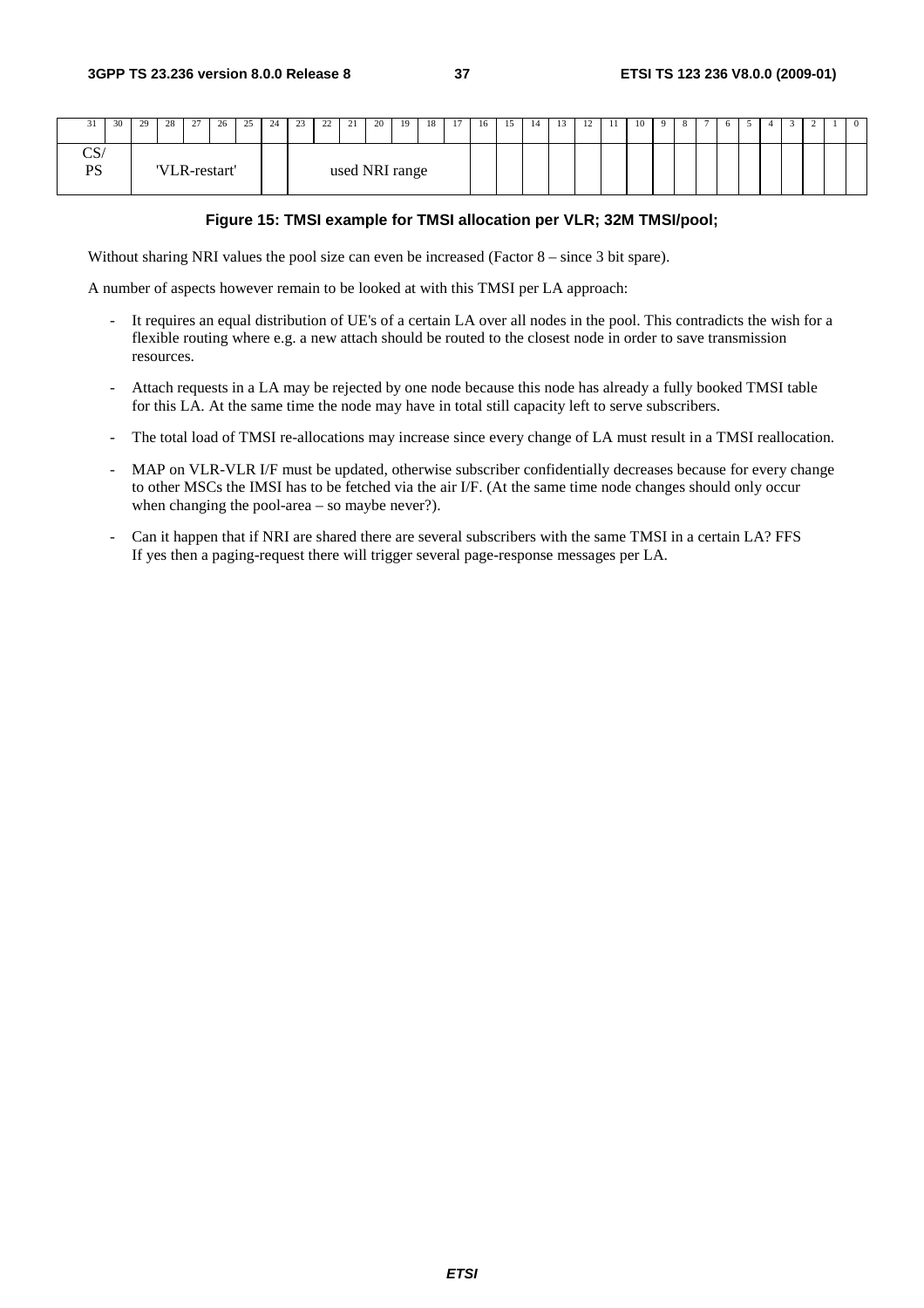## Annex B (informative): Change history

| <b>Change history</b> |       |                  |            |                |   |                                                                                      |            |            |
|-----------------------|-------|------------------|------------|----------------|---|--------------------------------------------------------------------------------------|------------|------------|
| <b>Date</b>           | TSG#  | TSG Doc.         | <b>ICR</b> | <b>Rev Cat</b> |   | Subject/Comment                                                                      | <b>Old</b> | <b>New</b> |
| 2004-12               | SA#26 |                  |            |                |   | Upgraded to Release 6                                                                | 5.3.0      | 6.0.0      |
| 2005-09               | SA#29 | SP-050474        | 0027       |                |   | Interoperation of Iu flex and VGCS/VBS                                               | 6.0.0      | 6.1.0      |
| 2005-09               | SA#29 | <b>SP-050481</b> | 0028       | 3              |   | Introducing re-distribution of UEs in A/Gb/Iu flex based<br>pool configurations      | 6.0.0      | 6.1.0      |
| 2005-12               | SA#30 | SP-050667        | 0029       | 2              |   | Introducing load re-distribution for Gs interface                                    | 6.1.0      | 6.2.0      |
| 2006-03               | SA#31 | SP-060127        | 0030       |                |   | Maintaining CS/PS coordination during pool re-distribution<br>in MOCN shared network | 6.2.0      | 6.3.0      |
| 2006-12               | SA#34 | SP-060833        | 0031       |                | B | Addition of interoperability with VGCS and VBS                                       | 6.3.0      | 7.0.0      |
| 2008-12               | SA#42 | SP-060817        | 0036       |                | C | Update for the Evolved Packet System                                                 | 7.0.0      | 8.0.0      |
|                       |       |                  |            |                |   |                                                                                      |            |            |